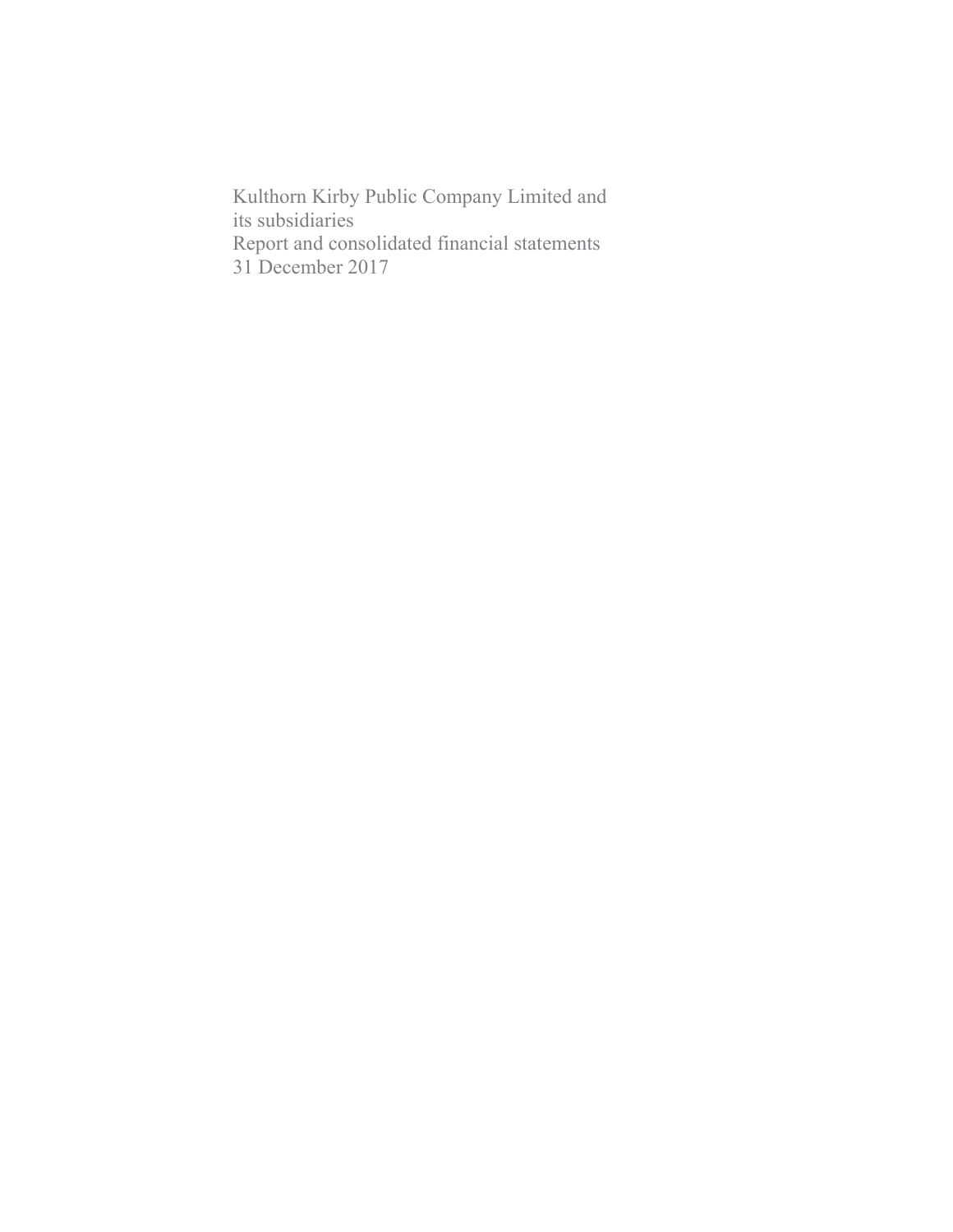### **Independent Auditor's Report**

To the Shareholders of Kulthorn Kirby Public Company Limited

## **Opinion**

I have audited the accompanying consolidated financial statements of Kulthorn Kirby Public Company Limited and its subsidiaries (the Group), which comprise the consolidated statement of financial position as at 31 December 2017, and the related consolidated statements of comprehensive income, changes in shareholders' equity and cash flows for the year then ended, and notes to the consolidated financial statements, including a summary of significant accounting policies, and have also audited the separate financial statements of Kulthorn Kirby Public Company Limited for the same period.

In my opinion, the financial statements referred to above present fairly, in all material respects, the financial position of Kulthorn Kirby Public Company Limited and its subsidiaries and of Kulthorn Kirby Public Company Limited as at 31 December 2017, their financial performance and cash flows for the year then ended in accordance with Thai Financial Reporting Standards.

### **Basis for Opinion**

I conducted my audit in accordance with Thai Standards on Auditing. My responsibilities under those standards are further described in the *Auditor's Responsibilities for the Audit of the Financial Statements* section of my report. I am independent of the Group in accordance with the Code of Ethics for Professional Accountants as issued by the Federation of Accounting Professions as relevant to my audit of the financial statements, and I have fulfilled my other ethical responsibilities in accordance with the Code. I believe that the audit evidence I have obtained is sufficient and appropriate to provide a basis for my opinion.

### **Key Audit Matters**

Key audit matters are those matters that, in my professional judgement, were of most significance in my audit of the financial statements of the current period. These matters were addressed in the context of my audit of the financial statements as a whole, and in forming my opinion thereon, and I do not provide a separate opinion on these matters.

I have fulfilled the responsibilities described in the *Auditor's Responsibilities for the Audit of the Financial Statements* section of my report, including in relation to these matters. Accordingly, my audit included the performance of procedures designed to respond to my assessment of the risks of material misstatement of the financial statements. The results of my audit procedures, including the procedures performed to address the matters below, provide the basis for my audit opinion on the accompanying financial statements as a whole.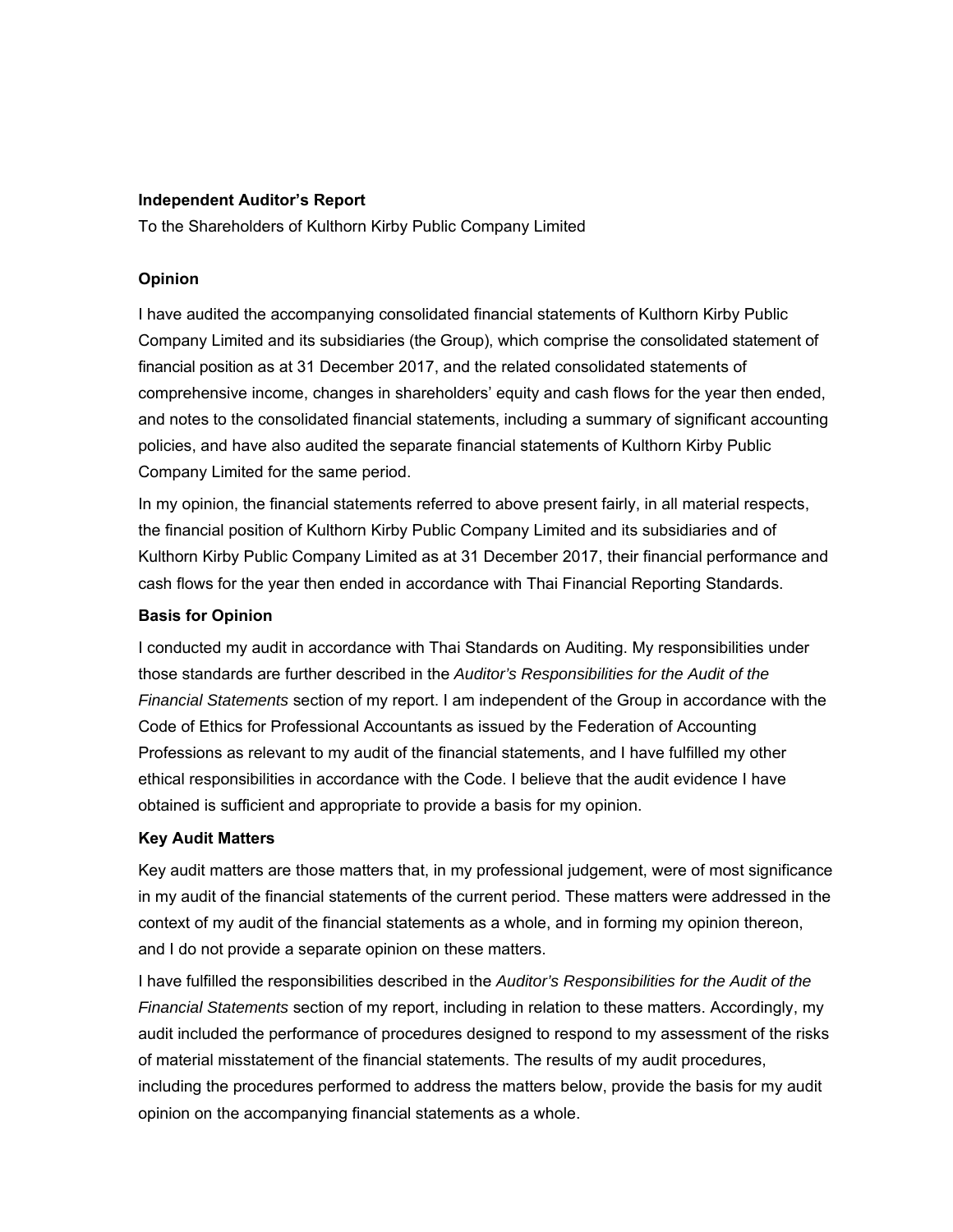Key audit matters and how audit procedures respond for each matter are described below.

#### *Revenue recognition*

The revenue amount is material and has a significant impact on the financial statements as the Group has a large number of both local and export sales transactions. In addition, there have been more intense competition in the manufacture and distribution of compressor industry as well as current environmental awareness. Therefore, I draw a special attention to the revenue recognition of the Group.

I examined the revenue recognition of the Group by assessing and testing the Company's internal controls with respect to the revenue cycle by making enquiry of responsible executives, gaining an understanding of the controls and selecting representative samples to test the operation of the designed controls. I applied a sampling method to select sales to assess whether revenue recognition was consistent with the conditions of sales and in compliance with the Company's policy. On a sampling basis, I examined supporting documents for actual sales transactions occurring during the year and near the end of the accounting period. I reviewed credit notes that the Company had issued after the period end as well as performed analytical procedures to detect possible irregularities in sales transactions throughout the period.

#### *Allowance for diminution in value of inventory*

Estimating the net realisable value of inventory, as disclosed in the Note 5 and Note 9 to the financial statements, is an area of significant management judgment, particularly with regard to the estimation of provision for the lower of cost and net realisable value, slow-moving and obsolete inventory. This requires detailed analysis of the product life cycle, the fluctuation of material's price, the competitive environment, economic circumstances and the situation within the industry. There is a risk with respect to the amount of provision set aside for diminution in the value of inventory.

I assessed and tested the internal controls of the Company relevant to the determination of provision for diminution in the value of inventory by making enquiry of responsible executives, gaining an understanding of the controls and selecting representative samples to test the operation of the designed controls. In addition, I assessed the method and the assumptions applied by management in determining such provision. The procedures that I performed included: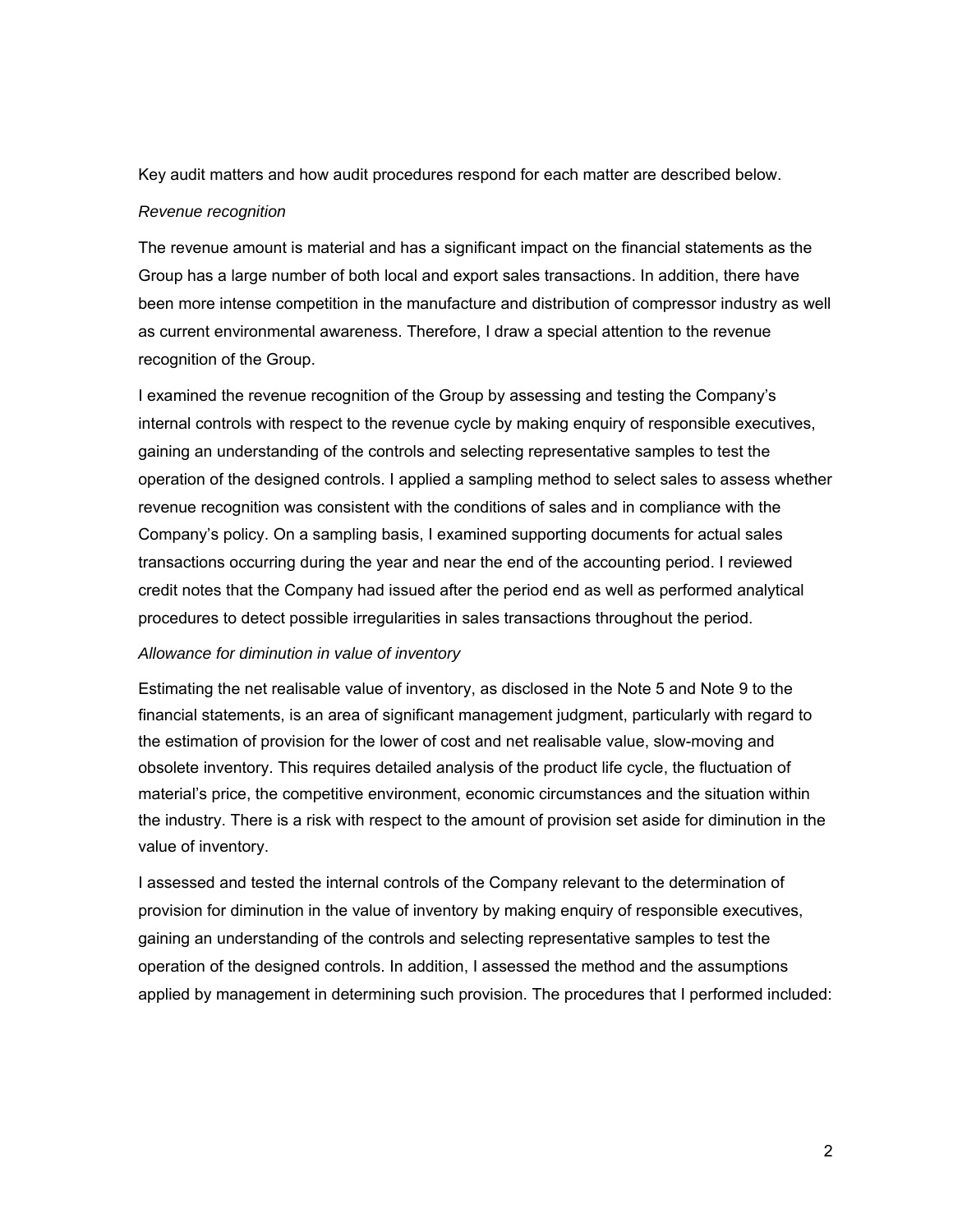- Gaining an understanding of the basis applied in determining the provision for diminution in value of inventory and reviewing the consistency of the application of that basis, and the rationale for the recording of specific provisions.
- Comparing the inventory holding periods and inventory movements to identify product lines with indicators of lower than normal inventory turnover.
- Comparing proceeds from sales transactions occurring after the date of the financial statements with the cost of inventory for each product.
- Comparing historical data of actual losses on sales and write-offs of inventory with the provision for diminution in value of inventory recorded at the preceding year-end.

#### *Investments in subsidiaries*

The Company recorded allowance for impairment loss on investments in subsidiaries amounting to Baht 783 million in the separate financial statements as disclosed in Note 10 to the financial statements. The consideration of value of investments, especially for impairment assessment, is a significant accounting estimate requiring the management to exercise a high degree of judgement in forecasting of business and operation results, and setting an appropriate discount rate as well as other significant assumptions. There are thus risks with respect to the value of investment in subsidiaries.

I assessed the management's consideration regarding the impairment on investment in subsidiaries by gaining an understanding of management's decision-making process of the selected financial models and testing the significant assumptions applied by management in preparing estimates of the cash flows expected to be realised from such investments, by comparing those assumptions with information from both internal and external sources and comparing past cash flow projections to actual operating results in order to evaluate the exercise of management judgement in estimating the cash flow projections. I also evaluated the discount rate applied by management though analysis of the average cost of capital and other information of the Company and of the industry, tested the calculation of the realisable value from those investments using the selected financial model. I also considered the impact of changes in key assumptions on those realisable values of cash flow projection.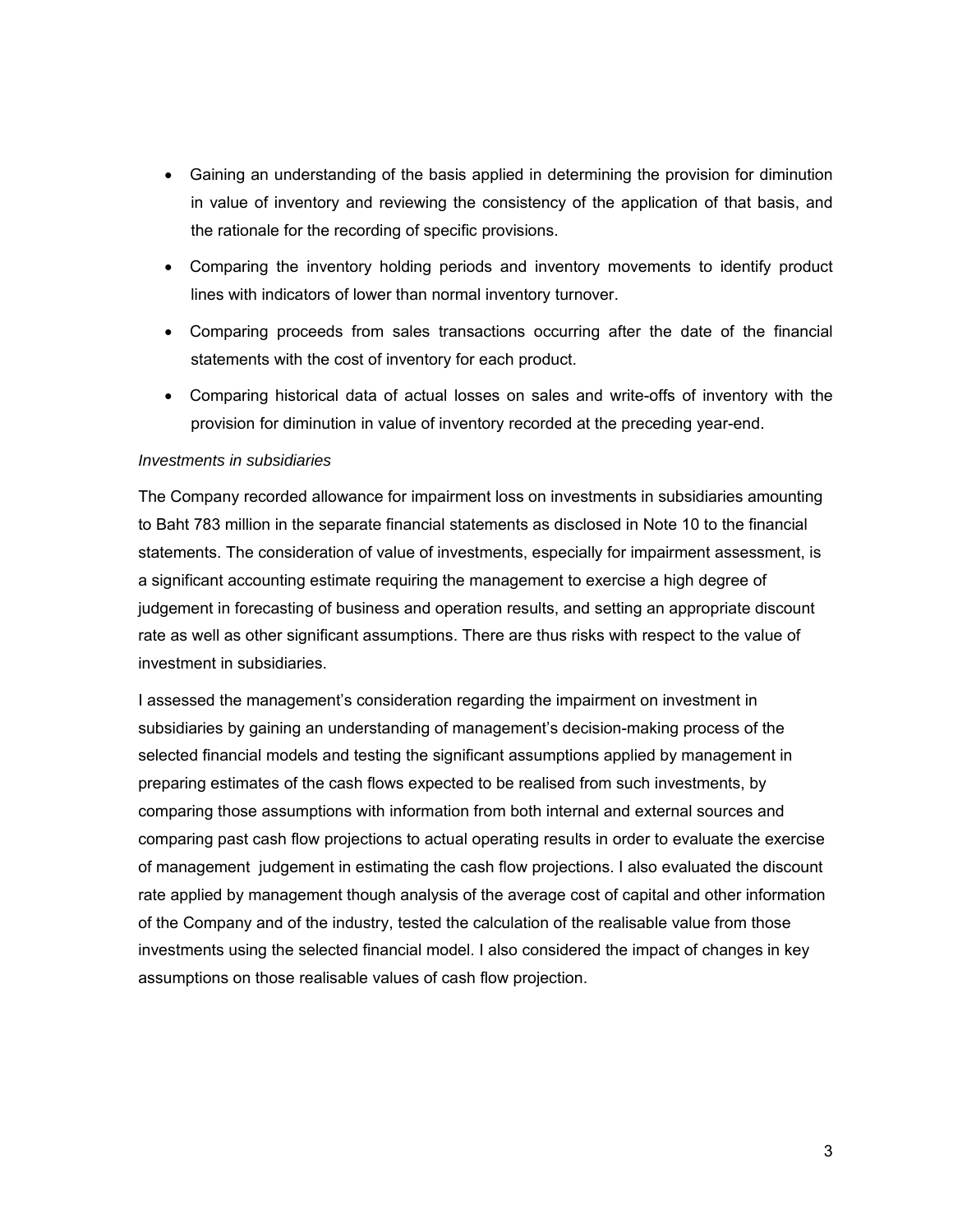### **Other Information**

Management is responsible for the other information. The other information comprise the information included in annual report of the Group, but does not include the financial statements and my auditor's report thereon. The annual report of the Group is expected to be made available to me after the date of this auditor's report.

My opinion on the financial statements does not cover the other information and I do not express any form of assurance conclusion thereon.

In connection with my audit of the financial statements, my responsibility is to read the other information and, in doing so, consider whether the other information is materially inconsistent with the financial statements or my knowledge obtained in the audit or otherwise appears to be materially misstated.

When I read the annual report of the Group, if I conclude that there is a material misstatement therein, I am required to communicate the matter to those charged with governance for correction of the misstatement.

# **Responsibilities of Management and Those Charged with Governance for the Financial Statements**

Management is responsible for the preparation and fair presentation of the financial statements in accordance with Thai Financial Reporting Standards, and for such internal control as management determines is necessary to enable the preparation of financial statements that are free from material misstatement, whether due to fraud or error.

In preparing the financial statements, management is responsible for assessing the Group's ability to continue as a going concern, disclosing, as applicable, matters related to going concern and using the going concern basis of accounting unless management either intends to liquidate the Group or to cease operations, or has no realistic alternative but to do so.

Those charged with governance are responsible for overseeing the Group's financial reporting process.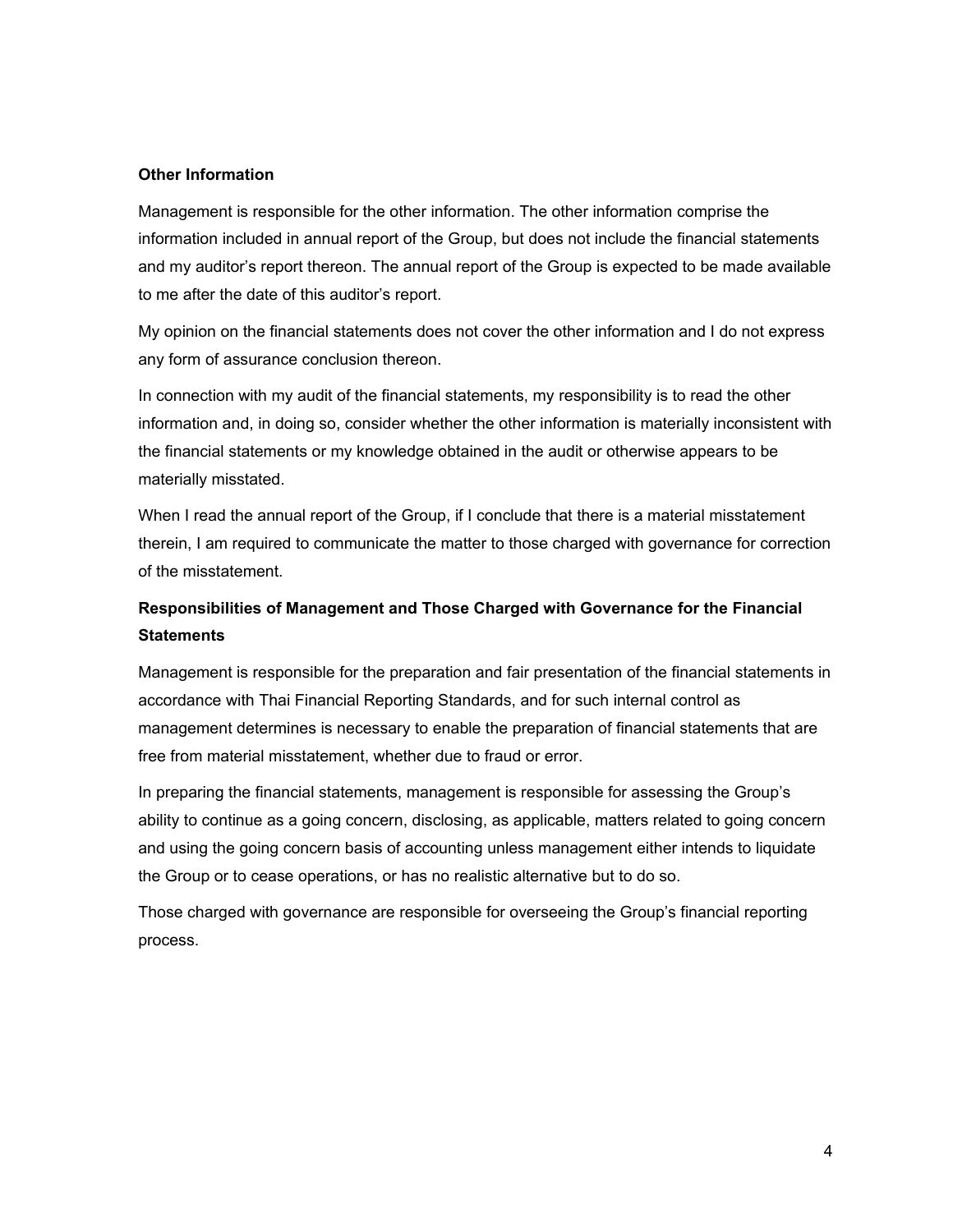#### **Auditor's Responsibilities for the Audit of the Financial Statements**

My objectives are to obtain reasonable assurance about whether the financial statements as a whole are free from material misstatement, whether due to fraud or error, and to issue an auditor's report that includes my opinion. Reasonable assurance is a high level of assurance, but is not a guarantee that an audit conducted in accordance with Thai Standards on Auditing will always detect a material misstatement when it exists. Misstatements can arise from fraud or error and are considered material if, individually or in the aggregate, they could reasonably be expected to influence the economic decisions of users taken on the basis of these financial statements.

As part of an audit in accordance with Thai Standards on Auditing, I exercise professional judgement and maintain professional skepticism throughout the audit. I also:

- Identify and assess the risks of material misstatement of the financial statements, whether due to fraud or error, design and perform audit procedures responsive to those risks, and obtain audit evidence that is sufficient and appropriate to provide a basis for my opinion. The risk of not detecting a material misstatement resulting from fraud is higher than for one resulting from error, as fraud may involve collusion, forgery, intentional omissions, misrepresentations, or the override of internal control.
- Obtain an understanding of internal control relevant to the audit in order to design audit procedures that are appropriate in the circumstances, but not for the purpose of expressing an opinion on the effectiveness of the Group's internal control.
- Evaluate the appropriateness of accounting policies used and the reasonableness of accounting estimates and related disclosures made by management.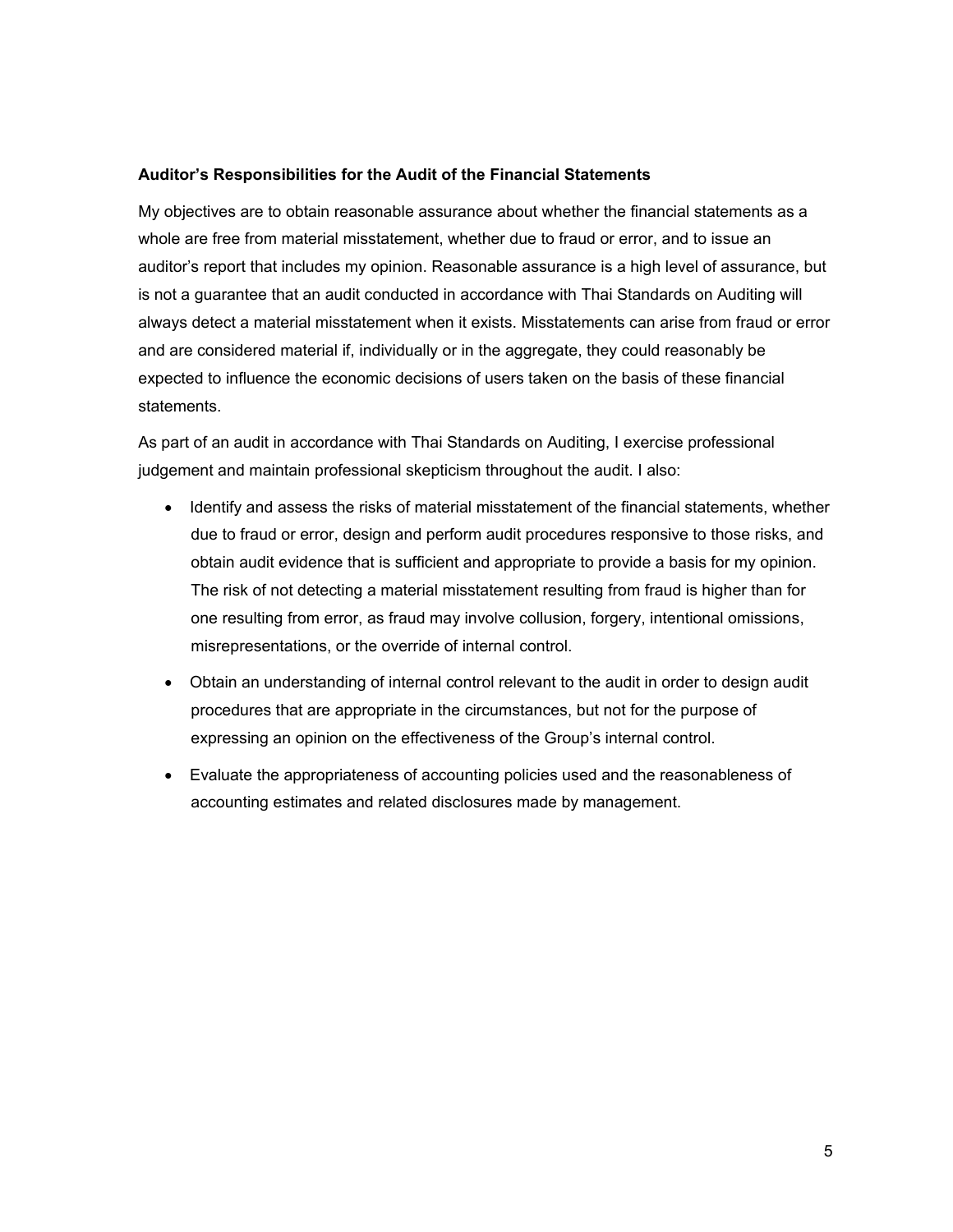- Conclude on the appropriateness of management's use of the going concern basis of accounting and, based on the audit evidence obtained, whether a material uncertainty exists related to events or conditions that may cast significant doubt on the Group's ability to continue as a going concern. If I conclude that a material uncertainty exists, I am required to draw attention in my auditor's report to the related disclosures in the financial statements or, if such disclosures are inadequate, to modify my opinion. My conclusions are based on the audit evidence obtained up to the date of my auditor's report. However, future events or conditions may cause the Group to cease to continue as a going concern.
- Evaluate the overall presentation, structure and content of the financial statements, including the disclosures, and whether the financial statements represent the underlying transactions and events in a manner that achieves fair presentation.
- Obtain sufficient appropriate audit evidence regarding the financial information of the entities or business activities within the Group to express an opinion on the consolidated financial statements. I am responsible for the direction, supervision and performance of the group audit. I remain solely responsible for my audit opinion.

I communicate with those charged with governance regarding, among other matters, the planned scope and timing of the audit and significant audit findings, including any significant deficiencies in internal control that I identify during my audit.

I also provide those charged with governance with a statement that I have complied with relevant ethical requirements regarding independence, and to communicate with them all relationships and other matters that may reasonably be thought to bear on my independence, and where applicable, related safeguards.

From the matters communicated with those charged with governance, I determine those matters that were of most significance in the audit of the financial statements of the current period and are therefore the key audit matters. I describe these matters in my auditor's report unless law or regulation precludes public disclosure about the matter or when, in extremely rare circumstances, I determine that a matter should not be communicated in my report because the adverse consequences of doing so would reasonably be expected to outweigh the public interest benefits of such communication.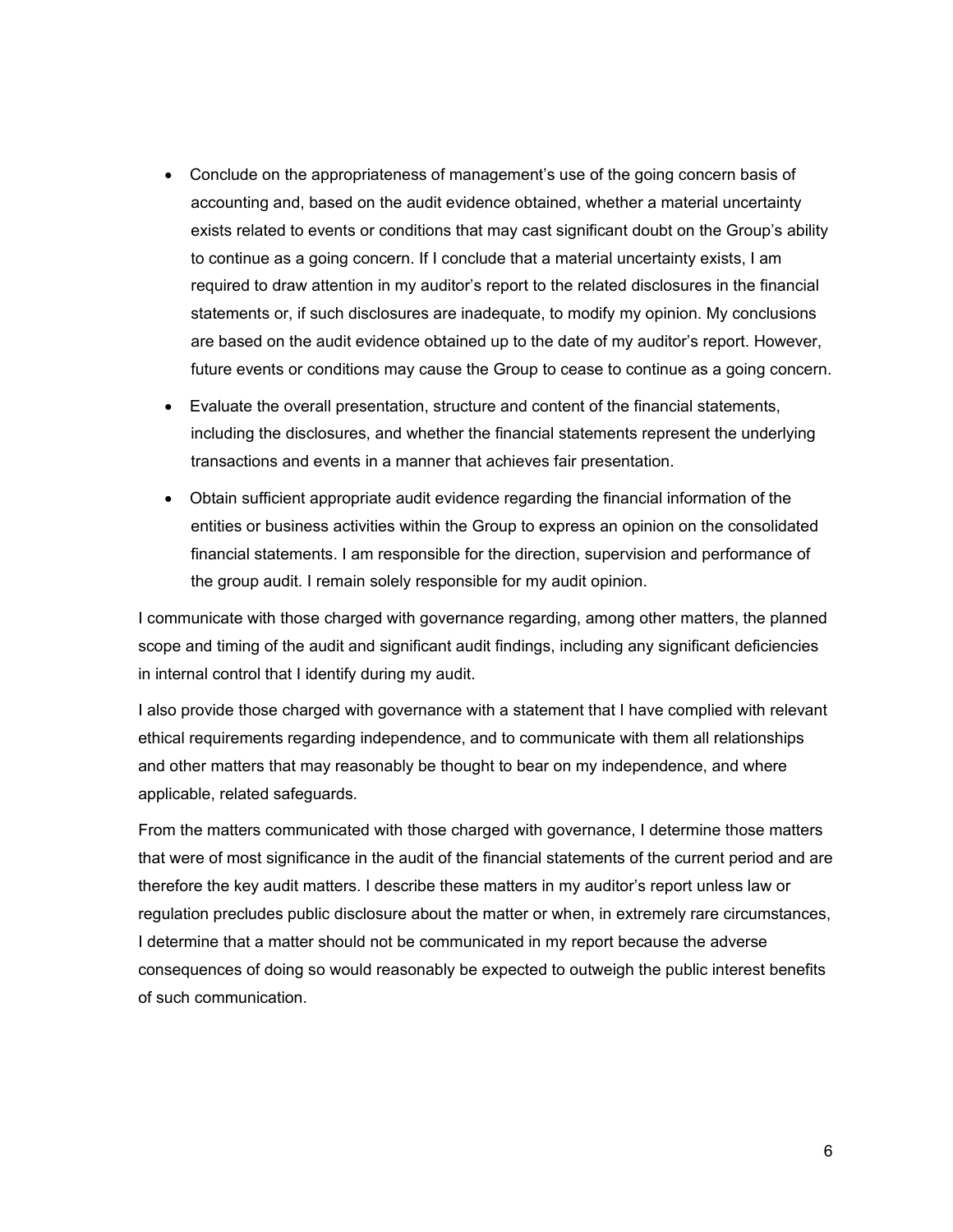I am responsible for the audit resulting in this independent auditor's report.

Satida Ratananurak Certified Public Accountant (Thailand) No. 4753

EY Office Limited Bangkok: 21 February 2018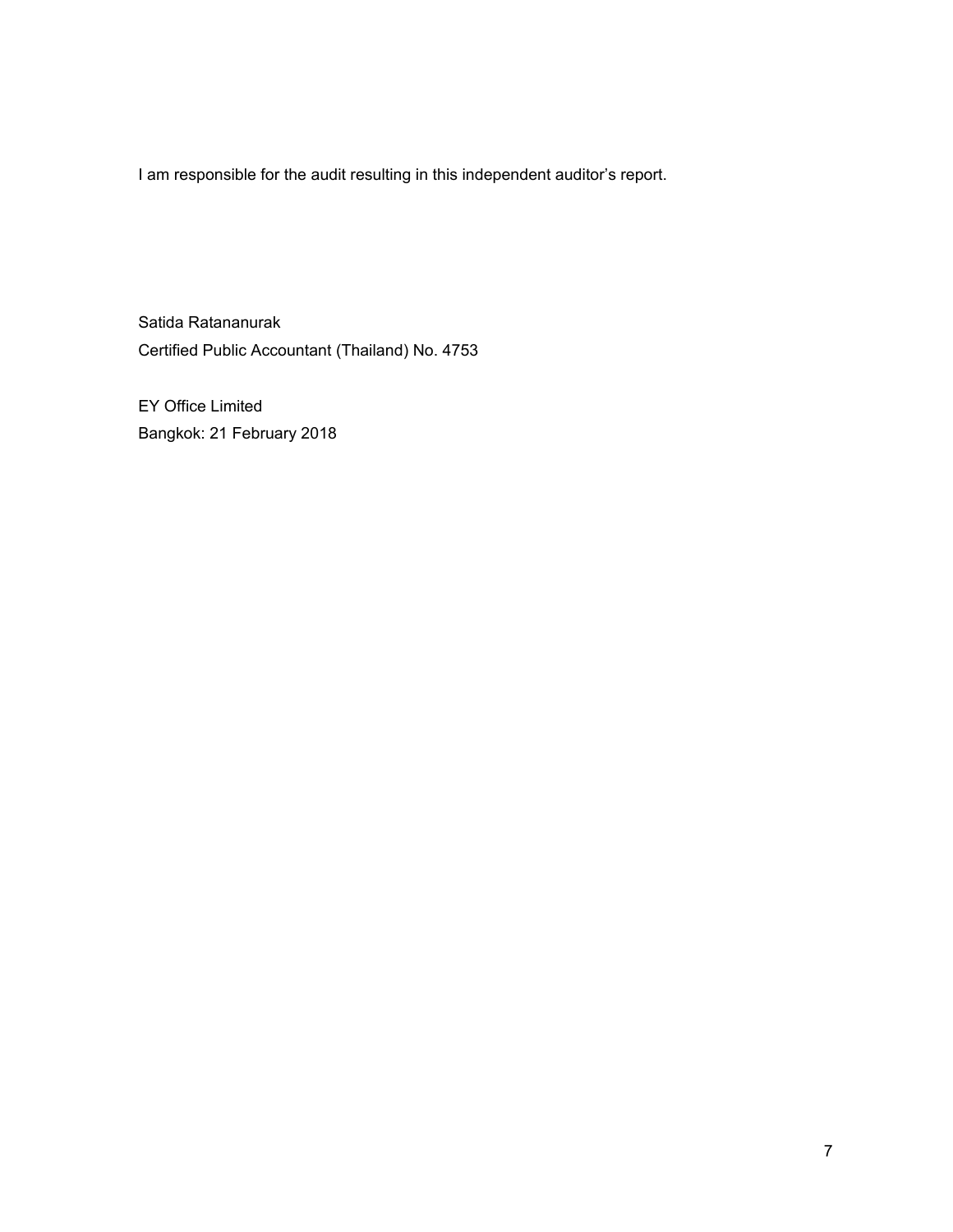**Statements of financial position**

**As at 31 December 2017** 

|                                     |                |                                          |               |                               | (Unit: Baht)  |
|-------------------------------------|----------------|------------------------------------------|---------------|-------------------------------|---------------|
|                                     |                | <b>Consolidated financial statements</b> |               | Separate financial statements |               |
|                                     | Note           | 2017                                     | 2016          | 2017                          | 2016          |
| <b>Assets</b>                       |                |                                          |               |                               |               |
| <b>Current assets</b>               |                |                                          |               |                               |               |
| Cash and cash equivalents           | $\overline{7}$ | 225,680,509                              | 316,890,747   | 149,225,357                   | 251,942,913   |
| Trade and other receivables         | 8              | 1,852,121,489                            | 1,834,931,629 | 1,032,477,488                 | 1,061,528,303 |
| Short-term loans to related parties | 6              |                                          |               | 113,000,000                   | 156, 137, 389 |
| Inventories                         | 9              | 2,122,406,144                            | 2,327,112,970 | 1,184,681,542                 | 1,402,491,219 |
| <b>Current tax assets</b>           |                | 25,536,722                               | 12,676,416    | 16,088,185                    | 5,486,427     |
| VAT receivable                      |                | 48,143,025                               | 53,047,960    | 37,067,852                    | 34,282,042    |
| Other current assets                |                | 28,400,410                               | 22,226,018    | 7,920,607                     | 5,632,439     |
| <b>Total current assets</b>         |                | 4,302,288,299                            | 4,566,885,740 | 2,540,461,031                 | 2,917,500,732 |
| <b>Non-current assets</b>           |                |                                          |               |                               |               |
| Investments in subsidiaries         | 10             |                                          |               | 2,846,872,497                 | 2,834,372,497 |
| Property, plant and equipment       | 11             | 2,794,237,664                            | 3,019,407,338 | 1,265,389,656                 | 1,322,220,886 |
| Goodwill on business combination    | 12             |                                          |               |                               |               |
| Other intangible assets             | 13             | 71,080,189                               | 75,270,674    | 27,855,299                    | 27,367,880    |
| Deferred tax assets                 | 22             | 127,457,129                              | 83,230,429    | 62,129,682                    | 33,375,736    |
| Other non-current assets            |                | 2,271,814                                | 2,112,378     | 1,225,628                     | 991,649       |
| <b>Total non-current assets</b>     |                | 2,995,046,796                            | 3,180,020,819 | 4,203,472,762                 | 4,218,328,648 |
| <b>Total assets</b>                 |                | 7,297,335,095                            | 7,746,906,559 | 6,743,933,793                 | 7,135,829,380 |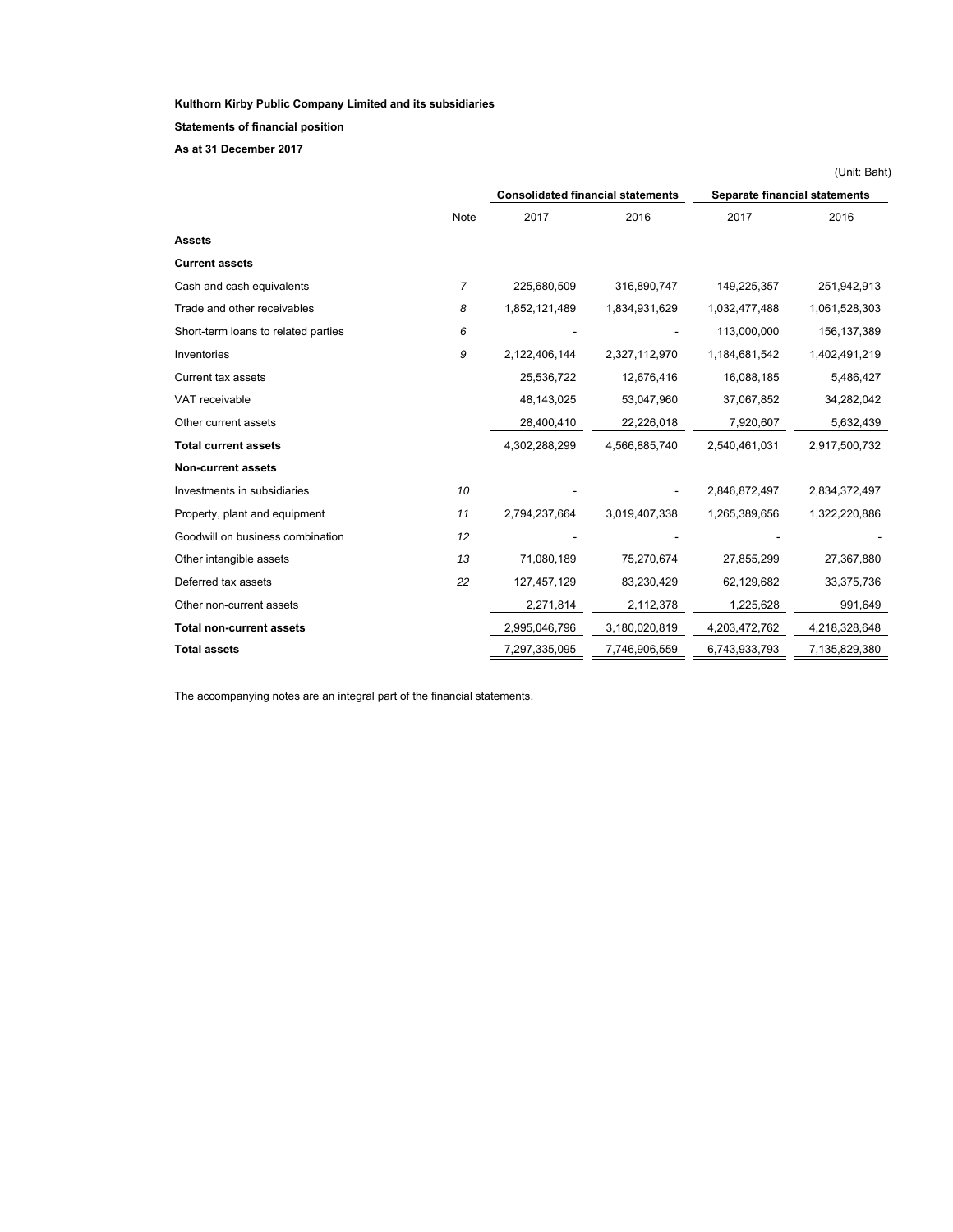**Statements of financial position (continued)**

**As at 31 December 2017** 

|                                               |      |                                          |               |                               | (Unit: Baht)  |
|-----------------------------------------------|------|------------------------------------------|---------------|-------------------------------|---------------|
|                                               |      | <b>Consolidated financial statements</b> |               | Separate financial statements |               |
|                                               | Note | 2017                                     | 2016          | 2017                          | 2016          |
| Liabilities and shareholders' equity          |      |                                          |               |                               |               |
| <b>Current liabilities</b>                    |      |                                          |               |                               |               |
| Bank overdrafts and short-term loans from     |      |                                          |               |                               |               |
| financial institutions                        | 14   | 3,029,785,282                            | 2,801,694,296 | 1,509,334,100                 | 1,269,636,302 |
| Trade and other payables                      | 15   | 879,098,264                              | 1,003,573,813 | 754,951,333                   | 988,146,520   |
| Short-term loans from related parties         | 6    |                                          |               | 765,206,054                   | 887,025,617   |
| Current portion of long-term loans            | 16   | 200,000,000                              | 200,000,000   | 200,000,000                   | 200,000,000   |
| Current portion of liabilities under          |      |                                          |               |                               |               |
| financial lease agreements                    | 17   | 61,815,273                               | 67,705,489    | 6,437,770                     | 13, 164, 875  |
| Dividend payable                              |      | 882,112                                  | 848,301       | 878,070                       | 844,260       |
| Income tax payable                            |      | 1,120,428                                | 6,844,585     |                               |               |
| Other current liabilities                     | 18   | 38,458,151                               | 32,306,579    | 35,095,549                    | 14,860,337    |
| <b>Total current liabilities</b>              |      | 4,211,159,510                            | 4,112,973,063 | 3,271,902,876                 | 3,373,677,911 |
| <b>Non-current liabilities</b>                |      |                                          |               |                               |               |
| Long-term loans, net of current portion       | 16   | 600.000.000                              | 800.000.000   | 600.000.000                   | 800.000.000   |
| Liabilities under financial lease agreements, |      |                                          |               |                               |               |
| net of current portion                        | 17   | 63,830,759                               | 125,689,955   | 2,495,287                     | 8,976,981     |
| Provision for long-term employee benefits     | 19   | 196,851,990                              | 170,277,895   | 94,773,359                    | 81,801,126    |
| <b>Total non-current liabilities</b>          |      | 860,682,749                              | 1,095,967,850 | 697,268,646                   | 890,778,107   |
| <b>Total liabilities</b>                      |      | 5,071,842,259                            | 5,208,940,913 | 3,969,171,522                 | 4,264,456,018 |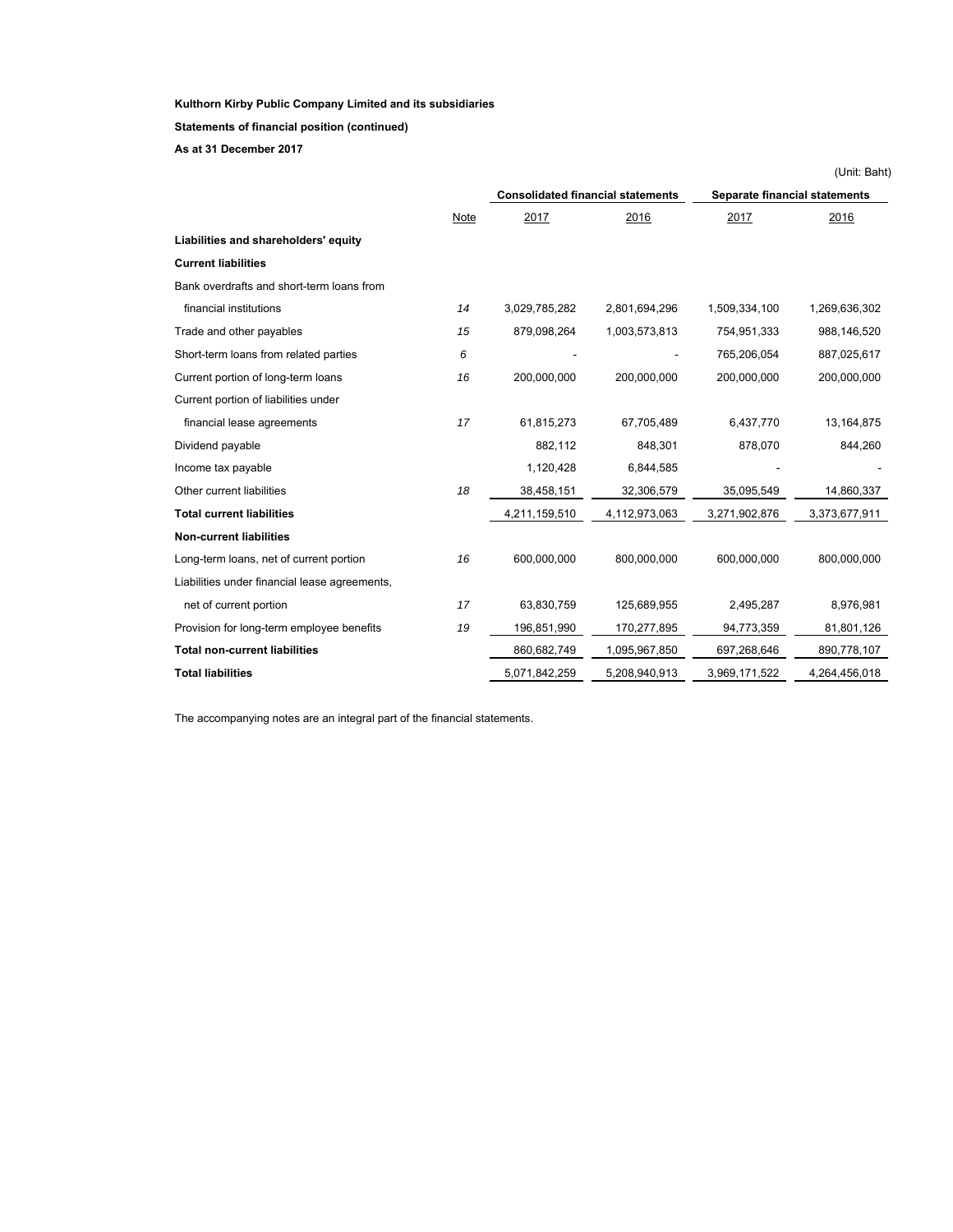**Statements of financial position (continued)**

**As at 31 December 2017** 

|                                                        |      |                                          |               |                               | (Unit: Baht)  |
|--------------------------------------------------------|------|------------------------------------------|---------------|-------------------------------|---------------|
|                                                        |      | <b>Consolidated financial statements</b> |               | Separate financial statements |               |
|                                                        | Note | 2017                                     | 2016          | 2017                          | 2016          |
| Shareholders' equity                                   |      |                                          |               |                               |               |
| Share capital                                          |      |                                          |               |                               |               |
| Registered                                             |      |                                          |               |                               |               |
| 1,200,000,000 ordinary shares of Baht 1 each           |      | 1,200,000,000                            | 1,200,000,000 | 1,200,000,000                 | 1,200,000,000 |
| Issued and fully paid up                               |      |                                          |               |                               |               |
| 1,200,000,000 ordinary shares of Baht 1 each           |      | 1,200,000,000                            | 1,200,000,000 | 1,200,000,000                 | 1,200,000,000 |
| Share premium                                          |      | 700,000,000                              | 700,000,000   | 700,000,000                   | 700,000,000   |
| Surplus from business combination under common control |      | 207,897,949                              | 207,897,949   |                               |               |
| Retained earnings                                      |      |                                          |               |                               |               |
| Appropriated - statutory reserve                       | 20   | 120,000,000                              | 120,000,000   | 120,000,000                   | 120,000,000   |
| Unappropriated                                         |      | 8,345,246                                | 321,138,042   | 754,762,271                   | 851,373,362   |
| Other components of shareholders' equity               |      | (10, 750, 359)                           | (11,070,345)  |                               |               |
| Total shareholders' equity                             |      | 2,225,492,836                            | 2,537,965,646 | 2,774,762,271                 | 2,871,373,362 |
| Total liabilities and shareholders' equity             |      | 7,297,335,095                            | 7,746,906,559 | 6,743,933,793                 | 7,135,829,380 |
|                                                        |      |                                          |               |                               |               |

The accompanying notes are an integral part of the financial statements.

Directors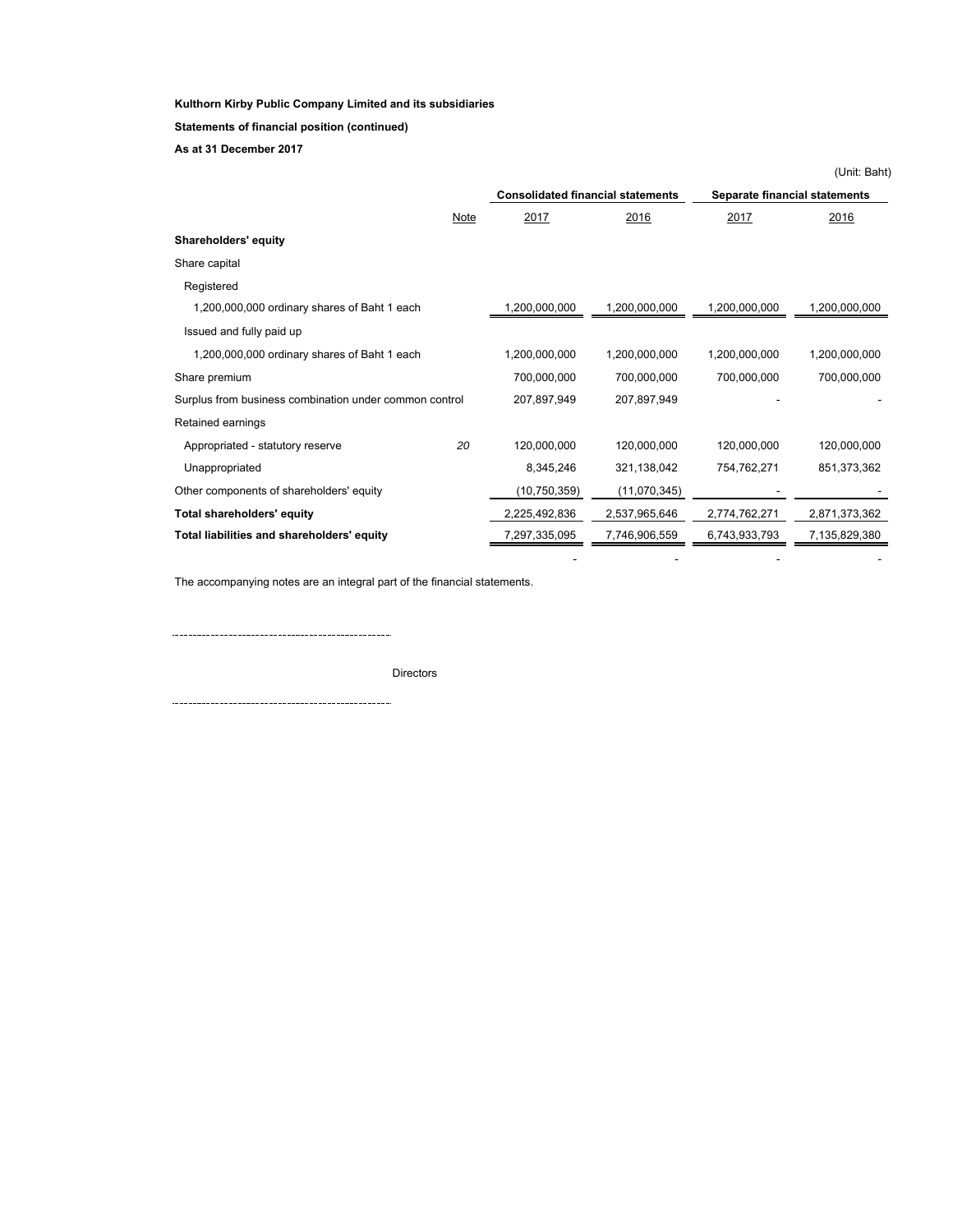#### **Statements of comprehensive income**

**For the year ended 31 December 2017** 

|                                                             |             |                                          |               |                               | (Unit: Baht)   |
|-------------------------------------------------------------|-------------|------------------------------------------|---------------|-------------------------------|----------------|
|                                                             |             | <b>Consolidated financial statements</b> |               | Separate financial statements |                |
|                                                             | <b>Note</b> | 2017                                     | 2016          | 2017                          | 2016           |
| <b>Profit or loss:</b>                                      |             |                                          |               |                               |                |
| <b>Revenues</b>                                             |             |                                          |               |                               |                |
| Sales and service income                                    | 6, 23       | 9,263,906,664                            | 8,665,887,862 | 5,290,665,085                 | 4,945,268,351  |
| Other income                                                |             |                                          |               |                               |                |
| Income from scrap sales                                     | 6           | 245,008,234                              | 168,902,584   | 176,195,810                   | 112,863,995    |
| Interest income                                             | 6           | 1,066,996                                | 1,176,163     | 8,004,166                     | 7,892,075      |
| Dividend income                                             | 6, 10       | 6,018                                    | 4,523         | 150,055,946                   | 143,754,523    |
| Gain on exchange                                            |             | 17,932,338                               |               | 2,015,655                     |                |
| Others                                                      |             | 31,594,849                               | 15,844,833    | 23,046,154                    | 21,205,931     |
| <b>Total revenues</b>                                       |             | 9,559,515,099                            | 8,851,815,965 | 5,649,982,816                 | 5,230,984,875  |
| <b>Expenses</b>                                             |             |                                          |               |                               |                |
| Cost of sales and services                                  | 6           | 9,013,230,998                            | 8,011,603,678 | 5,236,065,523                 | 4,583,216,317  |
| Selling expenses                                            |             | 126,060,082                              | 87,154,720    | 73,635,583                    | 38,290,680     |
| Administrative expenses                                     |             | 436,483,830                              | 446,764,644   | 202,646,653                   | 209,969,238    |
| Loss on exchange                                            |             |                                          | 11,860,450    |                               | 6,681,267      |
| <b>Total expenses</b>                                       |             | 9,575,774,910                            | 8,557,383,492 | 5,512,347,759                 | 4,838,157,502  |
| Profit (loss) before finance cost and                       |             |                                          |               |                               |                |
| income tax                                                  |             | (16, 259, 811)                           | 294,432,473   | 137,635,057                   | 392,827,373    |
| Finance cost                                                |             | (183,168,544)                            | (186,841,093) | (127,766,953)                 | (125,344,996)  |
| Profit (loss) before income tax                             |             | (199, 428, 355)                          | 107,591,380   | 9,868,104                     | 267,482,377    |
| Income tax                                                  | 22          | 26,675,354                               | (44,288,515)  | 26,173,046                    | (22, 504, 019) |
| Profit (loss) for the year                                  |             | (172,753,001)                            | 63,302,865    | 36,041,150                    | 244,978,358    |
| Other comprehensive income:                                 |             |                                          |               |                               |                |
| Other comprehensive income to be reclassified               |             |                                          |               |                               |                |
| to profit or loss in subsequent periods:                    |             |                                          |               |                               |                |
| Exchange differences on translation of                      |             |                                          |               |                               |                |
| financial statements in foreign currency                    |             | 319,986                                  | 5,136,721     |                               |                |
| Other comprehensive income to be reclassified               |             |                                          |               |                               |                |
| to profit or loss in subsequent periods - net of income tax |             | 319,986                                  | 5,136,721     |                               |                |
| Other comprehensive income not to be reclassified           |             |                                          |               |                               |                |
| to profit or loss in subsequent periods:                    |             |                                          |               |                               |                |
| <b>Actuarial loss</b>                                       | 19          | (23,500,125)                             |               | (15, 233, 141)                |                |
| Less: Income tax effect                                     |             | 3,460,330                                |               | 2,580,900                     |                |
| Other comprehensive income not to be reclassified           |             |                                          |               |                               |                |
| to profit or loss in subsequent periods - net of income tax |             | (20, 039, 795)                           |               | (12,652,241)                  |                |
| Other comprehensive income for the year                     |             | (19,719,809)                             | 5,136,721     | (12,652,241)                  |                |
| Total comprehensive income for the year                     |             | (192,472,810)                            | 68,439,586    | 23,388,909                    | 244,978,358    |
| Basic earnings per share                                    | 24          |                                          |               |                               |                |
| Profit (loss) attributable to equity holders of the Company |             | (0.144)                                  | 0.053         | 0.030                         | 0.204          |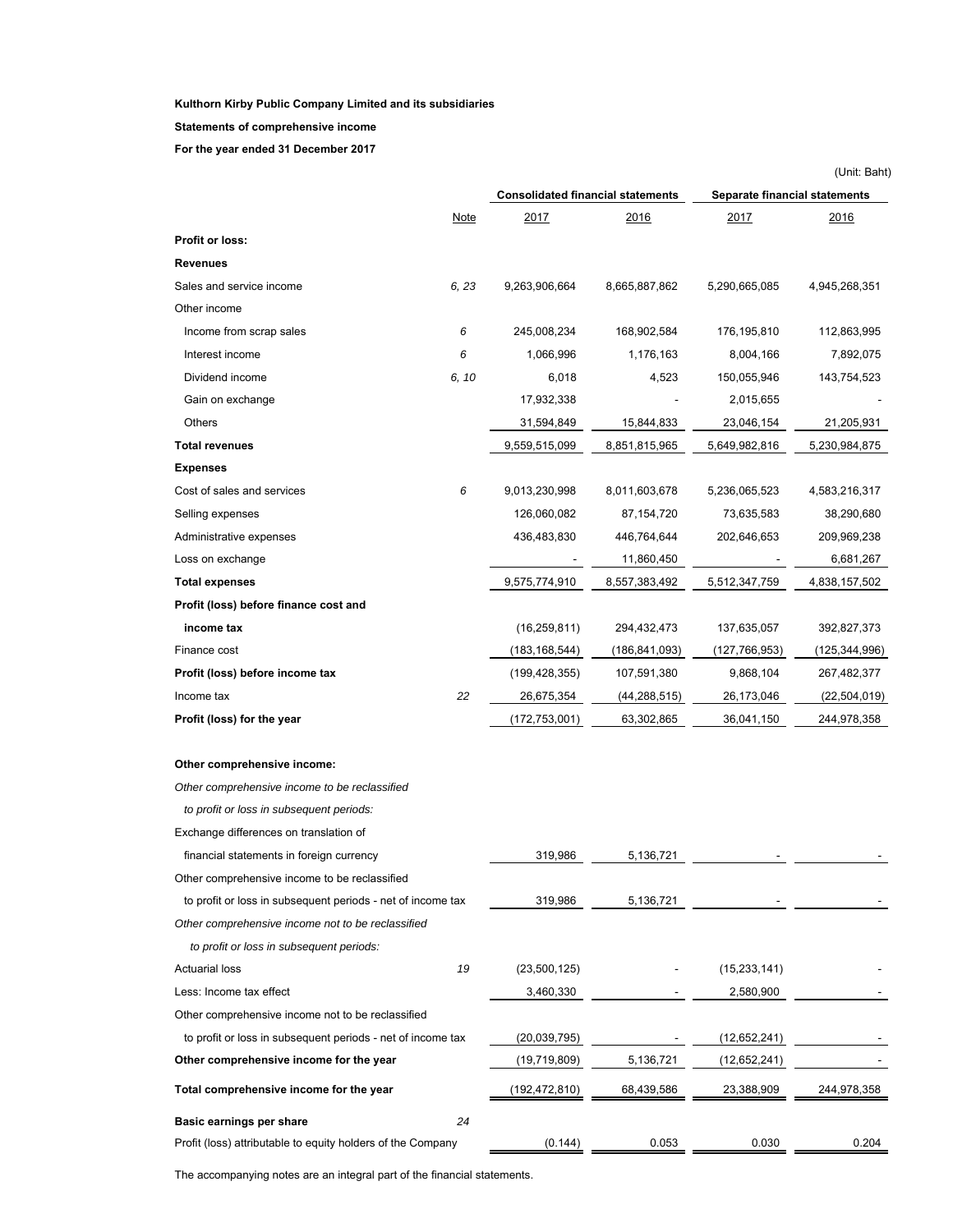### **Cash flow statements**

**For the year ended 31 December 2017** 

|                                                           |                                          |                 |                               | (Unit: Baht)    |
|-----------------------------------------------------------|------------------------------------------|-----------------|-------------------------------|-----------------|
|                                                           | <b>Consolidated financial statements</b> |                 | Separate financial statements |                 |
|                                                           | <u> 2017 </u>                            | <u> 2016 </u>   | 2017                          | 2016            |
| Cash flows from operating activities                      |                                          |                 |                               |                 |
| Profit (loss) before tax                                  | (199, 428, 355)                          | 107,591,380     | 9,868,104                     | 267,482,377     |
| Adjustments to reconcile profit (loss) before tax to      |                                          |                 |                               |                 |
| net cash provided by (paid from) operating activities:    |                                          |                 |                               |                 |
| Depreciation and amortisation                             | 473,054,831                              | 494,203,314     | 209,526,239                   | 219,206,477     |
| Allowance for impairment loss on property,                |                                          |                 |                               |                 |
| plant and equipment                                       | 4,646,262                                |                 |                               |                 |
| Allowance for doubtful accounts                           | 14,810,362                               | 30,413,106      | 2,619,771                     | 7,821,505       |
| Reduction of inventory to net realisable value (reversal) | 30,203,130                               | 17,232,199      | (8, 177, 552)                 | 31,533,219      |
| Gain on sales of property, plant and equipment            | (246, 023)                               | (82, 647)       | (73, 613)                     | (786, 688)      |
| Loss on write-off fixed assets                            | 555                                      | 3,753,294       |                               |                 |
| Transfer fixed assets to expenses                         |                                          | 2,000,000       |                               | 2,000,000       |
| Write-off withholding tax                                 | 2,008,820                                | 841,102         |                               | 224,841         |
| Dividend income                                           | (6,018)                                  | (4, 523)        | (150, 055, 946)               | (143, 754, 523) |
| Deferred interest                                         | 10,214,628                               | 14,438,367      | 966,368                       | 1,947,107       |
| Provision for long-term employee benefits                 | 14,066,845                               | 17,503,950      | 4,375,332                     | 8,299,960       |
| Subsidies income from Government grants                   | (953, 370)                               |                 | (953, 370)                    |                 |
| Interest income                                           | (1,066,996)                              | (1, 176, 163)   | (8,004,166)                   | (7,892,075)     |
| Unrealised (gain) loss on exchange                        | 832,368                                  | 14,607,582      | (111, 818)                    | 7,441,805       |
| Interest expenses                                         | 162,981,868                              | 157,795,834     | 122,947,540                   | 115,351,406     |
| Profit from operating activities before                   |                                          |                 |                               |                 |
| changes in operating assets and liabilities               | 511,118,907                              | 859,116,795     | 182,926,889                   | 508,875,411     |
| Operating assets (increase) decrease                      |                                          |                 |                               |                 |
| Trade and other receivables                               | (57, 115, 828)                           | 260,624,139     | 16,468,722                    | 211,857,120     |
| Inventories                                               | 174,503,696                              | 93,423,621      | 225,987,229                   | 4,880,570       |
| Other current assets                                      | 16,766,334                               | 50,080,601      | (5,073,978)                   | 26,916,281      |
| Other non-current assets                                  | (159, 436)                               | 1,230,305       | (233, 979)                    | 556,500         |
| Operating liabilities increase (decrease)                 |                                          |                 |                               |                 |
| Trade and other payables                                  | (114, 267, 363)                          | (133, 623, 738) | (228, 111, 332)               | (172, 835, 059) |
| Other current liabilities                                 | (5,746,452)                              | (35, 846, 203)  | 8,101,496                     | (26, 512, 225)  |
| Cash flows from operating activities                      | 525,099,858                              | 1,095,005,520   | 200,065,047                   | 553,738,598     |
| Cash paid for long-term employee benefits                 | (10,992,876)                             | (9,243,749)     | (6,636,240)                   | (4,413,670)     |
| Cash received from interest income                        | 1,066,996                                | 1,176,163       | 8,063,483                     | 8,427,514       |
| Cash paid for interest expenses                           | (162, 131, 324)                          | (158, 178, 285) | (122, 331, 209)               | (117,062,839)   |
| Cash paid for income tax                                  | (45, 352, 153)                           | (76,757,406)    | (16,088,186)                  | (53,989,902)    |
| Net cash flows from operating activities                  | 307,690,501                              | 852,002,243     | 63,072,895                    | 386,699,701     |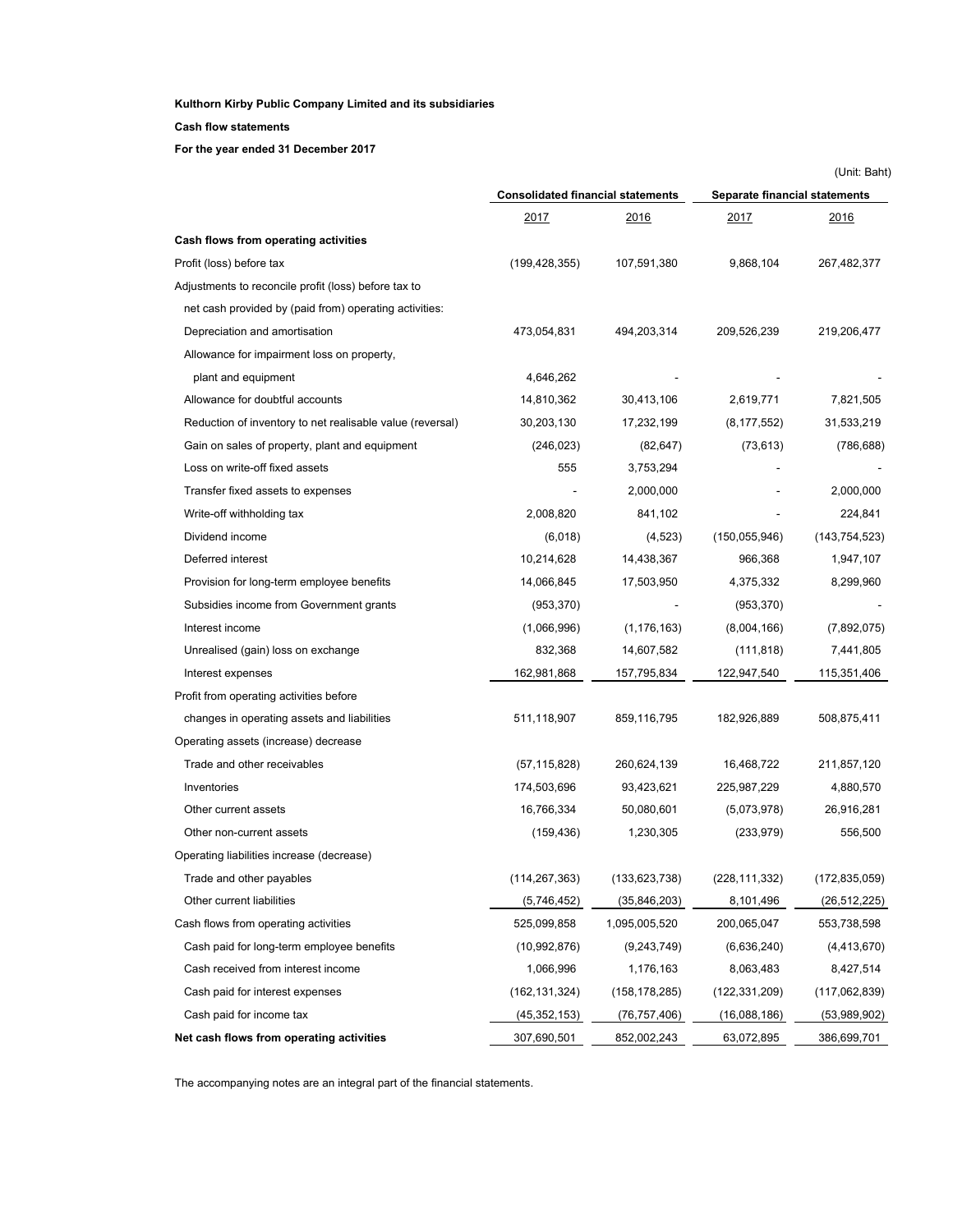#### **Cash flow statements (continued)**

**For the year ended 31 December 2017** 

|                                                              |                                          |                 |                               | (Unit: Baht)    |
|--------------------------------------------------------------|------------------------------------------|-----------------|-------------------------------|-----------------|
|                                                              | <b>Consolidated financial statements</b> |                 | Separate financial statements |                 |
|                                                              | 2017                                     | 2016            | 2017                          | 2016            |
| Cash flows from investing activities                         |                                          |                 |                               |                 |
| Acquisition of property, plant and equipment                 |                                          |                 |                               |                 |
| and intangible assets                                        | (267, 227, 564)                          | (331, 543, 738) | (160, 374, 853)               | (203, 489, 317) |
| Proceeds from sales of property, plant and equipment         | 1,293,214                                | 5,413,947       | 82,128                        | 65,876,200      |
| Cash receipt from Government grants                          | 11,568,990                               |                 | 11,568,990                    |                 |
| Dividend income                                              | 6,018                                    | 4,523           | 150,055,946                   | 143,754,523     |
| Decrease in short-term loans to related parties              |                                          |                 | 43,137,389                    | 57,438,360      |
| Cash paid for additional investment in subsidiaries          |                                          |                 | (12,500,000)                  | (200,000,000)   |
| Net cash flows from (used in) investing activities           | (254, 359, 342)                          | (326, 125, 268) | 31,969,600                    | (136, 420, 234) |
| Cash flows from financing activities                         |                                          |                 |                               |                 |
| Increase (decrease) in bank overdrafts and short-term loans  |                                          |                 |                               |                 |
| from financial institutions                                  | 246,739,501                              | (875, 347, 947) | 258,200,867                   | (917, 825, 376) |
| Increase (decrease) in short-term loans from related parties |                                          |                 | (121, 819, 563)               | 267,737,862     |
| Repayment of long-term loans                                 | (200,000,000)                            | (263, 200, 000) | (200,000,000)                 | (263, 200, 000) |
| Cash paid for liabilities under financial lease agreements   | (77,964,041)                             | (83,782,250)    | (14, 175, 166)                | (17, 676, 984)  |
| Proceed from long-term loan from financial institutions      |                                          | 1,000,000,000   |                               | 1,000,000,000   |
| Dividend paid                                                | (119,966,189)                            | (179, 957, 197) | (119,966,189)                 | (179, 957, 197) |
| Net cash flows used in financing activities                  | (151, 190, 729)                          | (402, 287, 394) | (197,760,051)                 | (110, 921, 695) |
| Increase in translation adjustments                          | 6,649,332                                | 20,269,869      |                               |                 |
| Net increase (decrease) in cash and cash equivalents         | (91, 210, 238)                           | 143,859,450     | (102, 717, 556)               | 139, 357, 772   |
| Cash and cash equivalents at beginning of year               | 316,890,747                              | 173,031,297     | 251,942,913                   | 112,585,141     |
| Cash and cash equivalents at end of year                     | 225,680,509                              | 316,890,747     | 149,225,357                   | 251,942,913     |
| Supplement cash flows information                            |                                          |                 |                               |                 |
| 1) Non-cash related transaction for investing activities     |                                          |                 |                               |                 |
| Payable from acquisitions of fixed assets                    | 5,004,812                                | 17,160,352      | 2,606,313                     | 9,790,222       |
| 2) Non-cash related transaction for financing activities     |                                          |                 |                               |                 |
| Dividend payable                                             | 882,112                                  | 848,301         | 878,070                       | 844,260         |
| Assets acquired under financial lease agreements             |                                          | 7,812,501       |                               | 3,575,501       |
|                                                              |                                          |                 |                               |                 |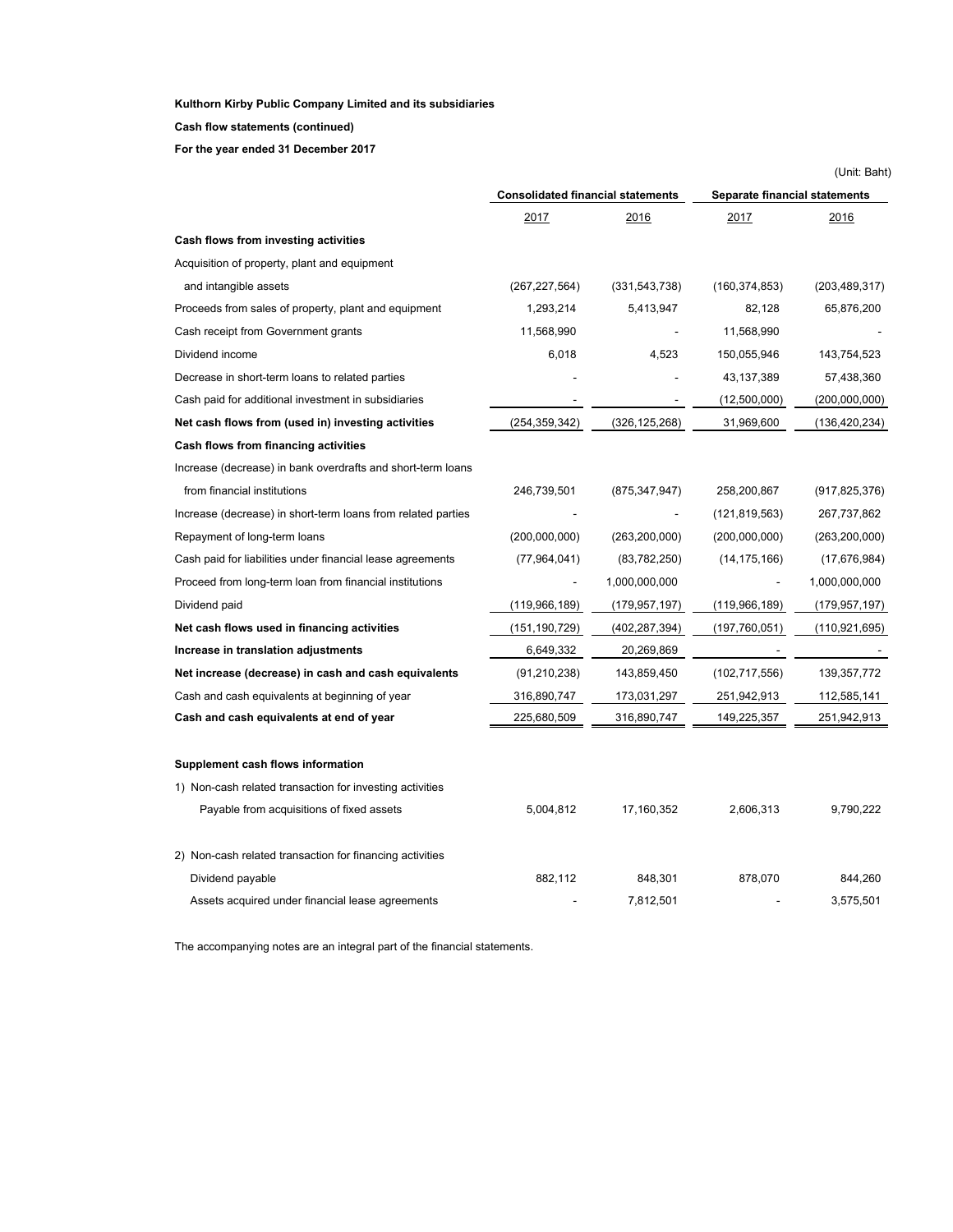#### **Statements of changes in shareholders' equity**

**For the year ended 31 December 2017** 

(Unit: Baht)

|                                         |               |               |               | <b>Consolidated financial statements</b> |                 |                      |                 |
|-----------------------------------------|---------------|---------------|---------------|------------------------------------------|-----------------|----------------------|-----------------|
|                                         |               |               |               |                                          |                 | Other components of  |                 |
|                                         |               |               |               |                                          |                 | shareholders' equity |                 |
|                                         |               |               |               |                                          |                 | Other comprehensive  |                 |
|                                         |               |               |               |                                          |                 | income               |                 |
|                                         |               |               |               |                                          |                 | Exchange             |                 |
|                                         |               |               | Surplus       |                                          |                 | differences on       |                 |
|                                         |               |               | from business |                                          |                 | translation of       |                 |
|                                         | Issued and    |               | combination   |                                          |                 | financial            | Total           |
|                                         | fully paid-up |               | under common  | Retained earnings                        |                 | statements in        | shareholders'   |
|                                         | share capital | Share premium | control       | Appropriated                             | Unappropriated  | foreign currency     | equity          |
| Balance as at 1 January 2016            | 1,200,000,000 | 700,000,000   | 207,897,949   | 120,000,000                              | 437,835,087     | (16, 207, 066)       | 2,649,525,970   |
| Profit for the year                     |               |               |               |                                          | 63,302,865      |                      | 63,302,865      |
| Other comprehensive income for the year |               |               |               |                                          |                 | 5,136,721            | 5,136,721       |
| Total comprehensive income for the year |               |               |               |                                          | 63,302,865      | 5,136,721            | 68,439,586      |
| Dividend paid (Note 27)                 |               |               |               |                                          | (179, 999, 910) |                      | (179, 999, 910) |
| Balance as at 31 December 2016          | 1,200,000,000 | 700,000,000   | 207,897,949   | 120,000,000                              | 321,138,042     | (11,070,345)         | 2,537,965,646   |
| Balance as at 1 January 2017            | 1,200,000,000 | 700,000,000   | 207,897,949   | 120,000,000                              | 321,138,042     | (11,070,345)         | 2,537,965,646   |
| Loss for the year                       |               |               |               |                                          | (172, 753, 001) |                      | (172, 753, 001) |
| Other comprehensive income for the year |               |               |               |                                          | (20, 039, 795)  | 319,986              | (19,719,809)    |
| Total comprehensive income for the year |               |               |               |                                          | (192, 792, 796) | 319,986              | (192, 472, 810) |
| Dividend paid (Note 27)                 |               |               |               |                                          | (120,000,000)   |                      | (120,000,000)   |
| Balance as at 31 December 2017          | 1,200,000,000 | 700,000,000   | 207,897,949   | 120,000,000                              | 8,345,246       | (10,750,359)         | 2,225,492,836   |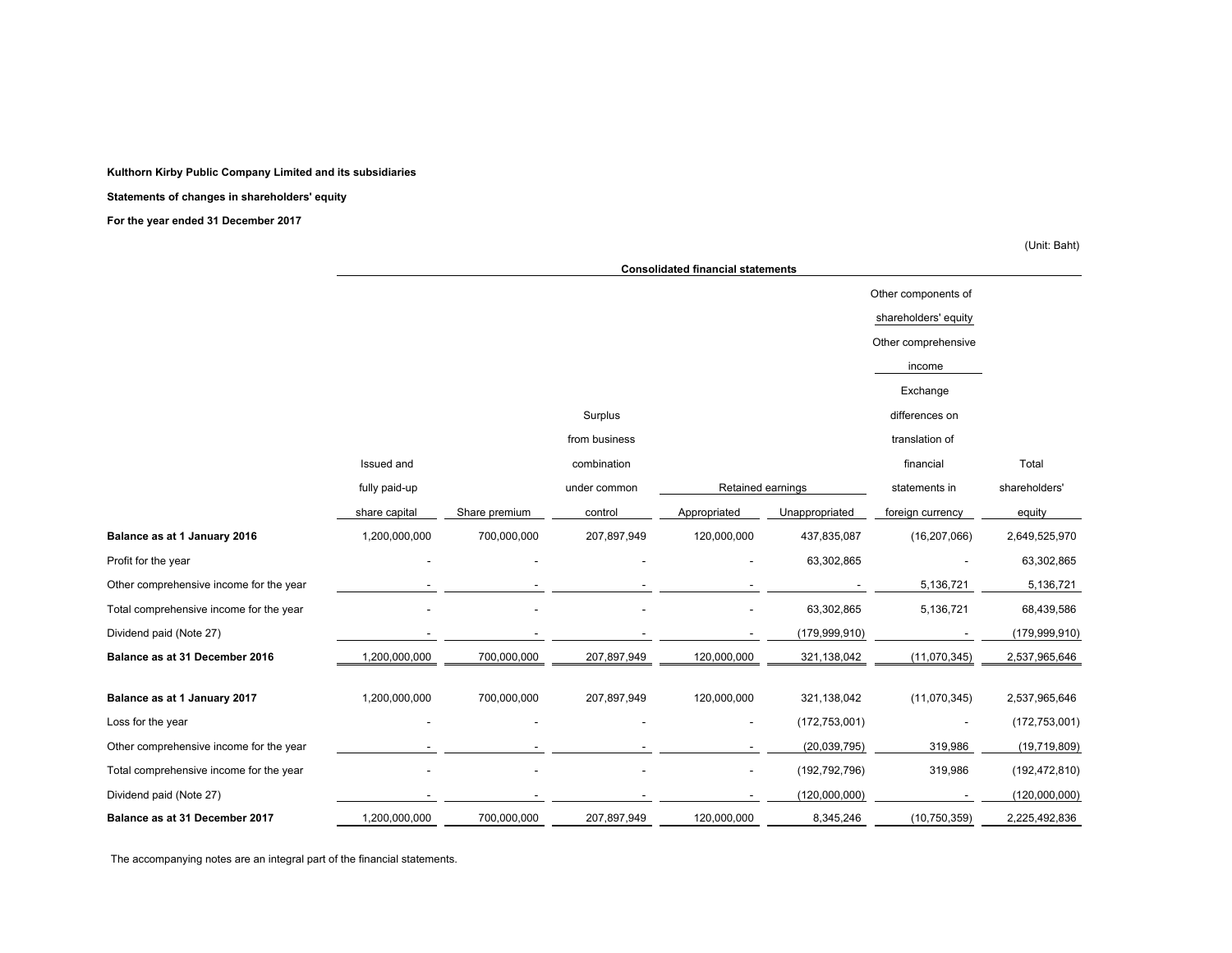**Statements of changes in shareholders' equity (continued)**

**For the year ended 31 December 2017** 

(Unit: Baht)

|                                         |               | Separate financial statements |                   |                 |                 |  |  |
|-----------------------------------------|---------------|-------------------------------|-------------------|-----------------|-----------------|--|--|
|                                         | Issued and    |                               |                   |                 | Total           |  |  |
|                                         | fully paid-up |                               | Retained earnings |                 | shareholders'   |  |  |
|                                         | share capital | Share premium                 | Appropriated      | Unappropriated  | equity          |  |  |
| Balance as at 1 January 2016            | 1,200,000,000 | 700,000,000                   | 120,000,000       | 786,394,914     | 2,806,394,914   |  |  |
| Profit for the year                     |               |                               |                   | 244,978,358     | 244,978,358     |  |  |
| Other comprehensive income for the year |               |                               |                   |                 |                 |  |  |
| Total comprehensive income for the year |               |                               |                   | 244,978,358     | 244,978,358     |  |  |
| Dividend paid (Note 27)                 |               |                               |                   | (179, 999, 910) | (179, 999, 910) |  |  |
| Balance as at 31 December 2016          | 1,200,000,000 | 700,000,000                   | 120,000,000       | 851,373,362     | 2,871,373,362   |  |  |
| Balance as at 1 January 2017            | 1,200,000,000 | 700,000,000                   | 120,000,000       | 851,373,362     | 2,871,373,362   |  |  |
| Profit for the year                     |               |                               |                   | 36,041,150      | 36,041,150      |  |  |
| Other comprehensive income for the year |               |                               |                   | (12, 652, 241)  | (12, 652, 241)  |  |  |
| Total comprehensive income for the year |               | ۰                             |                   | 23,388,909      | 23,388,909      |  |  |
| Dividend paid (Note 27)                 |               |                               |                   | (120,000,000)   | (120,000,000)   |  |  |
| Balance as at 31 December 2017          | 1,200,000,000 | 700,000,000                   | 120,000,000       | 754,762,271     | 2,774,762,271   |  |  |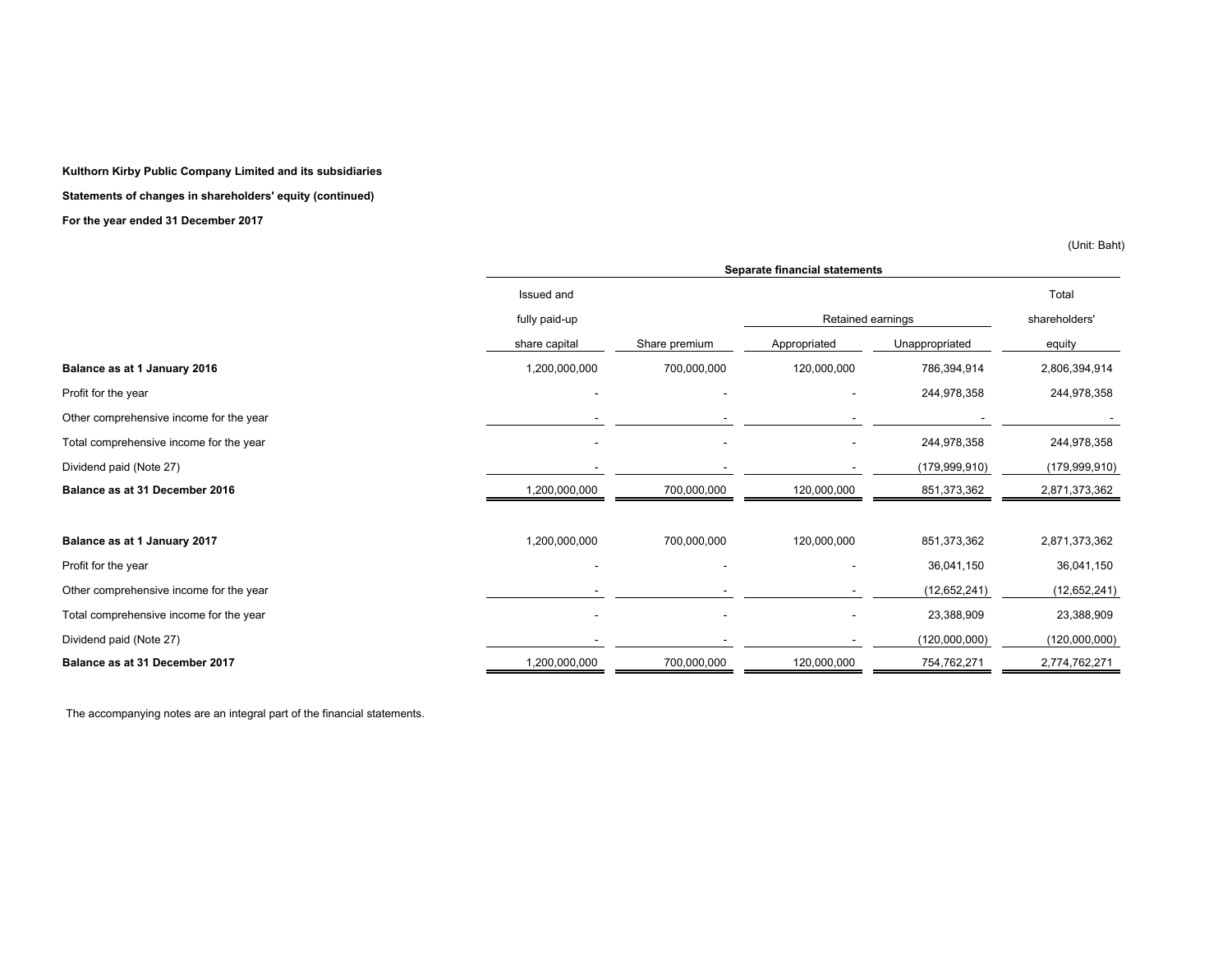# **Kulthorn Kirby Public Company Limited and its subsidiaries Notes to consolidated financial statements For the year ended 31 December 2017**

# **1. General information**

 Kulthorn Kirby Public Company Limited ("the Company") is a public company incorporated and domiciled in Thailand. The Company is principally engaged in the manufacture and distribution of hermetic compressors. The registered address of the Company is 126 Soi Chalongkrung 31, Chalongkrung Road, Khwaeng Lamplatew, Khet Latkrabang, Bangkok.

# **2. Basis of preparation**

**2.1** The financial statements have been prepared in accordance with Thai Financial Reporting Standards enunciated under the Accounting Profession Act B.E. 2547 and their presentation has been made in compliance with the stipulations of the Notification of the Department of Business Development dated 11 October 2016, issued under the Accounting Act B.E. 2543.

 The financial statements in Thai language are the official statutory financial statements of the Company. The financial statements in English language have been translated from the Thai language financial statements.

The financial statements have been prepared on a historical cost basis except where otherwise disclosed in the accounting policies.

### **2.2** Basis of consolidation

a) The consolidated financial statements include the financial statements of Kulthorn Kirby Public Company Limited ("the Company") and the following subsidiary companies ("the subsidiaries"):

| Subsidiary companies                                         | Nature of business                                                                                               | Country of<br>incorporation | Percentage of<br>shareholding |      |
|--------------------------------------------------------------|------------------------------------------------------------------------------------------------------------------|-----------------------------|-------------------------------|------|
|                                                              |                                                                                                                  |                             | 2017                          | 2016 |
|                                                              |                                                                                                                  |                             | Percent Percent               |      |
| Subsidiaries held by the Company                             |                                                                                                                  |                             |                               |      |
| Kulthorn Kirby Foundry<br><b>Company Limited</b>             | Manufacturing and sales of iron<br>castings for compressor parts and<br>automotives parts                        | Thailand                    | 100                           | 100  |
| Kulthorn Premier Company<br>Limited                          | Manufacturing and sales of hermetic<br>compressors for compressor parts                                          | Thailand                    | 100                           | 100  |
| Kulthorn Steel Company<br>Limited                            | Slitting of electrical steel for<br>compressor                                                                   | Thailand                    | 100                           | 100  |
| Kulthorn Materials and<br><b>Controls Company</b><br>Limited | Manufacturing and sales of enameled<br>copper wires and thermostat used in<br>air conditioners and refrigerators | Thailand                    | 100                           | 100  |
| Kulthorn Research and<br>Development Company<br>Limited      | Provision of services with respect to<br>technology research and development<br>for products and manufacturing   | Thailand                    | 100                           |      |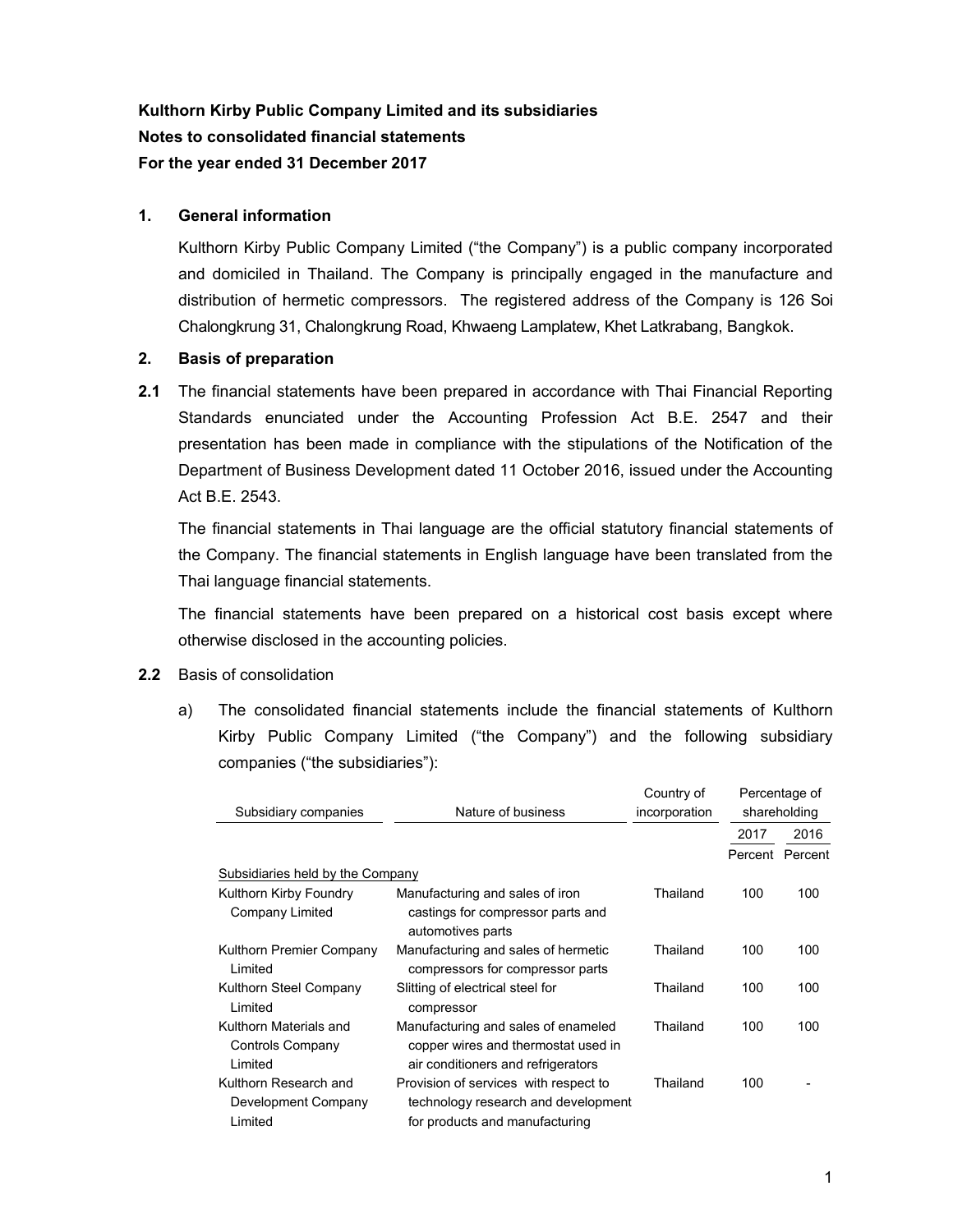| Subsidiary companies                             | Nature of business                                                  | Country of<br>incorporation | Percentage of<br>shareholding |      |
|--------------------------------------------------|---------------------------------------------------------------------|-----------------------------|-------------------------------|------|
|                                                  |                                                                     |                             | 2017                          | 2016 |
|                                                  |                                                                     |                             | Percent Percent               |      |
|                                                  | Subsidiaries held directly and indirectly by Kulthorn Materials and |                             |                               |      |
| <b>Controls Company Limited</b>                  |                                                                     |                             |                               |      |
| Kulthorn Metal Products                          | Manufacture and sell forging.                                       | Thailand                    | 100                           | 100  |
| Company Limited                                  | machining and heat treatment metal<br>parts                         |                             |                               |      |
| Suzhou Kulthorn Magnet<br>Wire Company Limited   | Manufacture and sell enameled copper<br>wire                        | China                       | 100                           | 100  |
| (held by Phelps Dodge)<br>Suzhou Holdings, Inc.) |                                                                     |                             |                               |      |

- b) The Company is deemed to have control over an investee or subsidiaries if it has rights, or is exposed, to variable returns from its involvement with the investee, and it has the ability to direct the activities that affect the amount of its returns.
- c) Subsidiaries are fully consolidated, from the date on which the Company obtains control, and continue to be consolidated until the date when such control ceases.
- d) The financial statements of the subsidiaries are prepared using the same significant accounting policies as the Company.
- e) The assets and liabilities in the financial statements of overseas subsidiary companies are translated into Baht using the exchange rate prevailing at the end of reporting period, and revenues and expenses are translated using monthly average exchange rates. The resulting differences are shown under the caption of "Exchange differences on translation of financial statements in foreign currency" in the statements of changes in shareholders' equity.
- f) Material balances and transactions between the Company and its subsidiary companies have been eliminated from the consolidated financial statements.
- **2.3** The separate financial statements present investments in subsidiaries under the cost method.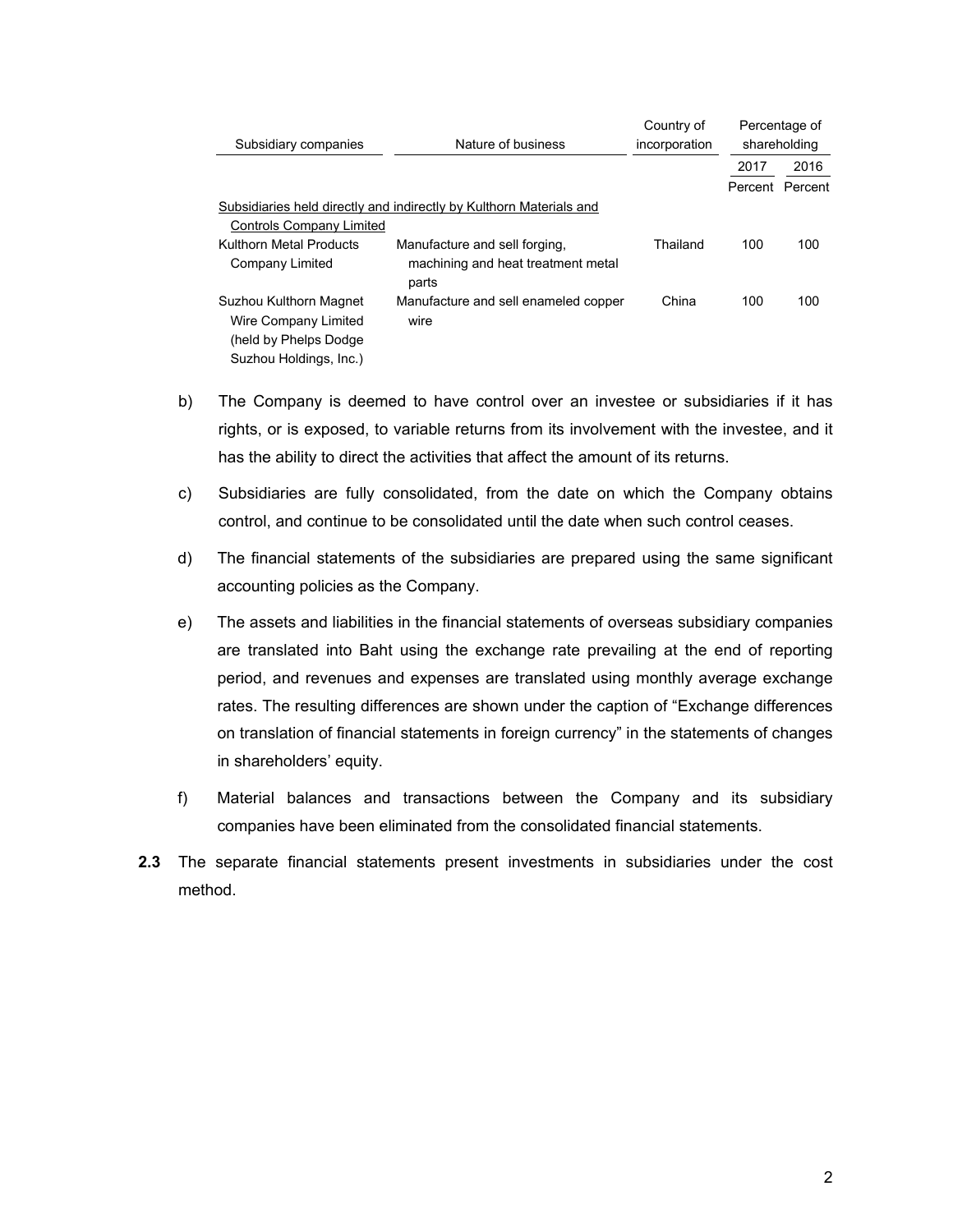### **3. New financial reporting standards**

#### **(a) Financial reporting standards that became effective in the current year**

 During the year, the Company and its subsidiaries have adopted the revised financial reporting standards and interpretations (revised 2016) and new accounting treatment guidance which are effective for fiscal years beginning on or after 1 January 2017. These financial reporting standards were aimed at alignment with the corresponding International Financial Reporting Standards with most of the changes directed towards revision of wording and terminology, and provision of interpretations and accounting guidance to users of standards. The adoption of these financial reporting standards does not have any significant impact on the Company and its subsidiaries' financial statements.

### **(b) Financial reporting standards that will become effective in the future**

During the current year, the Federation of Accounting Professions issued a number of revised financial reporting standards and interpretations (revised 2017) which are effective for fiscal years beginning on or after 1 January 2018. These financial reporting standards were aimed at alignment with the corresponding International Financial Reporting Standards with most of the changes and clarifications directed towards disclosures in the notes to financial statements.

 The management of the Company and its subsidiaries believe that the revised financial reporting standards will not have any significant impact on the financial statements when they are initially applied.

#### **4. Significant accounting policies**

#### **4.1 Revenue recognition**

#### *Sales of goods*

 Sales of goods are recognised when the significant risks and rewards of ownership of the goods have passed to the buyer. Sales are the invoiced value, excluding value added tax, of goods supplied after deducting discounts and allowances.

#### *Rendering of services*

 Service revenue is recognised when services have been rendered taking into account the stage of completion.

#### *Interest income*

Interest income is recognised on an accrual basis based on the effective interest rate.

#### *Dividends*

Dividends are recognised when the right to receive the dividends is established.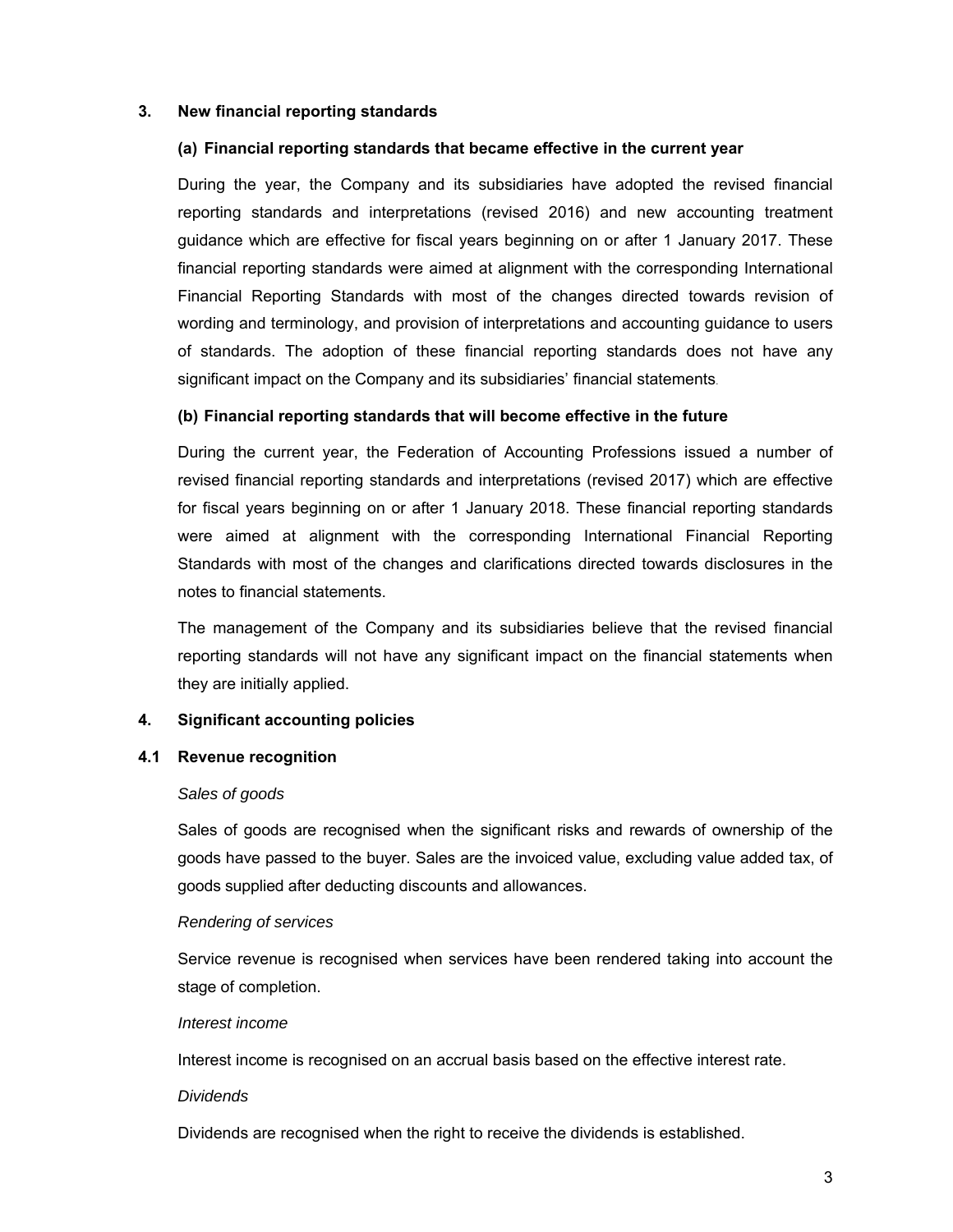#### **4.2 Cash and cash equivalents**

Cash and cash equivalents consist of cash in hand and at banks, and all highly liquid investments with an original maturity of three months or less and not subject to withdrawal restrictions.

### **4.3 Trade accounts receivable**

Trade accounts receivable are stated at the net realisable value. Allowance for doubtful accounts is provided for the estimated losses that may be incurred in collection of receivables. The allowance is generally based on collection experiences and analysis of debtor aging.

#### **4.4 Inventories**

Finished goods, work in process and raw materials are valued at the lower of cost (under the first-in, first-out method) and net realisable value. Cost of finished goods and work in process includes cost of materials, labour and overheads.

#### **4.5 Investments**

- a) Investments in available-for-sale securities are stated at fair value. Changes in the fair value of these securities are recorded in other comprehensive income, and will be recorded in profit or loss when the securities are sold.
- b) Investments in the subsidiaries are accounted for in the separate financial statements using the cost method.

The fair value of marketable securities is based on the latest bid price of the last working day of the year as quoted on the Stock Exchange of Thailand.

The weighted average method is used for computation of the cost of investments.

In the event the Company reclassifies investments from one type to another, such investments will be readjusted to their fair value as at the reclassification date. The difference between the carrying amount of the investments and the fair value on the date of reclassification are recorded in profit or loss or recorded as other components in shareholders' equity, depending on the type of investment that is reclassified.

On disposal of an investment, the difference between net disposal proceeds and the carrying amount of the investment is recognised in profit or loss.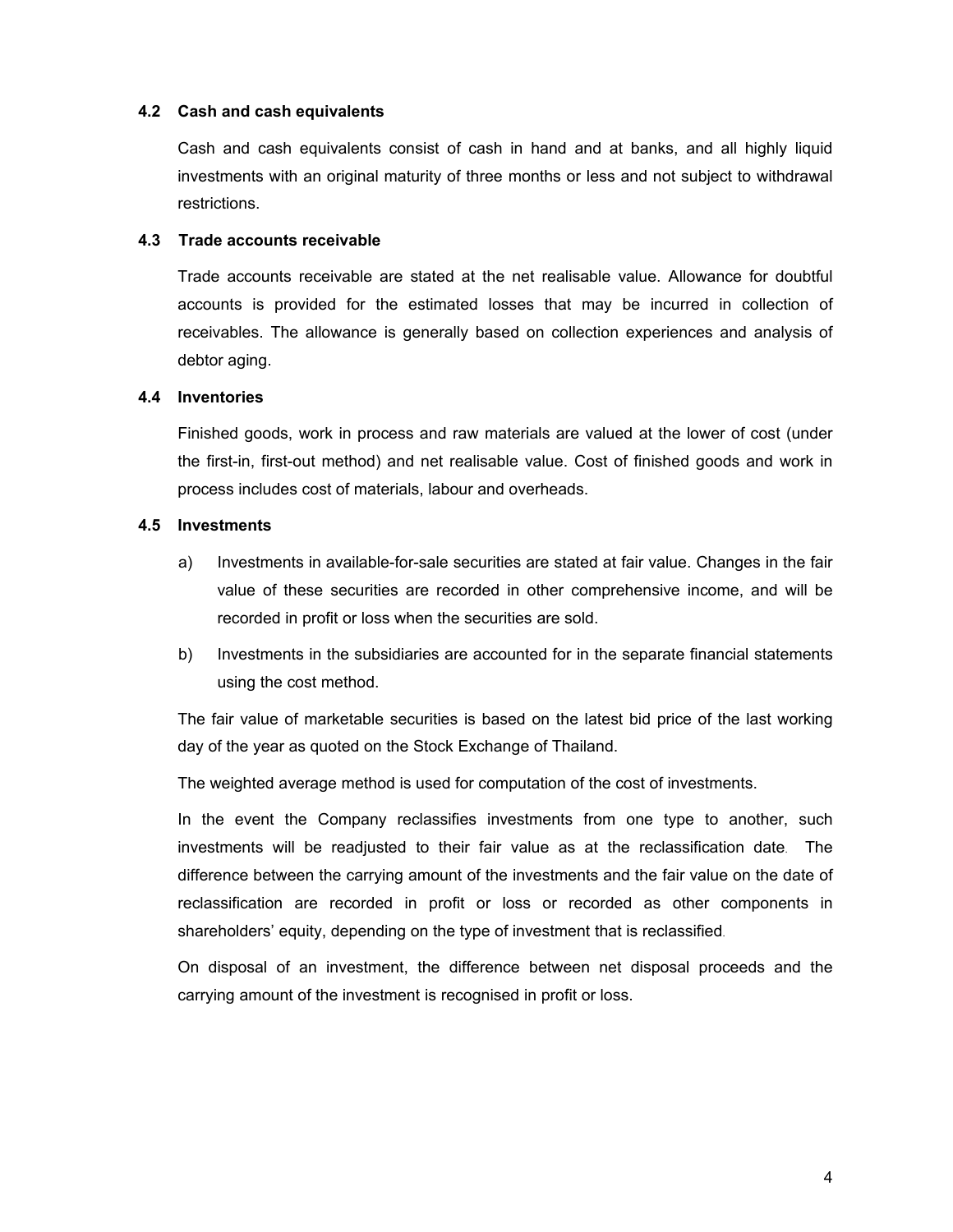### **4.6 Property, plant and equipment and depreciation**

Land is stated at cost. Plant and equipment are stated at cost less accumulated depreciation and allowance for loss on impairment of assets (if any).

Depreciation of plant and equipment is calculated by reference to their costs on the straightline basis over the estimated useful lives as follows:

| Land improvement and plant               | $\overline{\phantom{0}}$     | 10.20              | years |
|------------------------------------------|------------------------------|--------------------|-------|
| Machineries                              |                              | 5, 8, 10, 15 years |       |
| Plant equipment                          |                              | b                  | years |
| Furniture, fixtures and office equipment | $\qquad \qquad \blacksquare$ | 3, 5, 10           | vears |
| Motor vehicles                           | $\overline{\phantom{0}}$     | .5                 | years |

Depreciation attributed to the original cost portion included in determining income.

No depreciation is provided for land and construction in progress.

 An item of property, plant and equipment is derecognised upon disposal or when no future economic benefits are expected from its use or disposal. Any gain or loss arising on disposal of an asset is included in profit or loss when the asset is derecognised.

### **4.7 Intangible assets**

Intangible assets acquired through business combination are initially recognised at their fair value on the date of business acquisition while intangible assets acquired in other cases are recognised at cost. Following the initial recognition, the intangible assets are carried at cost less accumulated amortisation and accumulated impairment losses (if any).

Intangible assets with finite lives are amortised on a systematic basis over the economic useful life and tested for impairment whenever there is an indication that the intangible asset may be impaired. The amortisation period and the amortisation method of such intangible assets are reviewed at least at each financial year end. The amortisation expense is charged to profit or loss.

A summary of the intangible assets with finite useful lives is as follows:

 Useful lives Computer software 3 - 10 years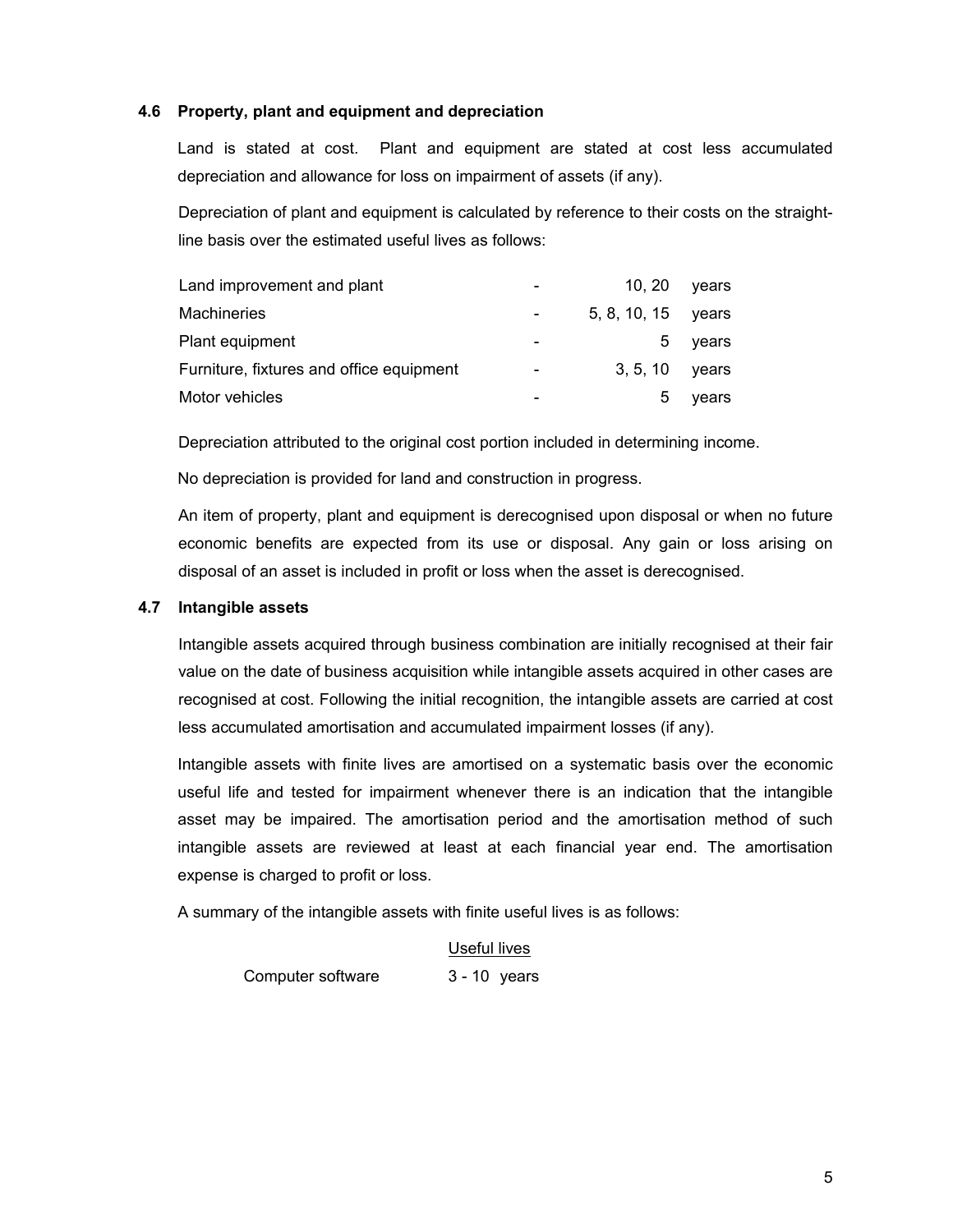#### **4.8 Goodwill**

 Goodwill is initially recorded at cost, which equals to the excess of cost of business combination over the fair value of the net assets acquired. If the fair value of the net assets acquired exceeds the cost of business combination, the excess is immediately recognised as gain in profit or loss.

 Goodwill is carried at cost less any accumulated impairment losses. Goodwill is tested for impairment annually and when circumstances indicate that the carrying value may be impaired.

 For the purpose of impairment testing, goodwill acquired in a business combination is allocated to each of the Company's cash generating units (or group of cash-generating units) that are expected to benefit from the synergies of the combination. The Company estimates the recoverable amount of each cash-generating unit (or group of cashgenerating units) to which the goodwill relates. Where the recoverable amount of the cashgenerating unit is less than the carrying amount, an impairment loss is recognised in profit or loss. Impairment losses relating to goodwill cannot be reversed in future periods.

### **4.9 Warranty reserve**

 Warranty reserve is estimated by reference to actual warranty expenses incurred and calculated at a percentage of cost of sales and quantities of products under warranty.

#### **4.10 Related party transactions**

 Related parties comprise individuals or enterprises that control, or are controlled by, the Company, whether directly or indirectly, or which are under common control with the Company.

 They also include associated companies, and individuals or enterprises which directly or indirectly own a voting interest in the Company that gives them significant influence over the Company, key management personnel, directors, and officers with authority in the planning and direction of the Company's operations.

#### **4.11 Long-term leases**

 Leases of machinery and equipment which transfer substantially all the risks and rewards of ownership are classified as finance leases. Finance leases are capitalised at the lower of the fair value of the leased assets and the present value of the minimum lease payments. The outstanding rental obligations, net of finance charges, are included in other long-term payables, while the interest element is charged to profit or loss over the lease period. The machinery and equipment acquired under finance leases is depreciated over the useful life of the assets and registration of ownership is transferred upon completion of payment.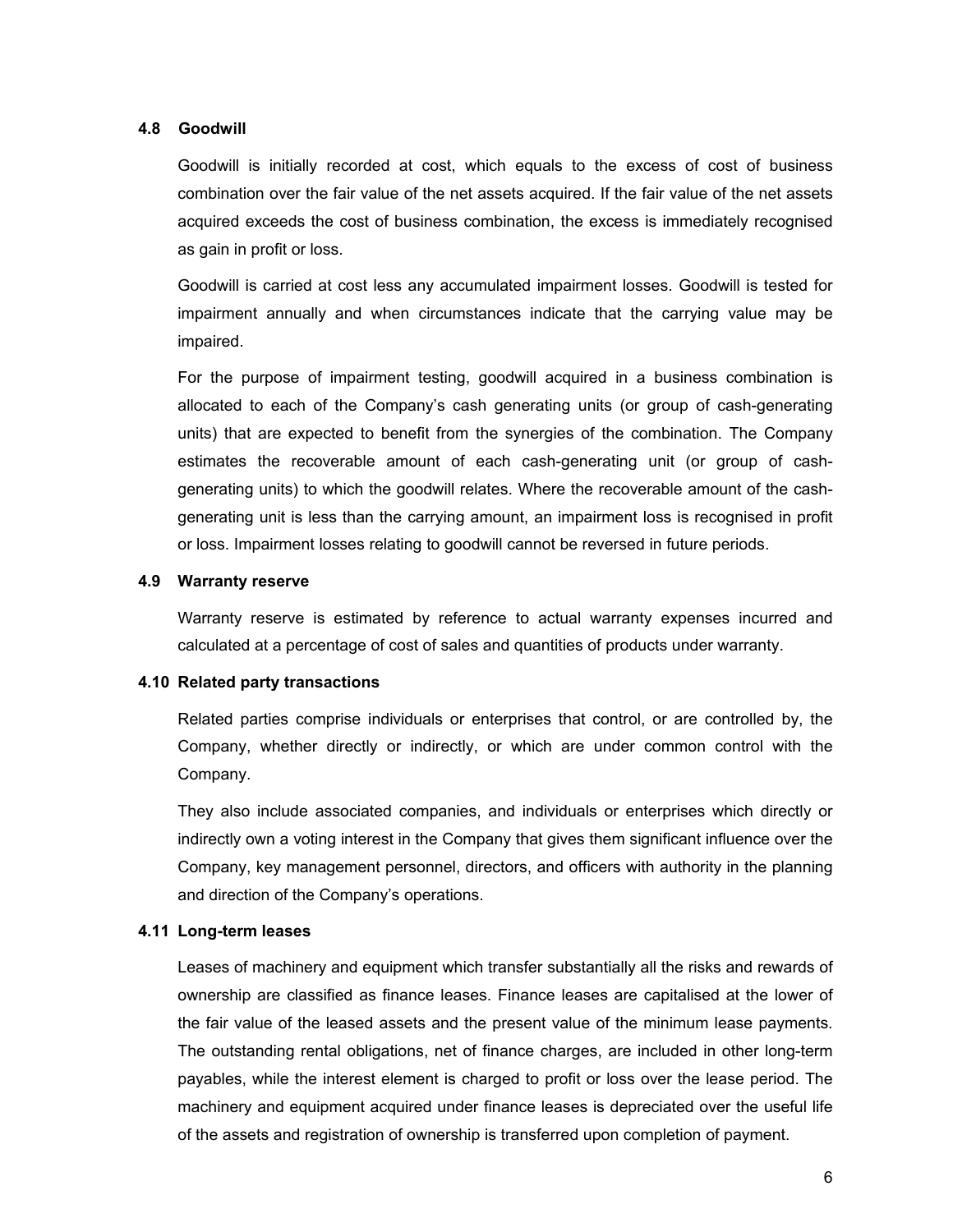Leases of assets which do not transfer substantially all the risks and rewards of ownership are classified as operating leases. Operating lease payments are recognised as an expense in profit or loss on a straight line basis over the lease term.

#### **4.12 Foreign currencies**

 The consolidated and separate financial statements are presented in Baht, which is also the Company's functional currency. Items of each entity included in the consolidated financial statements are measured using the functional currency of that entity.

 Transactions in foreign currencies are translated into Baht at the exchange rate ruling at the date of the transaction. Monetary assets and liabilities denominated in foreign currencies are translated into Baht at the exchange rate ruling at the end of reporting period.

Gains and losses on exchange are included in determining income.

### **4.13 Impairment of assets**

 At the end of each reporting period, the Company and its subsidiaries perform impairment reviews in respect of the property, plant and equipment, intangible assets and other assets whenever events or changes in circumstances indicate that an asset may be impaired. The Company and its subsidiaries also carry out annual impairment reviews in respect of goodwill. An impairment loss is recognised when the recoverable amount of an asset, which is the higher of the asset's fair value less costs to sell and its value in use, is less than the carrying amount. In determining value in use, the estimated future cash flows are discounted to their present value using a pre-tax discount rate that reflects current market assessments of the time value of money and the risks specific to the asset. In determining fair value less costs to sell, an appropriate valuation model is used. These calculations are corroborated by a valuation model that, based on information available, reflects the amount that the Company and its subsidiaries could obtain from the disposal of the asset in an arm's length transaction between knowledgeable, willing parties, after deducting the costs of disposal.

An impairment loss is recognised in profit or loss.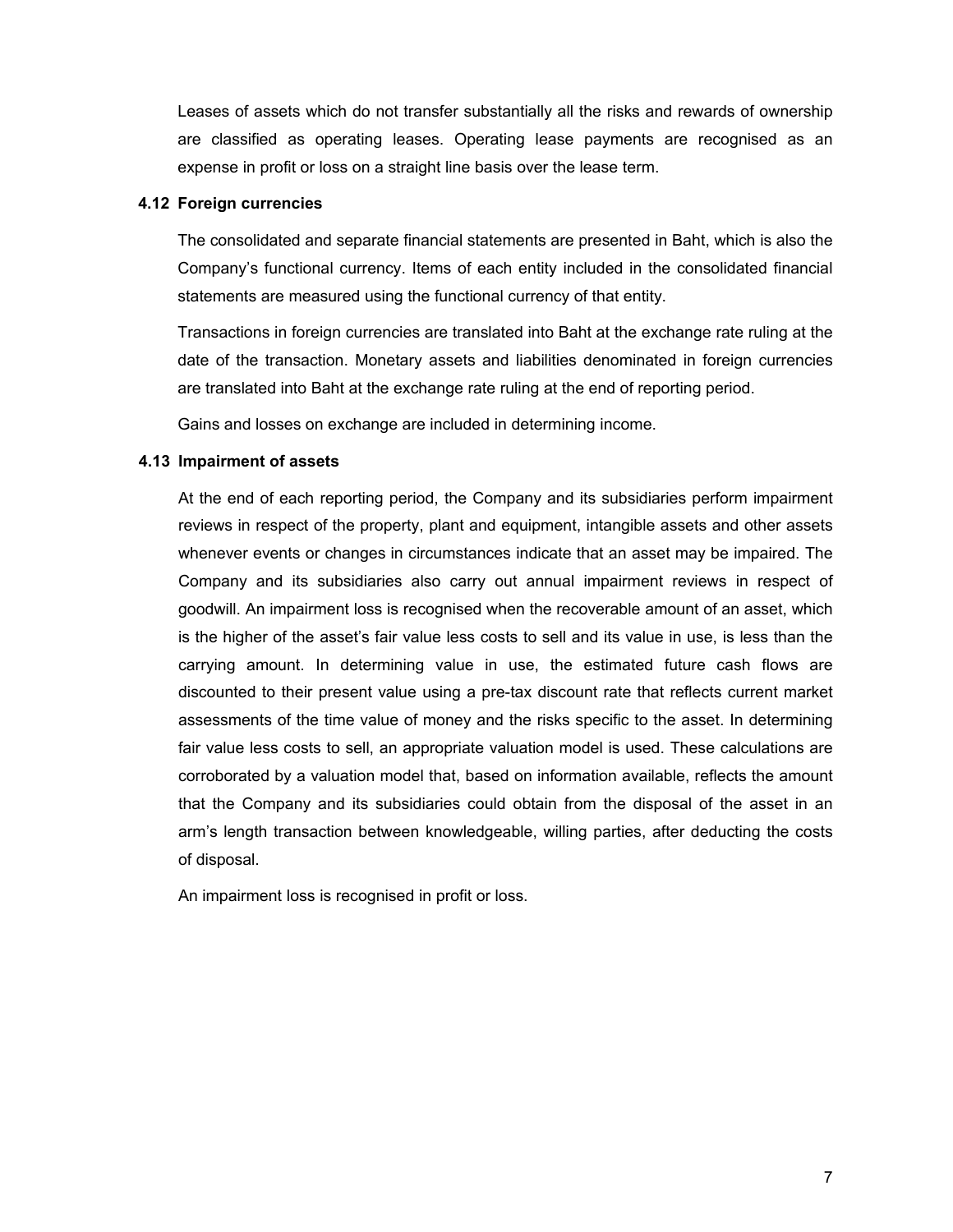In the assessment of asset impairment, if there is any indication that previously recognised impairment losses may no longer exist or may have decreased, the Company and its subsidiaries estimates the asset's recoverable amount. A previously recognised impairment loss is reversed only if there has been a change in the assumptions used to determine the asset's recoverable amount since the last impairment loss was recognised. The increased carrying amount of the asset attributable to a reversal of an impairment loss shall not exceed the carrying amount that would have been determined had no impairment loss been recognised for the asset in prior years. Such reversal is recognised in profit or loss unless the asset is carried at a revalued amount, in which case the reversal, which exceeds the carrying amount that would have been determined, is treated as a revaluation increase.

#### **4.14 Employee benefits**

#### **Short-term employee benefits**

 Salaries, wages, bonuses and contributions to the social security fund are recognised as expenses when incurred.

#### **Post-employment benefits and other long-term employee benefits**

#### *Defined contribution plans*

 The Company and its employees, and subsidiaries and their employees, have jointly established a provident fund. The fund is monthly contributed by employees and by the Company and the subsidiaries. The fund's assets are held in a separate trust fund and the Company and the subsidiaries' contributions are recognised as expenses when incurred.

#### *Defined benefit plans and other long-term employee benefits*

 The Company and its subsidiaries have obligations in respect of the severance payments they must make to employees upon retirement under labor law and other employee benefit plan. The Company and its subsidiaries treat these severance payment obligations as a defined benefit plan. In addition, the Company and its subsidiaries provide other long-term employee benefit plan, namely long service awards.

 The obligation under the defined benefit plan and other long-term employee benefit plans is determined by a professionally qualified independent actuary based on actuarial techniques, using the Projected Unit Credit Method.

Actuarial gain and loss arising from post-employment benefits are recognised immediately in other comprehensive income.

Actuarial gain and loss arising from other long-term benefits are recognised immediately in profit and loss.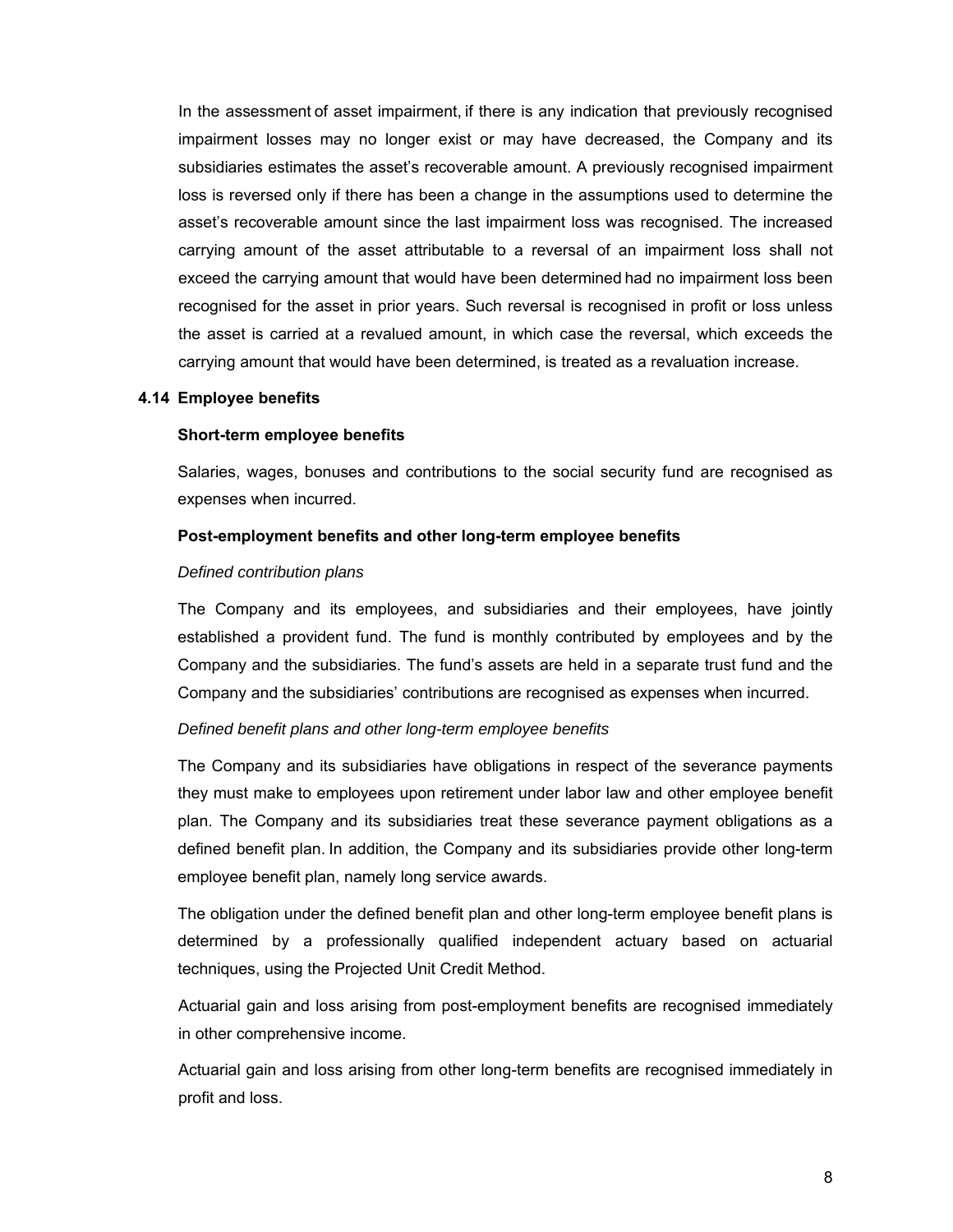### **4.15 Provisions**

Provisions are recognised when the Company and its subsidiaries have a present obligation as a result of a past event, it is probable that an outflow of resources embodying economic benefits will be required to settle the obligation, and a reliable estimate can be made of the amount of the obligation.

### **4.16 Income tax**

 Income tax expense represents the sum of corporate income tax currently payable and deferred tax.

### **Current tax**

 Current income tax is provided in the accounts at the amount expected to be paid to the taxation authorities, based on taxable profits determined in accordance with tax legislation.

### **Deferred tax**

 Deferred income tax is provided on temporary differences between the tax bases of assets and liabilities and their carrying amounts at the end of each reporting period, using the tax rates enacted at the end of the reporting period.

 The Company and its subsidiaries recognise deferred tax liabilities for all taxable temporary differences while they recognise deferred tax assets for all deductible temporary differences and tax losses carried forward to the extent that it is probable that future taxable profit will be available against which such deductible temporary differences and tax losses carried forward can be utilised.

 At each reporting date, the Company and its subsidiaries review and reduce the carrying amount of deferred tax assets to the extent that it is no longer probable that sufficient taxable profit will be available to allow all or part of the deferred tax asset to be utilised.

 The Company and its subsidiaries record deferred tax directly to shareholders' equity if the tax relates to items that are recorded directly to shareholders' equity.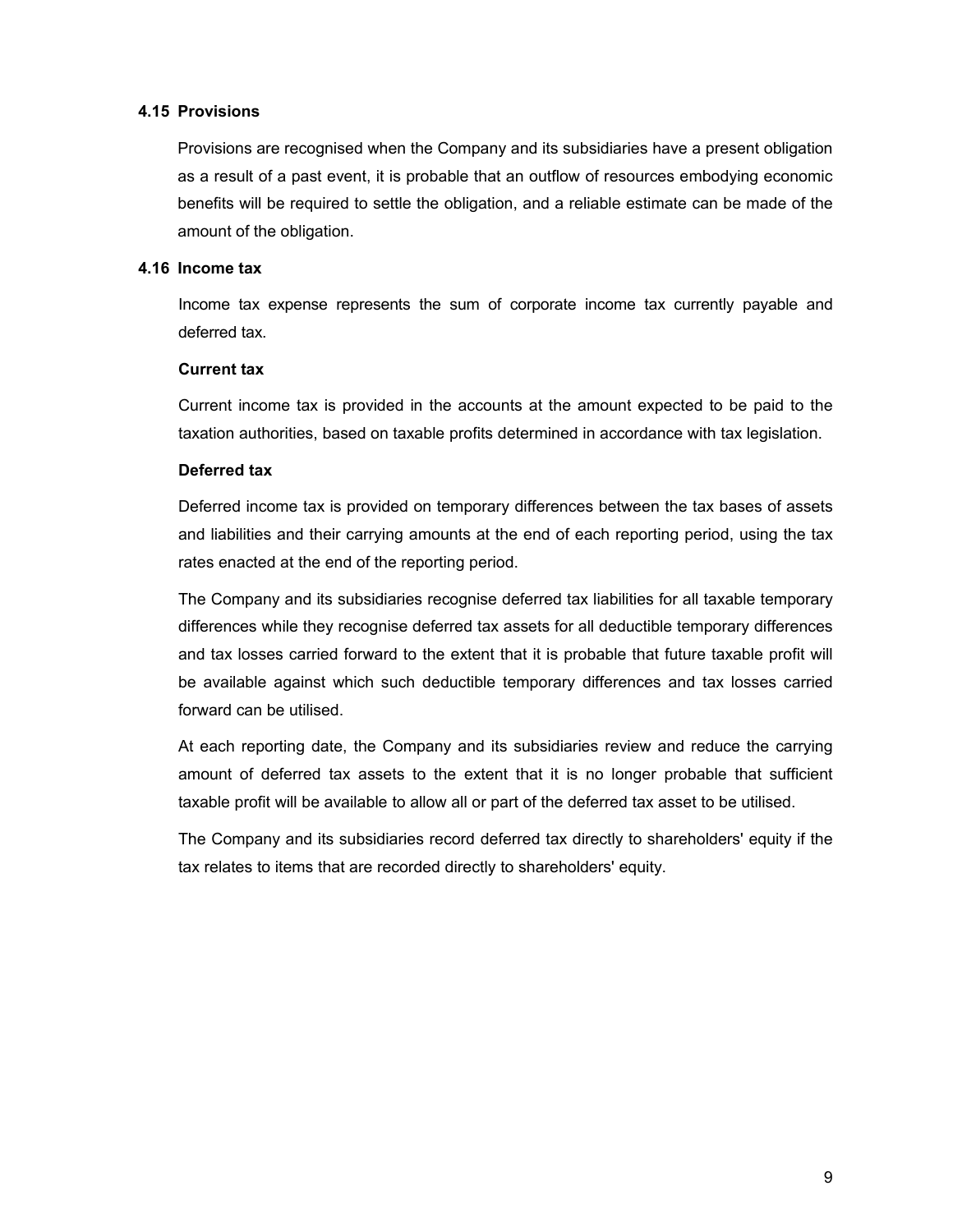#### **4.17 Derivatives**

#### **Forward exchange contracts**

 At each reporting date, the Company and its subsidiaries recognise the changes in fair value of forward exchange rate for the undue foreign exchange forward contracts as revenue or expense in the profit or loss.

#### **Interest rate swap contract**

 The net amount of interest to be received from or paid to the counterparty under an interest rate swap contract is recognised as income or expenses on an accrual basis.

### **4.18 Fair value measurement**

 Fair value is the price that would be received to sell an asset or paid to transfer a liability in an orderly transaction between buyer and seller (market participants) at the measurement date. The Company and its subsidiaries apply a quoted market price in an active market to measure their assets and liabilities that are required to be measured at fair value by relevant financial reporting standards. Except in case of no active market of an identical asset or liability or when a quoted market price is not available, the Company and its subsidiaries measure fair value using valuation technique that are appropriate in the circumstances and maximise the use of relevant observable inputs related to assets and liabilities that are required to be measured at fair value.

 All assets and liabilities for which fair value is measured or disclosed in the financial statements are categorised within the fair value hierarchy into three levels based on categories of input to be used in fair value measurement as follows:

- Level1 Use of quoted market prices in an observable active market for such assets or liabilities
- Level2 Use of other observable inputs for such assets or liabilities, whether directly or indirectly
- Level3 Use of unobservable inputs such as estimates of future cash flows

 At the end of each reporting period, the Company and its subsidiaries determine whether transfers have occurred between levels within the fair value hierarchy for assets and liabilities held at the end of the reporting period that are measured at fair value on a recurring basis.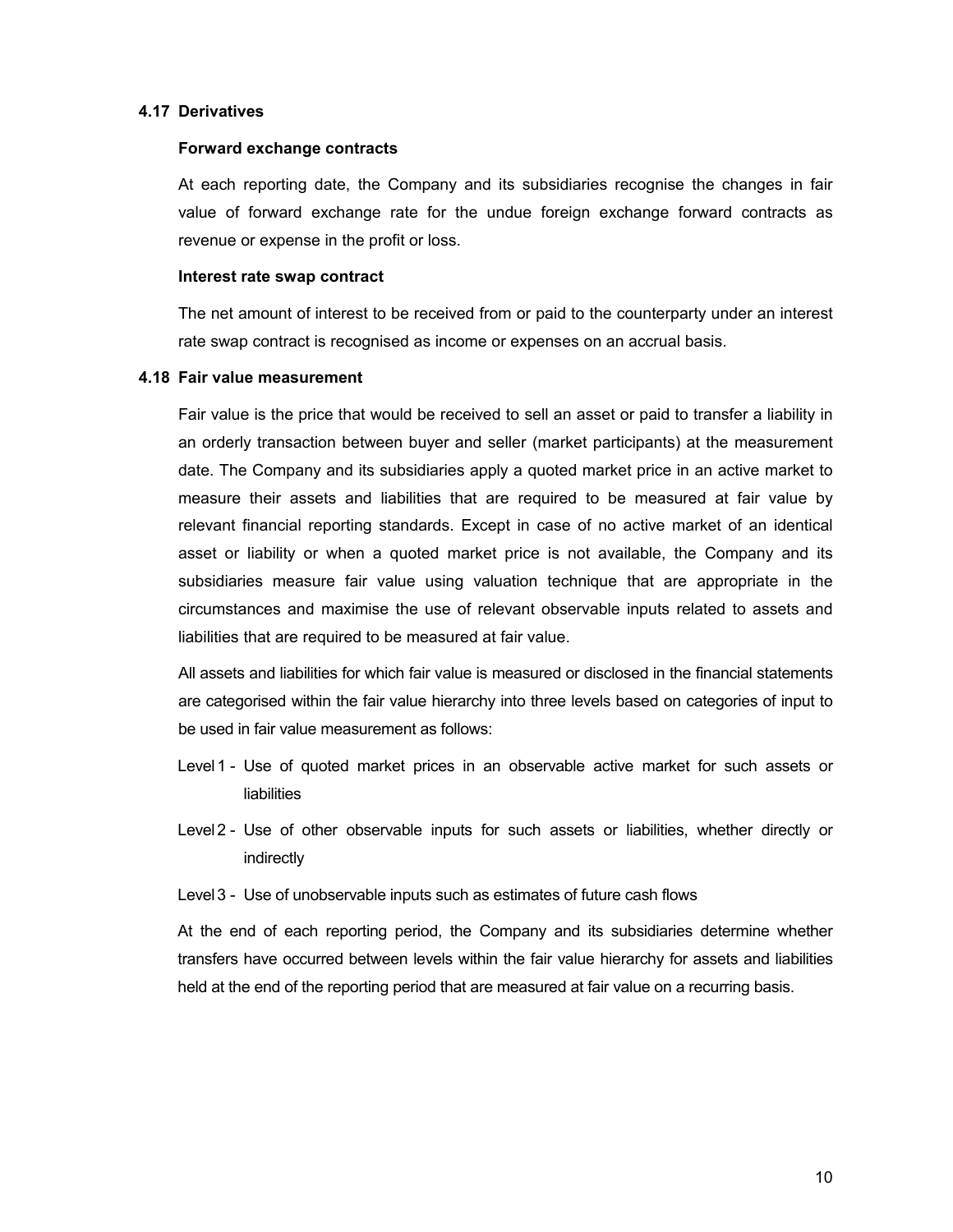#### **5. Significant accounting judgements and estimates**

 The preparation of financial statements in conformity with financial reporting standards at times requires management to make subjective judgements and estimates regarding matters that are inherently uncertain. These judgements and estimates affect reported amounts and disclosures; and actual results could differ from these estimates. Significant judgements and estimates are as follows:

#### **Leases**

 In determining whether a lease is to be classified as an operating lease or finance lease, the management is required to use judgement regarding whether significant risk and rewards of ownership of the leased asset has been transferred, taking into consideration terms and conditions of the arrangement.

### **Allowance for doubtful accounts**

 In determining an allowance for doubtful accounts, the management needs to make judgement and estimates based upon, among other things, past collection history, aging profile of outstanding debts and the prevailing economic condition.

### **Allowance for diminution in inventory value**

 In determining allowance for diminution in inventory value, the management needs to exercise judgement and make estimates based upon, among other things, market conditions and the condition of the inventory.

### **Impairment of investments**

 The Company treats investments as impaired when there has been a significant or prolonged decline in the fair value below their cost or where other objective evidence of impairment exists. The determination of what is "significant" or "prolonged" requires judgement of the management.

### **Property, plant and equipment/Depreciation**

In determining depreciation of plant and equipment, the management is required to make estimates of the useful lives and residual values of the plant and equipment and to review estimate useful lives and residual values when there are any changes.

In addition, the management is required to review property, plant and equipment for impairment on a periodical basis and record impairment losses when it is determined that their recoverable amount is lower than the carrying amount. This requires judgements regarding forecast of future revenues and expenses relating to the assets subject to the review.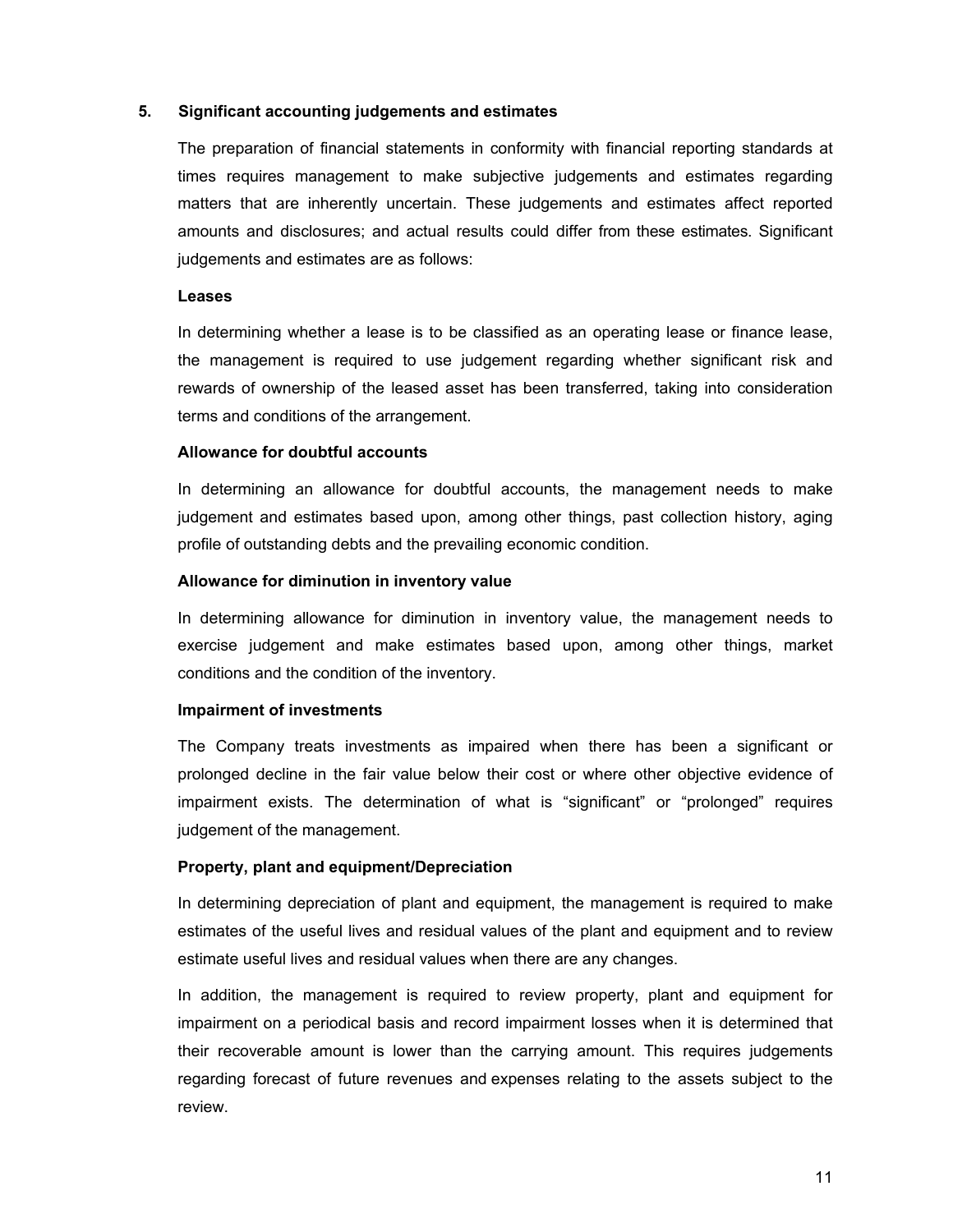### **Deferred tax assets**

Deferred tax assets are recognised for deductible temporary differences and unused tax losses to the extent that it is probable that taxable profit will be available against which the temporary differences and losses can be utilised. Significant management judgement is required to determine the amount of deferred tax assets that can be recognised, based upon the likely timing and level of estimate future taxable profits.

#### **Warranty reserve**

In determining warranty reserve, the management needs to exercise judgement to make estimate, based upon historical warranty expense data and the quantities of products under warranty.

# **Post-employment benefits under defined benefit plans and other long-term employee benefits**

The obligation under the defined benefit plan and other long-term employee benefit plans is determined based on actuarial techniques. Such determination is made based on various assumptions, including discount rate, future salary increase rate, mortality rate and staff turnover rate.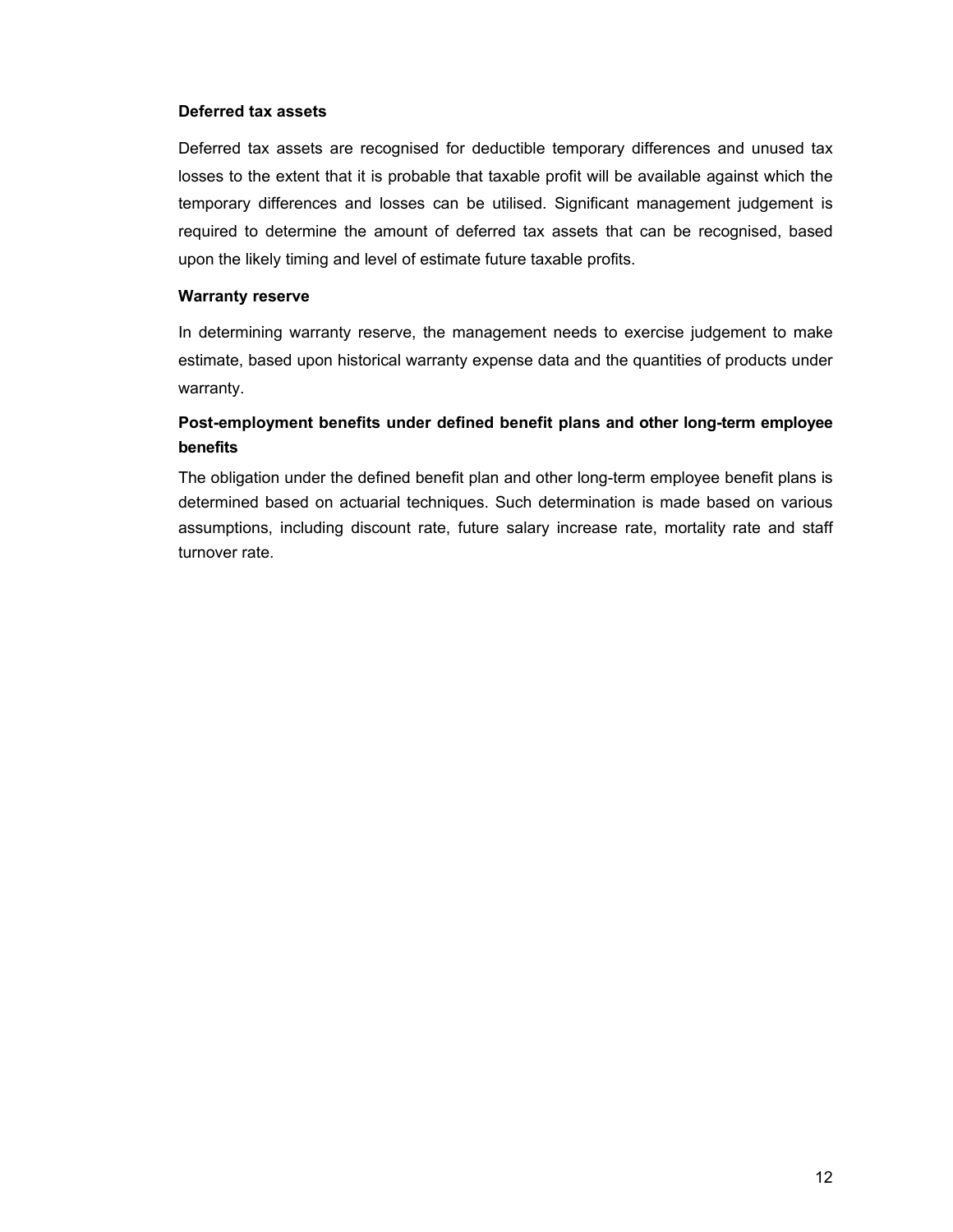### **6. Related party transactions**

During the years, the Company and its subsidiaries had significant business transactions with related parties mainly in respect of purchases and sales of goods. Such transactions, which have been concluded on commercial terms and bases agreed upon in the ordinary course of business between the Company and those related parties, are summarised below.

|                                     |                        |      |                                 |                | (Unit: Million Baht)                                   |
|-------------------------------------|------------------------|------|---------------------------------|----------------|--------------------------------------------------------|
|                                     |                        |      | For the years ended 31 December |                |                                                        |
|                                     | Consolidated financial |      | Separate financial              |                |                                                        |
|                                     | statements             |      | statements                      |                | Pricing policy                                         |
|                                     | 2017                   | 2016 | 2017                            | 2016           |                                                        |
| Transactions with subsidiary        |                        |      |                                 |                |                                                        |
| companies (eliminated from the      |                        |      |                                 |                |                                                        |
| consolidated financial statements)  |                        |      |                                 |                |                                                        |
| Purchases of goods                  |                        |      | 1,334                           | 1,182          | Market price                                           |
| Sales and service income and        |                        |      | 147                             | 207            | Approximate market price                               |
| scraps sales                        |                        |      |                                 |                |                                                        |
| Dividend income                     |                        |      | 151                             | 144            | At the declared rate                                   |
| Interest expenses                   |                        |      | 31                              | 28             | Interest rate at 0.25 - 5.80 percent per<br>annum      |
| Interest income                     |                        |      | $\overline{7}$                  | $\overline{7}$ | Interest rate at 3.25 - 5.80 percent per<br>annum      |
| Other income                        |                        |      | 14                              | 13             | Mutually agreed price as stipulated in the<br>contract |
| Rental income                       |                        |      | 3                               | 3              | Mutually agreed price as stipulated in the<br>contract |
| Sales of fixed assets               |                        |      | $\overline{\phantom{a}}$        | 61             | Mutually agreed price                                  |
| Other expenses                      |                        |      | $\overline{2}$                  | 1              | Mutually agreed price as stipulated in the<br>contract |
| Transactions with related companies |                        |      |                                 |                |                                                        |
| Sales and service income and        | 576                    | 591  | 290                             | 323            | Approximate market price                               |
| scraps sales                        |                        | 70   |                                 |                |                                                        |
| Purchases of goods                  | 68<br>14               | 19   | 68                              | 68<br>5        | Market price                                           |
| Rental expenses                     |                        |      | $\overline{\phantom{a}}$        |                | Mutually agreed price as stipulated in the<br>contract |
| Other expenses                      | 10                     | 14   | 8                               | 8              | Mutually agreed price as stipulated in the<br>contract |
| Other income                        | 1                      | 1    | $\mathbf{1}$                    | 1              | Mutually agreed price as stipulated in the<br>contract |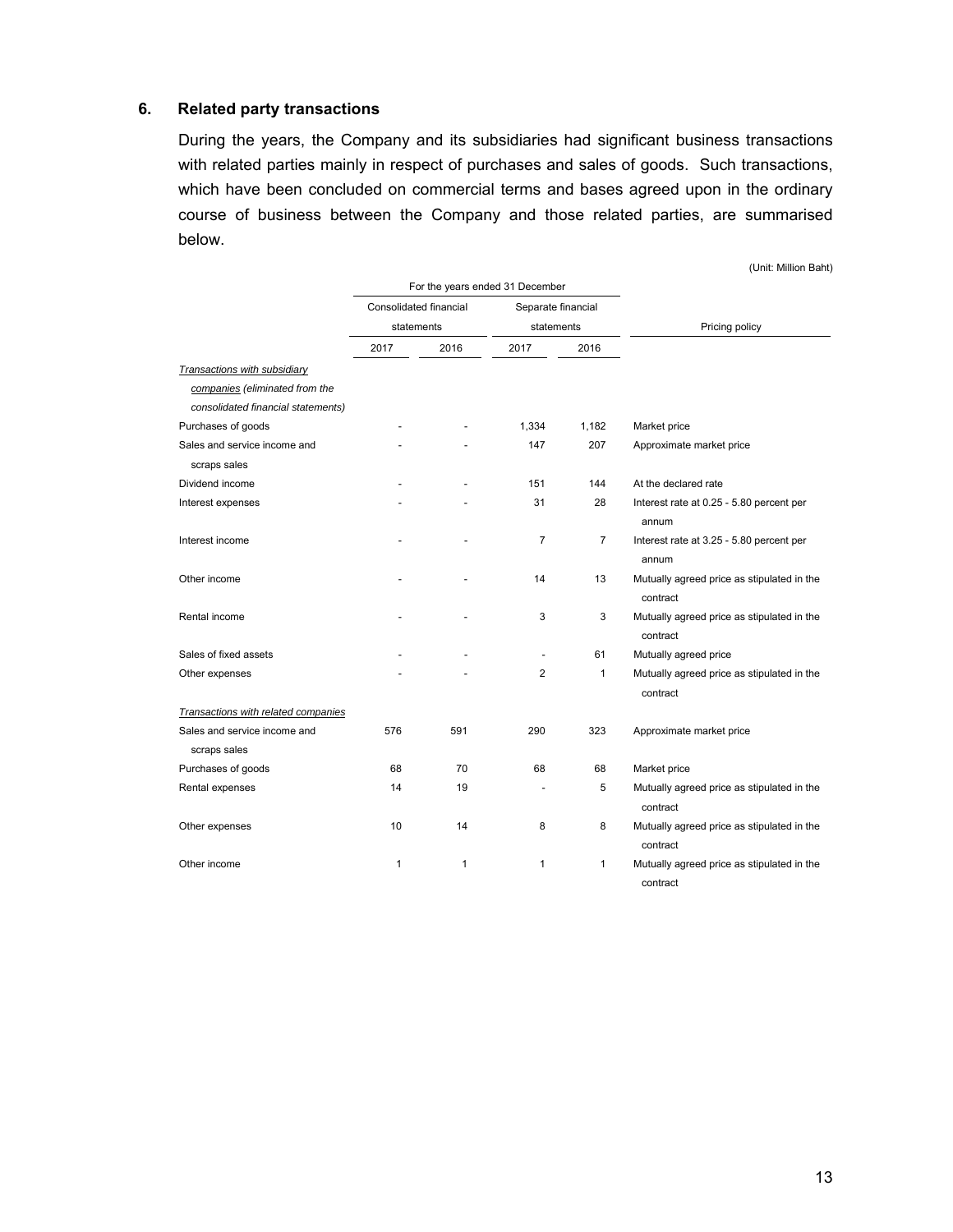The balances of the accounts as at 31 December 2017 and 2016 between the Company and those related parties are as follows:

|                                                             |                                   |         |                               | (Unit: Thousand Baht) |  |
|-------------------------------------------------------------|-----------------------------------|---------|-------------------------------|-----------------------|--|
|                                                             | Consolidated financial statements |         | Separate financial statements |                       |  |
|                                                             | 2017                              | 2016    | 2017                          | 2016                  |  |
| Trade and other receivables - related parties (Note 8)      |                                   |         |                               |                       |  |
| Subsidiary companies                                        |                                   |         | 54,799                        | 41,453                |  |
| Related companies (related by common director/shareholder)  | 113,337                           | 105,827 | 49,332                        | 49,762                |  |
| Total trade and other receivables - related parties         | 113,337                           | 105,827 | 104,131                       | 91,215                |  |
| Trade and other payables - related parties (Note 15)        |                                   |         |                               |                       |  |
| Subsidiary companies                                        |                                   |         | 254,112                       | 341,275               |  |
| Related companies (related by common director/ shareholder) | 16,920                            | 26,356  | 12,199                        | 17,956                |  |
| Total trade and other payables - related parties            | 16,920                            | 26,356  | 266.311                       | 359,231               |  |

### **Short-term loans to and short-term loans from related parties**

As at 31 December 2017 and 2016, the balance of short-term loans between the Company and its subsidiaries, and the movement are as follows:

|                                  |               |                               |           | (Unit: Thousand Baht) |  |  |  |  |
|----------------------------------|---------------|-------------------------------|-----------|-----------------------|--|--|--|--|
|                                  |               | Separate financial statements |           |                       |  |  |  |  |
|                                  | Balance as at | Increase                      | Decrease  | Balance as at         |  |  |  |  |
|                                  | 31 December   | during                        | during    | 31 December           |  |  |  |  |
|                                  | 2016          | the year                      | the year  | 2017                  |  |  |  |  |
| Short-term loans to subsidiary   |               |                               |           |                       |  |  |  |  |
| Kulthorn Materials and Controls  |               |                               |           |                       |  |  |  |  |
| Co., Ltd.                        | 156,000       |                               | (43,000)  | 113,000               |  |  |  |  |
| Total                            | 156,000       |                               | (43,000)  | 113,000               |  |  |  |  |
|                                  |               |                               |           | (Unit: Thousand Baht) |  |  |  |  |
|                                  |               | Separate financial statements |           |                       |  |  |  |  |
|                                  | Balance as at | Increase                      | Decrease  | Balance as at         |  |  |  |  |
|                                  | 31 December   | during                        | during    | 31 December           |  |  |  |  |
|                                  | 2016          | the year                      | the year  | 2017                  |  |  |  |  |
| Short-term loans from            |               |                               |           |                       |  |  |  |  |
| subsidiaries                     |               |                               |           |                       |  |  |  |  |
| Kulthorn Metal Product Co., Ltd. | 23,500        |                               | (23,500)  |                       |  |  |  |  |
| Kulthorn Premier Co., Ltd.       | 615,000       |                               |           | 615,000               |  |  |  |  |
| Total                            | 638,500       |                               | (23, 500) | 615,000               |  |  |  |  |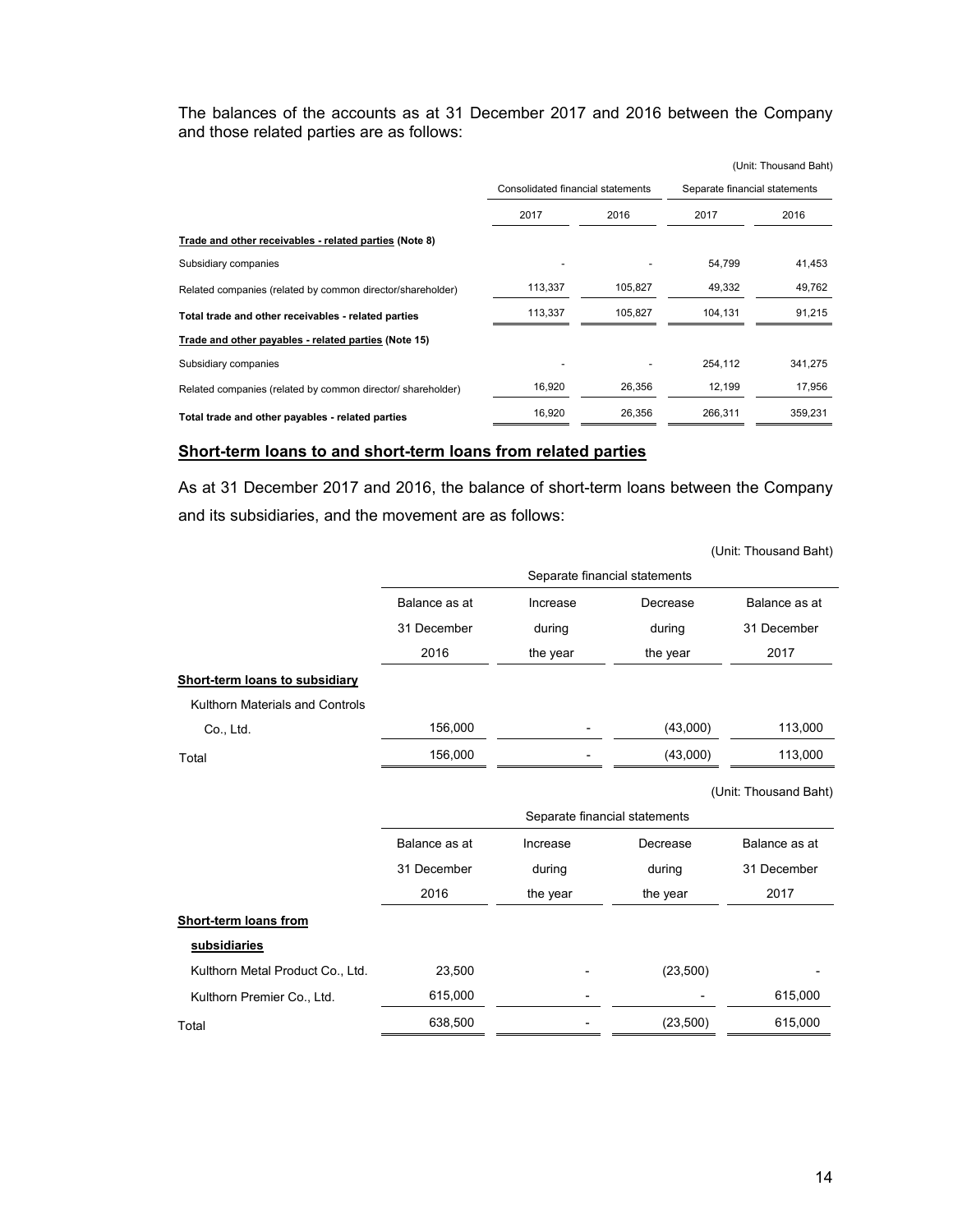On 1 August 2013, the Company entered into Liquidity Management Agreement (Cash Sweep) with its subsidiaries' to balance out cash shortfalls and surpluses of each company. The Company assigns a commercial bank to transfer the balance of the Company and its subsidiaries to the specified accounts in accordance with the terms and condition set forth in the agreement, for liquidity management purposes under terms and conditions of the Agreement.

 Each transfer of balances from one account to another account will be treated as lending between the Company and its subsidiaries and interest will be calculated at agreed rate as stipulated in the Agreement.

 As at 31 December 2017 and 2016, the Company and its subsidiaries had outstanding short-term loans from the above agreement as follows:

|                                             | (Unit: Thousand Baht) |             |  |
|---------------------------------------------|-----------------------|-------------|--|
|                                             | 2017                  | <u>2016</u> |  |
| <b>Short-term loans to related parties</b>  |                       |             |  |
| Kulthorn Metal Product Co., Ltd.            |                       | 137         |  |
| Total short-term loans to related parties   |                       | 137         |  |
|                                             |                       |             |  |
| Short-term loans from related parties       |                       |             |  |
| Kulthorn Premier Co., Ltd.                  | 55,414                | 73,701      |  |
| Kulthorn Kirby Foundry Co., Ltd.            | 61,519                | 160,914     |  |
| Kulthorn Steel Co., Ltd.                    | 4,221                 | 6,629       |  |
| Kulthorn Materials and Controls Co., Ltd.   | 3,953                 | 7,282       |  |
| Kulthorn Metal Product Co., Ltd.            | 12,870                |             |  |
| Kulthorn Research and Development Co., Ltd. | 12,229                |             |  |
| Total short-term loans from related parties | 150,206               | 248,526     |  |

### **Directors and management's remuneration**

During the years ended 31 December 2017 and 2016, the Company and its subsidiaries had employee benefit expenses payable to their directors and management as below:

|                              |      |                                   |                               | (Unit: Million Baht) |
|------------------------------|------|-----------------------------------|-------------------------------|----------------------|
|                              |      | Consolidated financial statements | Separate financial statements |                      |
|                              | 2017 | 2016                              |                               | <u> 2016</u>         |
| Short-term employee benefits | 45   | 44                                | 21                            | 21                   |
| Post-employment benefits     |      | 2                                 |                               |                      |
| Total                        | 46   | 46                                | 22                            | 22                   |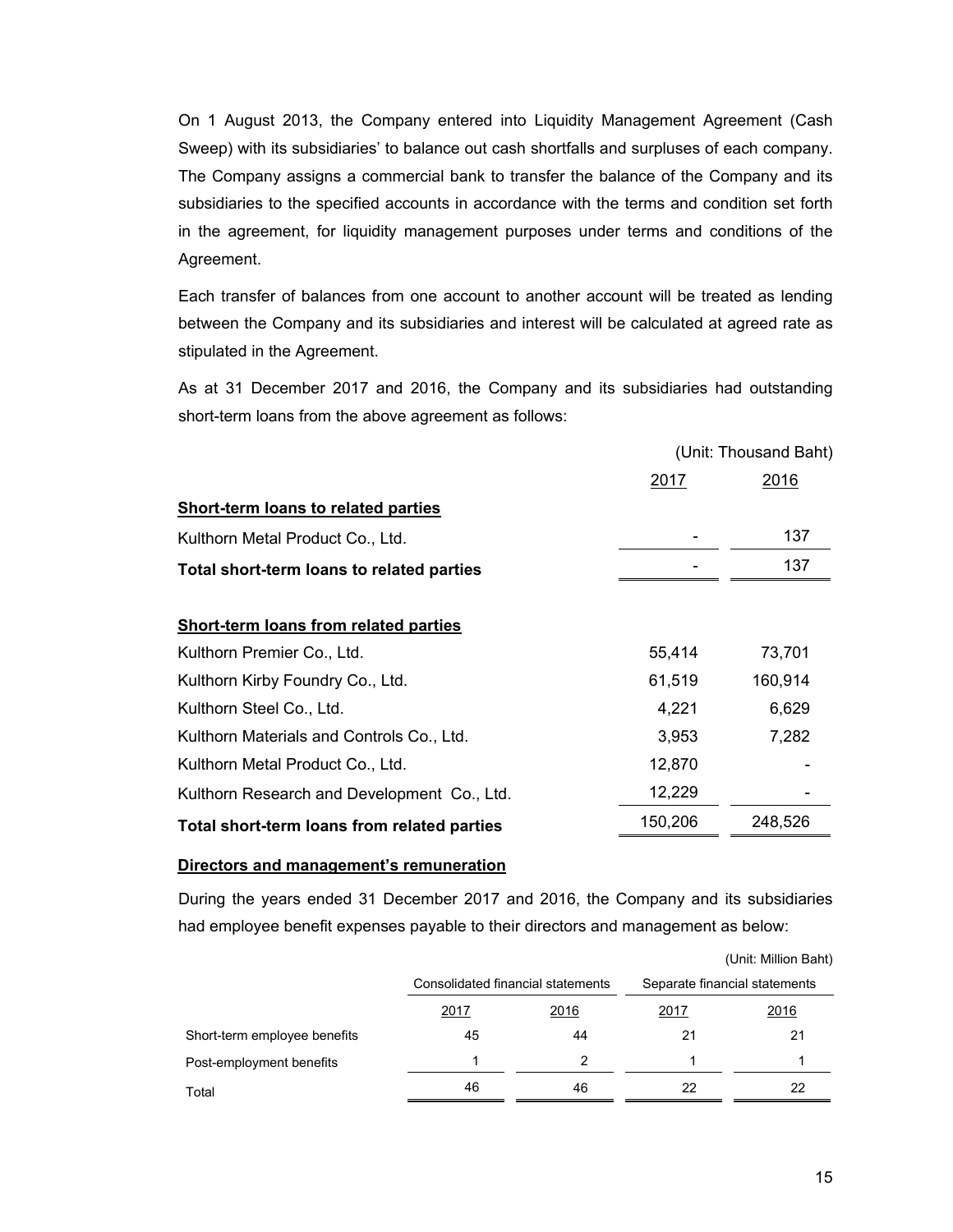### **Guarantee obligations with related parties**

The Company and its subsidiaries have outstanding guarantee obligations with its related parties, as described in Note 28.4 to the financial statements.

### **7. Cash and cash equivalents**

|               | (Unit: Thousand Baht)             |             |                               |              |  |  |  |
|---------------|-----------------------------------|-------------|-------------------------------|--------------|--|--|--|
|               | Consolidated financial statements |             | Separate financial statements |              |  |  |  |
|               | 2017                              | <u>2016</u> | <u> 2017 </u>                 | <u> 2016</u> |  |  |  |
| Cash          | 2,832                             | 3.627       | 2,368                         | 3,123        |  |  |  |
| Bank deposits | 222.849                           | 313,264     | 146,857                       | 248,820      |  |  |  |
| Total         | 225,681                           | 316,891     | 149.225                       | 251,943      |  |  |  |

As at 31 December 2017, bank deposits in savings accounts carried interests at the rate between 0.10 and 0.63 percent per annum (2016: between 0.10 and 0.63 percent per annum).

# **8. Trade and other receivables**

|                                           |                                   |           | (Unit: Thousand Baht)         |           |  |
|-------------------------------------------|-----------------------------------|-----------|-------------------------------|-----------|--|
|                                           | Consolidated financial statements |           | Separate financial statements |           |  |
|                                           | 2017                              | 2016      | 2017                          | 2016      |  |
| Trade receivables - related parties       |                                   |           |                               |           |  |
| Not yet due                               | 84,980                            | 74,499    | 53,258                        | 48,665    |  |
| Overdue                                   |                                   |           |                               |           |  |
| Less than 3 months                        | 21,629                            | 21,214    | 22,193                        | 12,208    |  |
| $3 - 6$ months                            | 94                                | 370       |                               | 1,307     |  |
| $6 - 12$ months                           | 242                               | 3,842     |                               | 3,416     |  |
| Over 12 months                            | 5,224                             | 4,741     |                               |           |  |
| Total trade receivables - related parties | 112,169                           | 104,666   | 75,451                        | 65,596    |  |
| Trade receivables - unrelated parties     |                                   |           |                               |           |  |
| Not yet due                               | 1,336,041                         | 1,324,810 | 789,056                       | 796,783   |  |
| Overdue                                   |                                   |           |                               |           |  |
| Less than 3 months                        | 279,145                           | 302,412   | 123,802                       | 152,827   |  |
| $3 - 6$ months                            | 8,723                             | 33,560    | 3,433                         | 7,099     |  |
| $6 - 12$ months                           | 1,376                             | 19,290    |                               | 15        |  |
| Over 12 months                            | 65,602                            | 74,138    | 7,888                         | 15,596    |  |
| Total                                     | 1,690,887                         | 1,754,210 | 924,179                       | 972,320   |  |
| Less: Allowance for doubtful debts        | (54, 635)                         | (39, 825) | (10, 859)                     | (8, 240)  |  |
| Total trade receivables - unrelated       |                                   |           |                               |           |  |
| parties                                   | 1,636,252                         | 1,714,385 | 913,320                       | 964,080   |  |
| Total trade receivables - net             | 1,748,421                         | 1,819,051 | 988,771                       | 1,029,676 |  |
|                                           |                                   |           |                               |           |  |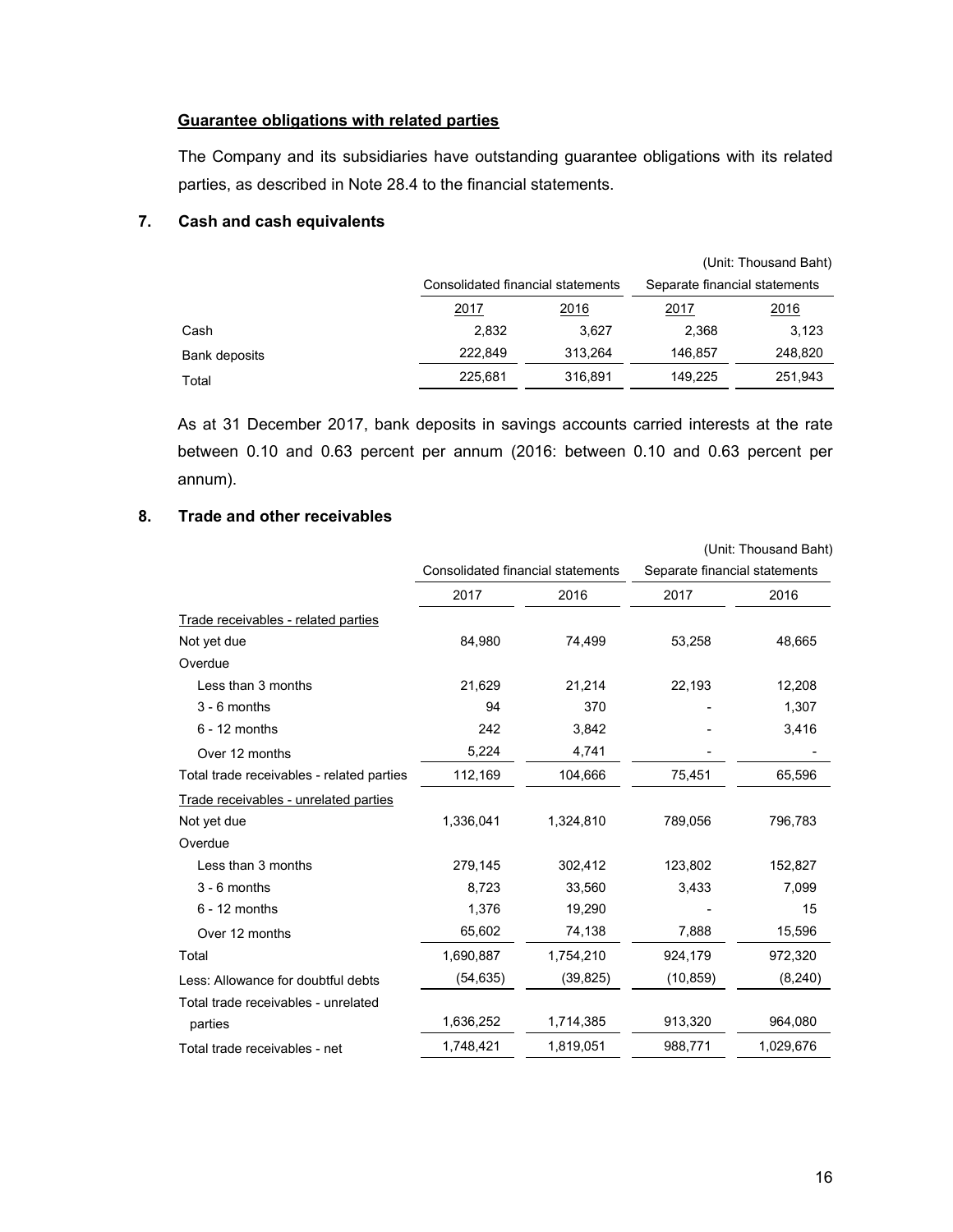|                                         |                                   |           |                               | (Unit: Thousand Baht) |  |
|-----------------------------------------|-----------------------------------|-----------|-------------------------------|-----------------------|--|
|                                         | Consolidated financial statements |           | Separate financial statements |                       |  |
|                                         | 2017                              | 2016      | 2017                          | 2016                  |  |
| Other receivables                       |                                   |           |                               |                       |  |
| Other receivables - related parties     | 1,168                             | 1,161     | 28,680                        | 25,619                |  |
| Other receivables - unrelated parties   | 10,757                            | 6,467     | 7,477                         | 3,477                 |  |
| Advance payment                         | 91,775                            | 8,253     | 7.549                         | 2,756                 |  |
| Total other receivables                 | 103,700                           | 15,881    | 43,706                        | 31,852                |  |
| Total trade and other receivables - net | 1,852,121                         | 1,834,932 | 1,032,477                     | 1,061,528             |  |

#### **9. Inventories**

|                  |           |                                   |                  |            |           | (Unit: Thousand Baht) |  |  |  |  |  |  |
|------------------|-----------|-----------------------------------|------------------|------------|-----------|-----------------------|--|--|--|--|--|--|
|                  |           | Consolidated financial statements |                  |            |           |                       |  |  |  |  |  |  |
|                  |           | Reduce cost to net                |                  |            |           |                       |  |  |  |  |  |  |
|                  |           | Cost                              | realisable value |            |           | Inventories - net     |  |  |  |  |  |  |
|                  | 2017      | 2016                              | 2017             | 2016       | 2017      | 2016                  |  |  |  |  |  |  |
| Finished goods   | 696,350   | 803,847                           | (113, 431)       | (92,060)   | 582,919   | 711,787               |  |  |  |  |  |  |
| Work in process  | 457,312   | 460,260                           | (21, 958)        | (19, 430)  | 435,354   | 440,830               |  |  |  |  |  |  |
| Raw materials    | 1,150,035 | 1,168,906                         | (46, 480)        | (40, 176)  | 1,103,555 | 1,128,730             |  |  |  |  |  |  |
| Goods in transit | 578       | 45,766                            |                  |            | 578       | 45,766                |  |  |  |  |  |  |
| Total            | 2,304,275 | 2,478,779                         | (181, 869)       | (151, 666) | 2,122,406 | 2,327,113             |  |  |  |  |  |  |
|                  |           |                                   |                  |            |           |                       |  |  |  |  |  |  |

(Unit: Thousand Baht)

|                  |           | Separate financial statements |                  |           |           |                   |  |  |  |  |  |  |  |
|------------------|-----------|-------------------------------|------------------|-----------|-----------|-------------------|--|--|--|--|--|--|--|
|                  |           | Reduce cost to net            |                  |           |           |                   |  |  |  |  |  |  |  |
|                  | Cost      |                               | realisable value |           |           | Inventories - net |  |  |  |  |  |  |  |
|                  | 2017      | 2016                          | 2017             | 2016      | 2017      | 2016              |  |  |  |  |  |  |  |
| Finished goods   | 331,347   | 466.472                       | (38, 588)        | (30, 802) | 292,759   | 435,670           |  |  |  |  |  |  |  |
| Work in process  | 305.999   | 321.876                       | (4,279)          | (13, 124) | 301,720   | 308,752           |  |  |  |  |  |  |  |
| Raw materials    | 618,762   | 652.854                       | (28, 559)        | (35, 678) | 590,203   | 617,176           |  |  |  |  |  |  |  |
| Goods in transit |           | 40,893                        |                  |           |           | 40,893            |  |  |  |  |  |  |  |
| Total            | 1,256,108 | 1,482,095                     | (71,426)         | (79, 604) | 1,184,682 | 1,402,491         |  |  |  |  |  |  |  |
|                  |           |                               |                  |           |           |                   |  |  |  |  |  |  |  |

 During the current year, the Company and its subsidiaries reduced cost of inventories by Baht 30.2 million to reflect the net realisable value. This was included in cost of sales. (The Company only: reversed the write-down of cost of inventories by Baht 8.2 million, and reduced the amount of inventories recognised as expenses during the year) (2016: reduced cost of inventories by Baht 17.2 million in the consolidated financial statements and Baht 31.5 million in the separate financial statements).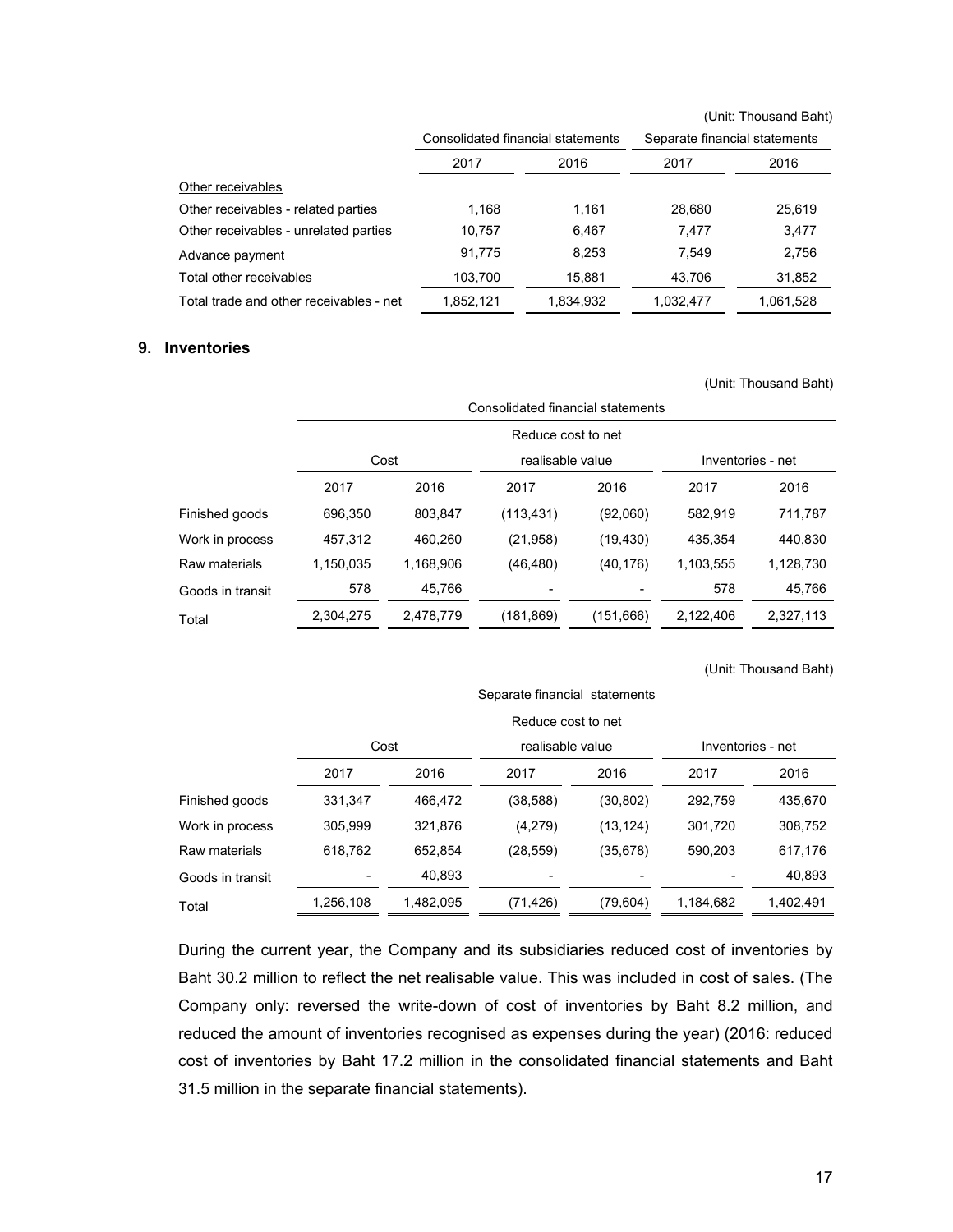#### **10. Investments in subsidiaries**

 Details of investments in subsidiaries as presented in separate financial statements are as follows:

|                                                                    |                 |           |                         |      |           |           | Dividend received during |         |
|--------------------------------------------------------------------|-----------------|-----------|-------------------------|------|-----------|-----------|--------------------------|---------|
| Company's name                                                     | Paid-up capital |           | Shareholding percentage |      | Cost      |           | the year                 |         |
|                                                                    | 2017            | 2016      | 2017                    | 2016 | 2017      | 2016      | 2017                     | 2016    |
|                                                                    |                 |           | (% )                    | (% ) |           |           |                          |         |
| Kulthorn Kirby Foundry                                             |                 |           |                         |      |           |           |                          |         |
| <b>Company Limited</b>                                             | 575,000         | 575,000   | 100                     | 100  | 739,999   | 739,999   | 100,050                  | 143,750 |
| <b>Kulthorn Premier</b>                                            |                 |           |                         |      |           |           |                          |         |
| <b>Company Limited</b>                                             | 1,260,000       | 1,260,000 | 100                     | 100  | 1,936,751 | 1,936,751 |                          |         |
| Kulthorn Steel Company                                             |                 |           |                         |      |           |           |                          |         |
| Limited                                                            | 400,000         | 400,000   | 100                     | 100  | 399,999   | 399.999   | 50,000                   |         |
| kulthorn Materials and                                             |                 |           |                         |      |           |           |                          |         |
| Controls Company                                                   |                 |           |                         |      |           |           |                          |         |
| Limited                                                            | 650,000         | 650,000   | 100                     | 100  | 540.630   | 540,630   |                          |         |
| Kulthorn Research and                                              |                 |           |                         |      |           |           |                          |         |
| Development Company                                                |                 |           |                         |      |           |           |                          |         |
| Limited                                                            | 12,500          |           | 100                     |      | 12,500    |           |                          |         |
| Total                                                              |                 |           |                         |      | 3,629,879 | 3,617,379 | 150,050                  | 143,750 |
| Less: Allowance for impairment loss on investments in subsidiaries |                 |           |                         |      | (783,007) | (783,007) |                          |         |
| Total investments in subsidiaries - net                            |                 |           |                         |      | 2,846,872 | 2,834,372 | 150,050                  | 143,750 |

On 24 February 2016, the Board of Directors' Meeting of the Company No. 1/2016 passed a resolution to increase of the registered capital in Kulthorn Materials and Controls Co., Ltd., a subsidiary company in which the Company has 100 percent shareholding, of Baht 200 million (2 million ordinary shares of Baht 100 each) from Baht 450 million (4.5 million ordinary shares of Baht 100 each) to Baht 650 million (6.5 million ordinary shares of Baht 100 each). The Company paid for the incremental of share capital totaling Baht 200 million on 17 May 2016. The subsidiary company registered the increase of its share capital with the Ministry of Commerce on 31 May 2016.

 On 14 December 2016, the Company's Board of Director's Meeting passed a resolution approving the establishment of a new company named Kulthorn Research and Development Company Limited to engage in provision of services with respect to technology research and development for products and manufacturing, with a registered share capital of Baht 50 million, comprising 500,000 ordinary shares of Baht 100 each. The Company holds 100 percent interest in this subsidiary. The subsidiary has registered its establishment with the Ministry of Commerce on 13 January 2017 and called up its first capital payment at 25% of its registered share capital. The Company paid share capital payment, amounting to Baht 12.5 million on 26 January 2017.

(Unit: Thousand Baht)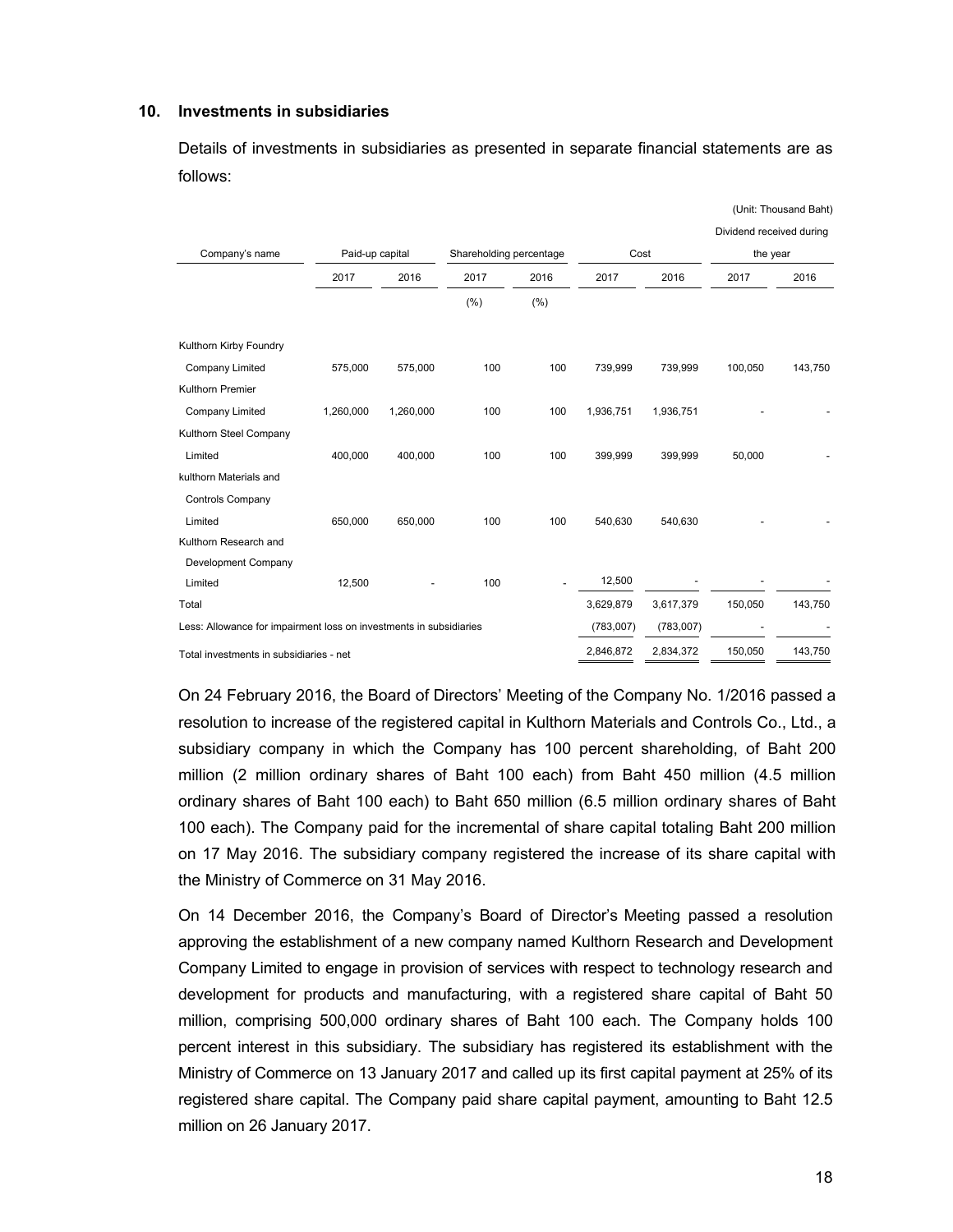# **11. Property, plant and equipment**

(Unit: Thousand Baht)

|                                                                                                    |                          |             |             |                | Consolidated financial statements |          |                          |            |
|----------------------------------------------------------------------------------------------------|--------------------------|-------------|-------------|----------------|-----------------------------------|----------|--------------------------|------------|
|                                                                                                    |                          | Land        |             |                | Furniture,                        |          |                          |            |
|                                                                                                    |                          | improvement |             | Plant          | fixtures and office               | Motor    | Construction             |            |
|                                                                                                    | Land                     | and plant   | Machineries | equipment      | equipment                         | vehicles | in progress              | Total      |
| Cost                                                                                               |                          |             |             |                |                                   |          |                          |            |
| As at 1 January 2016                                                                               | 349,728                  | 1,856,531   | 7,697,379   | 1,212,452      | 186,398                           | 139,826  | 245,862                  | 11,688,176 |
| Additions                                                                                          |                          | 77          | 13,386      | 8,655          | 5,806                             | 7,143    | 301,773                  | 336,840    |
| Transfer in (out)                                                                                  |                          | 81,874      | 73,073      | 30,572         | 3,507                             | 7,644    | (196, 772)               | (102)      |
| Disposals/write-off                                                                                |                          |             | (6,086)     |                | (507)                             | (9,627)  | (2,935)                  | (19, 155)  |
| <b>Translation adjustments</b>                                                                     | $\overline{\phantom{a}}$ | (17, 522)   | (29, 921)   | $\overline{a}$ | (757)                             | (559)    | $\overline{\phantom{a}}$ | (48, 759)  |
| As at 31 December 2016                                                                             | 349,728                  | 1,920,960   | 7,747,831   | 1,251,679      | 194,447                           | 144,427  | 347,928                  | 11,957,000 |
| Additions                                                                                          |                          | 636         | 2,518       | 8,548          | 6,288                             | 15       | 230,186                  | 248,191    |
| Transfer in (out)                                                                                  |                          | 167,483     | 46,384      | 23,922         | 2,372                             | 3,904    | (244, 065)               |            |
| Disposals/write-off                                                                                |                          |             | (29, 154)   | (393)          | (3,590)                           |          | (8)                      | (33, 145)  |
| Translation adjustment                                                                             | $\overline{\phantom{a}}$ | (5,987)     | (10, 271)   | $\overline{a}$ | (258)                             | (183)    | (507)                    | (17, 206)  |
| As at 31 December 2017                                                                             | 349,728                  | 2,083,092   | 7,757,308   | 1,283,756      | 199,259                           | 148,163  | 333,534                  | 12,154,840 |
| <b>Accumulated depreciation</b>                                                                    |                          |             |             |                |                                   |          |                          |            |
| As at 1 January 2016                                                                               |                          | 1,120,935   | 6,027,933   | 1,078,835      | 154,758                           | 111,931  |                          | 8,494,392  |
| Depreciation for the year                                                                          |                          | 82,508      | 325,039     | 50,225         | 14,702                            | 10,741   |                          | 483,215    |
| Disposals/ write-off                                                                               |                          |             | (2,924)     |                | (453)                             | (4,694)  |                          | (8,071)    |
| Translation adjustment                                                                             |                          | (8,665)     | (23, 658)   |                | (642)                             | (468)    | ÷.                       | (33, 433)  |
| As at 31 December 2016                                                                             |                          | 1,194,778   | 6,326,390   | 1,129,060      | 168,365                           | 117,510  |                          | 8,936,103  |
| Depreciation for the year                                                                          |                          | 89,817      | 301,357     | 49,347         | 11,094                            | 10,508   |                          | 462,123    |
| Disposals/ write-off                                                                               |                          | L,          | (28, 144)   | (364)          | (3,589)                           |          |                          | (32,097)   |
| Translation adjustment                                                                             |                          | (3, 152)    | (8, 126)    |                | (226)                             | (159)    |                          | (11,663)   |
| As at 31 December 2017                                                                             | $\overline{a}$           | 1,281,443   | 6,591,477   | 1,178,043      | 175,644                           | 127,859  |                          | 9,354,466  |
| Allowance for impairment loss:                                                                     |                          |             |             |                |                                   |          |                          |            |
| As at 1 January 2016                                                                               |                          |             | (973)       |                |                                   |          | (517)                    | (1,490)    |
| As at 31 December 2016                                                                             |                          |             | (973)       |                |                                   |          | (517)                    | (1,490)    |
| Increase during the year                                                                           |                          |             | (4,646)     |                |                                   |          |                          | (4,646)    |
| As at 31 December 2017                                                                             |                          |             | (5,619)     |                |                                   |          | (517)                    | (6, 136)   |
| Net book value                                                                                     |                          |             |             |                |                                   |          |                          |            |
| As at 31 December 2016                                                                             | 349,728                  | 726,182     | 1,420,468   | 122,619        | 26,082                            | 26,917   | 347,411                  | 3,019,407  |
|                                                                                                    | 349,728                  | 801,649     | 1,160,212   | 105,713        | 23,615                            | 20,304   | 333,017                  | 2,794,238  |
| As at 31 December 2017<br>Depreciation for the year                                                |                          |             |             |                |                                   |          |                          |            |
|                                                                                                    |                          |             |             |                |                                   |          |                          | 483,215    |
| 2016 (Baht 453 million included in manufacturing cost, and the balance in administrative expenses) |                          |             |             |                |                                   |          |                          |            |

2017 (Baht 432 million included in manufacturing cost, and the balance in administrative expenses) 462,123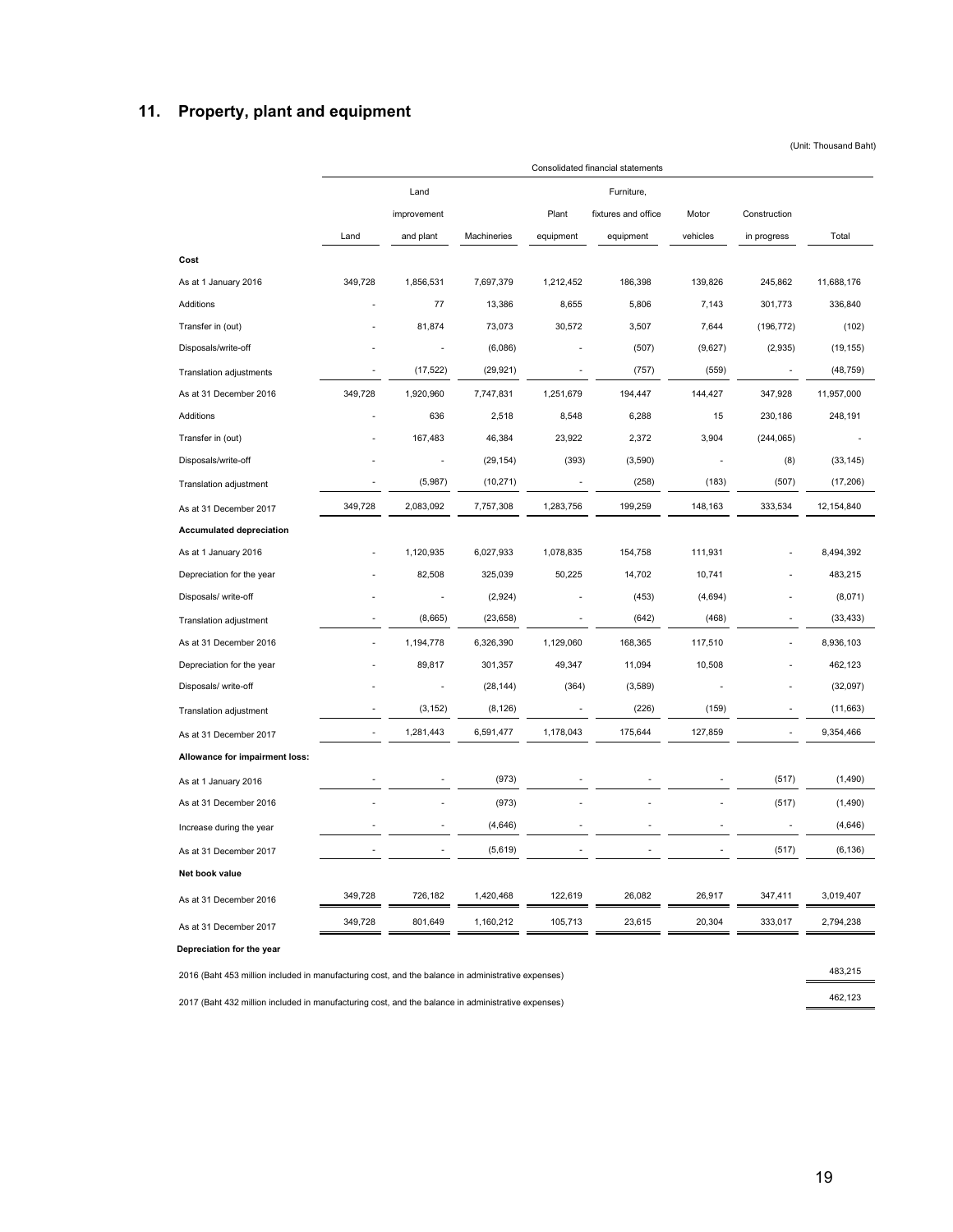(Unit: Thousand Baht)

|                                                                                                    | Separate financial statements |             |             |                          |                     |          |                              |           |  |  |  |
|----------------------------------------------------------------------------------------------------|-------------------------------|-------------|-------------|--------------------------|---------------------|----------|------------------------------|-----------|--|--|--|
|                                                                                                    |                               | Land        |             |                          | Furniture,          |          |                              |           |  |  |  |
|                                                                                                    |                               | improvement |             | Plant                    | fixtures and office | Motor    | Construction                 |           |  |  |  |
|                                                                                                    | Land                          | and plant   | Machineries | equipment                | equipment           | vehicles | in progress                  | Total     |  |  |  |
| Cost                                                                                               |                               |             |             |                          |                     |          |                              |           |  |  |  |
| As at 1 January 2016                                                                               | 221,024                       | 625,420     | 3,581,429   | 809,164                  | 87,602              | 64,296   | 116,560                      | 5,505,495 |  |  |  |
| Additions                                                                                          |                               |             |             | 175                      | 1,957               | 4,691    | 201,010                      | 207,833   |  |  |  |
| Transfer in (out)                                                                                  |                               | 8,862       | 28,214      | 18,608                   | 2,876               | 7,644    | (66, 204)                    |           |  |  |  |
| Disposals/write-off                                                                                | $\overline{\phantom{a}}$      | (70, 508)   |             | $\overline{\phantom{a}}$ | $\overline{a}$      | (9, 134) | (2,085)                      | (81, 727) |  |  |  |
| As at 31 December 2016                                                                             | 221,024                       | 563,774     | 3,609,643   | 827,947                  | 92,435              | 67,497   | 249,281                      | 5,631,601 |  |  |  |
| Additions                                                                                          |                               |             |             | 2,271                    | 3,496               |          | 143,045                      | 148,812   |  |  |  |
| Transfer in (out)                                                                                  |                               | 165,337     | 15,405      | 20,787                   | 1,781               |          | (203, 310)                   |           |  |  |  |
| Disposals/write-off                                                                                |                               |             | (1, 124)    |                          | (2, 273)            |          | (8)                          | (3, 405)  |  |  |  |
| As at 31 December 2017                                                                             | 221,024                       | 729,111     | 3,623,924   | 851,005                  | 95,439              | 67,497   | 189,008                      | 5,777,008 |  |  |  |
| <b>Accumulated depreciation</b>                                                                    |                               |             |             |                          |                     |          |                              |           |  |  |  |
| As at 1 January 2016                                                                               |                               | 367,120     | 2,865,574   | 750,304                  | 75,768              | 52,196   |                              | 4,110,962 |  |  |  |
| Depreciation for the year                                                                          |                               | 25,459      | 154,170     | 23,945                   | 6,666               | 5,204    |                              | 215,444   |  |  |  |
| Disposals/write-off                                                                                |                               | (12, 775)   |             |                          |                     | (4,251)  |                              | (17, 026) |  |  |  |
| As at 31 December 2016                                                                             |                               | 379,804     | 3,019,744   | 774,249                  | 82,434              | 53,149   |                              | 4,309,380 |  |  |  |
| Depreciation for the year                                                                          |                               | 29,667      | 141,847     | 24,437                   | 4,333               | 5,350    |                              | 205,634   |  |  |  |
| Disposals/write-off                                                                                | $\overline{a}$                |             | (1, 124)    | $\overline{\phantom{a}}$ | (2, 272)            |          | $\qquad \qquad \blacksquare$ | (3,396)   |  |  |  |
| As at 31 December 2017                                                                             |                               | 409,471     | 3,160,467   | 798,686                  | 84,495              | 58,499   |                              | 4,511,618 |  |  |  |
| Net book value                                                                                     |                               |             |             |                          |                     |          |                              |           |  |  |  |
| As at 31 December 2016                                                                             | 221,024                       | 183,970     | 589,899     | 53,698                   | 10,001              | 14,348   | 249,281                      | 1,322,221 |  |  |  |
| As at 31 December 2017                                                                             | 221,024                       | 319,640     | 463,457     | 52,319                   | 10,944              | 8,998    | 189,008                      | 1,265,390 |  |  |  |
| Depreciation for the year                                                                          |                               |             |             |                          |                     |          |                              |           |  |  |  |
| 2016 (Baht 207 million included in manufacturing cost, and the balance in administrative expenses) |                               |             |             |                          |                     |          |                              | 215,444   |  |  |  |

2017 (Baht 199 million included in manufacturing cost, and the balance in administrative expenses) 205,634

The Company and its subsidiaries pledged their land and buildings thereon, of which net book value amounted to approximately Baht 627 million (2016: Baht 752 million) (The Company's: Baht 306 million 2016: Baht 404 million), with financial institutions as collateral to secure loans as discussed in Note 16.

In addition, the Company and its subsidiaries have entered into negative pledge memorandums, which are part of the short-term credit facility agreements with 3 financial institutions. Under these memorandums, the Company and its subsidiaries are not allowed to dispose, transfer, mortgage or provide any lien on their land and buildings thereon and machinery, except to use as collateral for the syndicated loans to pay off the debts to those financial institutions as discussed in Note 14.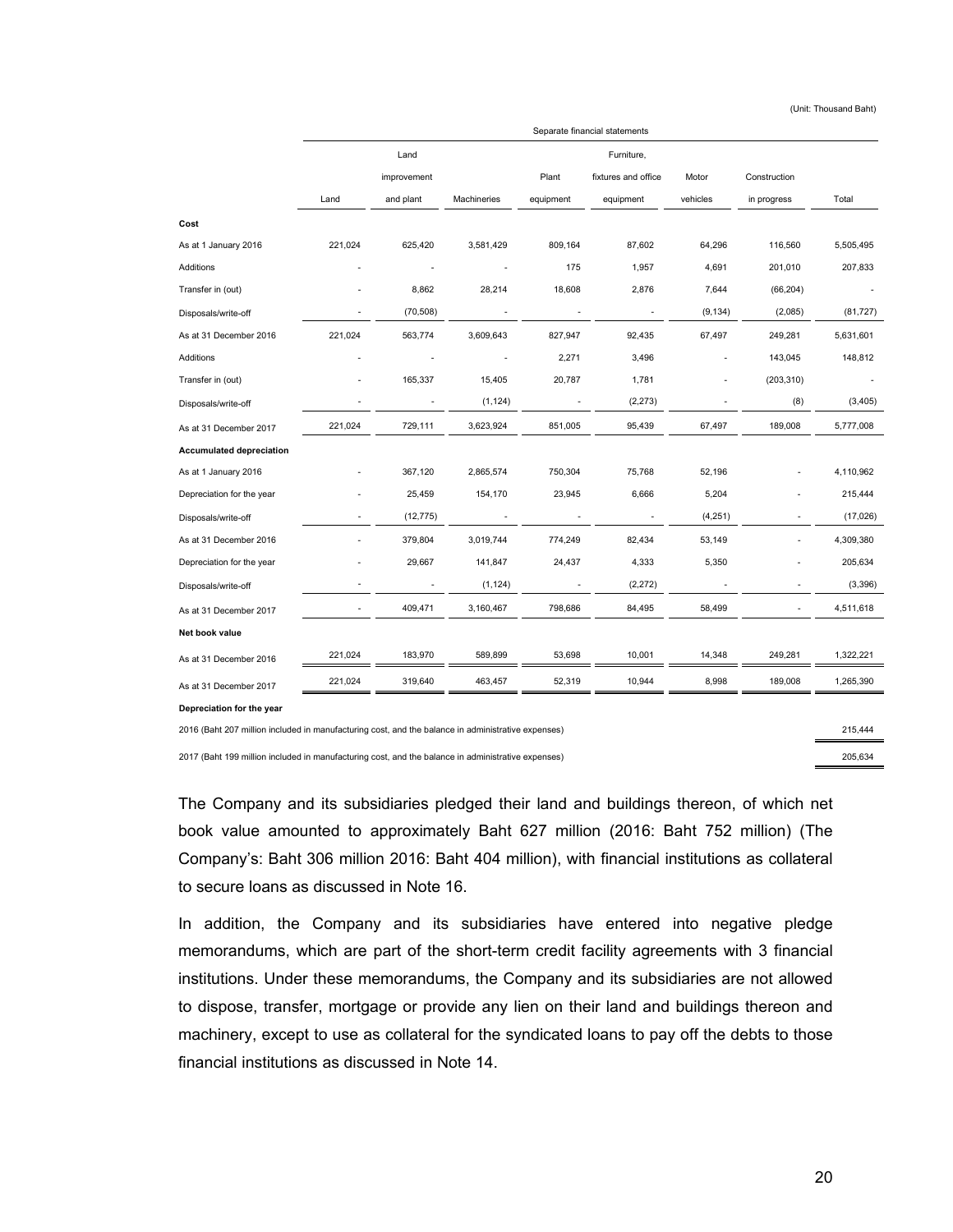As at 31 December 2017, certain items of plant and equipment of the Company and its subsidiaries were fully depreciated but are still in use. The gross carrying amount, before deducting accumulated depreciation, of those assets amounted to Baht 5,839.4 million (The Company only: Baht 3,498.2 million) (2016: Baht 5,128.2 million in the consolidated financial statements and Baht 3,107.7 million in the separate financial statements).

As at 31 December 2017, the Company and its subsidiaries had machineries, vehicles and equipment with net book values of Baht 116.5 million (The Company only: Baht 53.1 million) (2016: Baht 153.5 million in the consolidated financial statements and Baht 80.3 million in the separate financial statements) which were acquired under financial lease agreements.

### **12. Goodwill on business combination**

|                                   | (Unit: Thousand Baht)             |           |  |  |  |
|-----------------------------------|-----------------------------------|-----------|--|--|--|
|                                   | Consolidated financial statements |           |  |  |  |
|                                   | 2017                              | 2016      |  |  |  |
| Goodwill on business combination  | 37,620                            | 37,620    |  |  |  |
| Less: Accumulated impairment loss | (37, 620)                         | (37, 620) |  |  |  |
| Net book value                    |                                   |           |  |  |  |

#### **13. Intangible assets**

 The net book value of intangible assets, computer software, as at 31 December 2017 and 2016 is presented below.

|                                |              | (Unit: Thousand Baht) |
|--------------------------------|--------------|-----------------------|
|                                | Consolidated | Separate              |
|                                | financial    | financial             |
|                                | statements   | statements            |
| As at 31 December 2017         |              |                       |
| Cost                           | 151,444      | 71,029                |
| Less: Accumulated amortisation | (80, 364)    | (43, 174)             |
| Net book value                 | 71,080       | 27,855                |
| As at 31 December 2016         |              |                       |
| Cost                           | 144,796      | 66,650                |
| Less: Accumulated amortisation | (69, 525)    | (39,282)              |
| Net book value                 | 75,271       | 27,368                |
|                                |              |                       |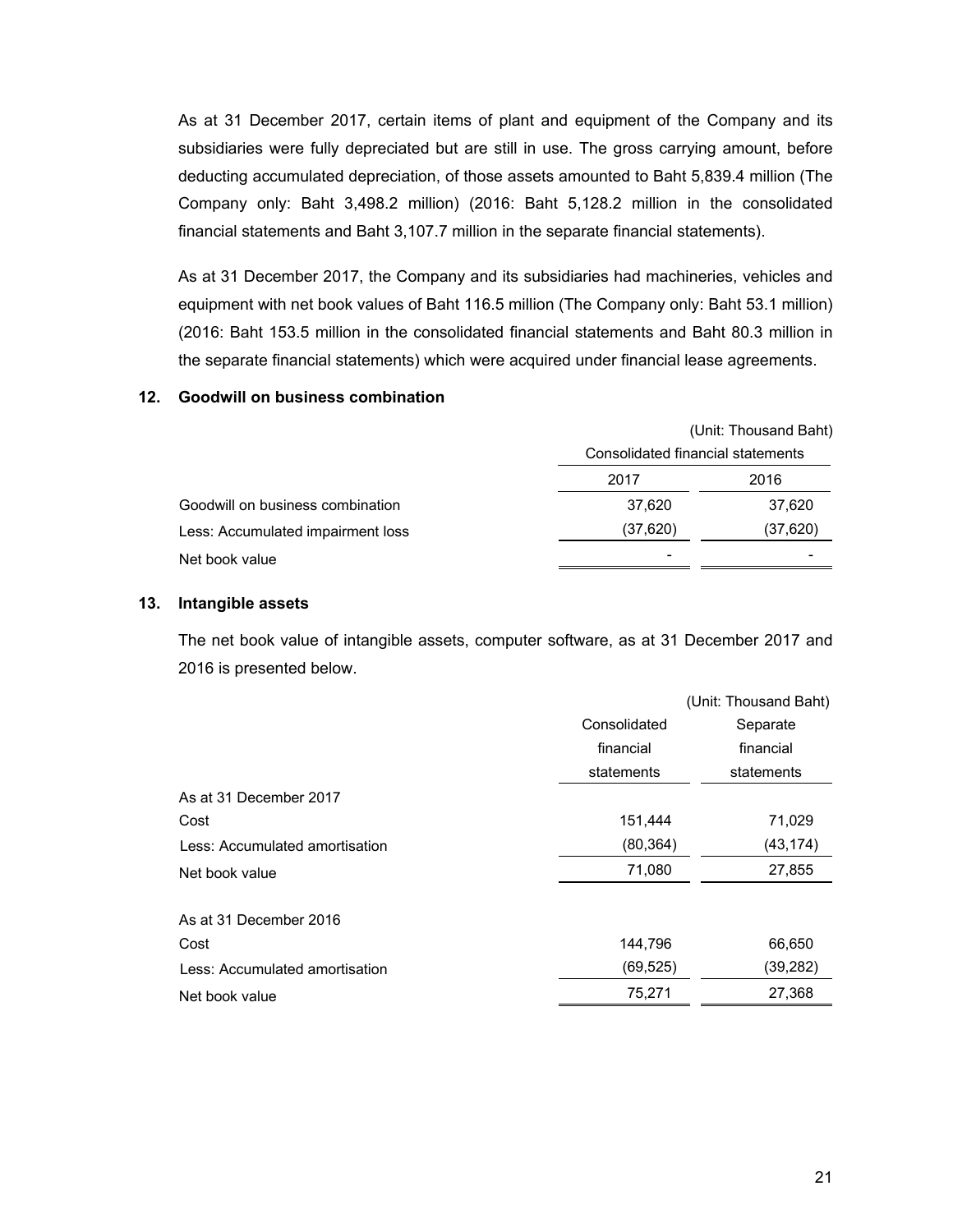|                                      |                      |              |                             | (Unit: Thousand Baht) |
|--------------------------------------|----------------------|--------------|-----------------------------|-----------------------|
|                                      | Consolidated         |              | Separate                    |                       |
|                                      | financial statements |              | <b>Financial statements</b> |                       |
|                                      | 2017                 | <u> 2016</u> | 2017                        | 2016                  |
| Net book value at beginning of year  | 75,271               | 82,187       | 27,368                      | 28,653                |
| Acquisition during the year          | 6,880                | 4,412        | 4,379                       | 2,478                 |
| Transfer from fixed assets (Note 11) |                      | 102          |                             |                       |
| Amortisation                         | (10.932)             | (10, 988)    | (3,892)                     | (3,763)               |
| Translation adjustment               | (139)                | (442)        |                             |                       |
| Net book value at end of year        | 71,080               | 75,271       | 27,855                      | 27,368                |

 A reconciliation of the net book value of intangible assets for the years 2017 and 2016 is presented below.

### **14. Bank overdrafts and short-term loans from financial institutions**

|                        |                     |           |                      |           | (Unit: Thousand Baht) |
|------------------------|---------------------|-----------|----------------------|-----------|-----------------------|
|                        | Interest rate       |           | Consolidated         |           | Separate              |
|                        | (percent per annum) |           | financial statements |           | financial statements  |
|                        |                     | 2017      | 2016                 | 2017      | 2016                  |
| <b>Bank overdrafts</b> | $7.12 - 7.13$       | 5,627     | 14.900               |           |                       |
| Short-term loans       | $3.25 - 4.78$       | 974.500   | 545.689              | 714.500   | 250,689               |
| Trust receipts         | $3.85 - 4.49$       | 1,674,341 | 1.434.558            | 686.134   | 468,571               |
| Packing credit         | $4.25 - 5.66$       | 375,317   | 806,547              | 108,700   | 550,376               |
| Total                  |                     | 3,029,785 | 2,801,694            | 1.509.334 | 1,269,636             |

 In 2016, the Company and its subsidiaries have entered into short-term credit facility agreements with 3 financial institutions to obtain working capital, contingent and hedging facilities totaling Baht 5,625 million and USD 35 million. Under the agreements, the Company and its subsidiaries are required to comply with certain conditions including maintaining interest bearing debt to EBITDA plus extraordinary item and non-cash items ratio not exceeding 5:1 for the consolidated financial statements and debt to equity ratio for the consolidated financial statements not exceeding 2.75:1. The Company and its subsidiaries are not allowed to dispose, transfer, mortgage or provide any lien on their assets, both existing and to be acquired in the future, except to use as collateral for the syndicated loan to pay off the debt to those financial institutions.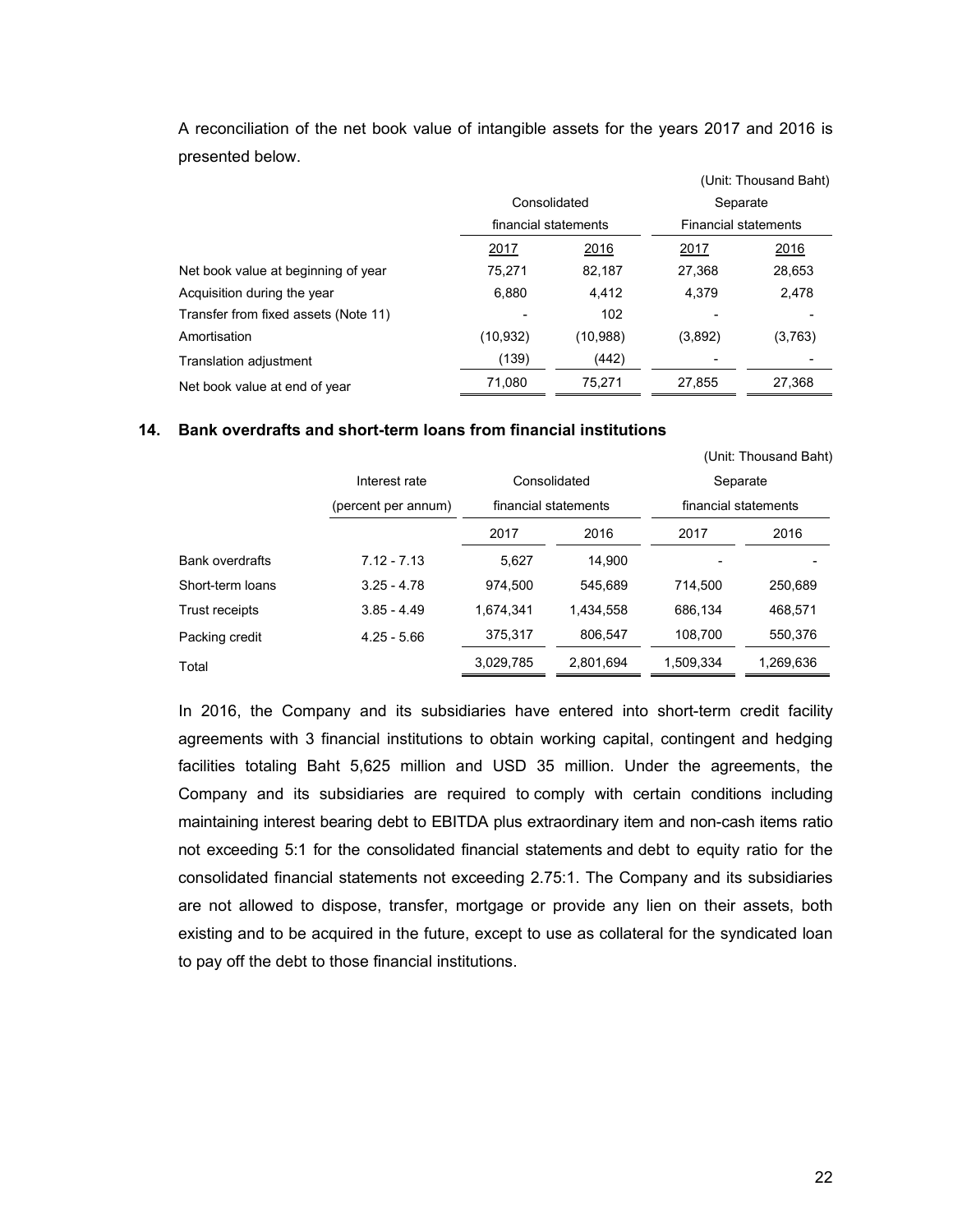### **15. Trade and other payables**

|                                              |                      |           |                      | (Unit: Thousand Baht) |  |
|----------------------------------------------|----------------------|-----------|----------------------|-----------------------|--|
|                                              | Consolidated         |           | Separate             |                       |  |
|                                              | financial statements |           | financial statements |                       |  |
|                                              | 2017                 | 2016      | 2017                 | 2016                  |  |
| Trade payables - related parties             | 10,790               | 18,028    | 261,219              | 322,591               |  |
| Trade payables - unrelated parties           | 638,096              | 724,386   | 361,663              | 492,946               |  |
| Other payables - related parties             | 6,130                | 7,948     | 2,569                | 33,999                |  |
| Other payables - unrelated parties           | 138,716              | 153,318   | 81,096               | 93,550                |  |
| Accrued interest expenses to related parties |                      |           | 2,523                | 2,641                 |  |
| Accrued interest expenses to unrelated       |                      |           |                      |                       |  |
| parties                                      | 2,954                | 2,288     | 1,749                | 1,015                 |  |
| Accrued expenses - related parties           |                      | 380       |                      |                       |  |
| Accrued expenses - unrelated parties         | 82,412               | 97,226    | 44,132               | 41,405                |  |
| Total trade and other payables               | 879,098              | 1,003,574 | 754.951              | 988,147               |  |

#### **16. Long-term loans**

|                                         |           | (Unit: Thousand Baht)<br><b>Consolidated and Separate</b> |  |  |
|-----------------------------------------|-----------|-----------------------------------------------------------|--|--|
|                                         |           |                                                           |  |  |
|                                         |           | financial statements                                      |  |  |
|                                         | 2017      | 2016                                                      |  |  |
| Long-term loans                         | 800.000   | 1,000,000                                                 |  |  |
| Less: current portion                   | (200,000) | (200,000)                                                 |  |  |
| Long-term loans, net of current portion | 600,000   | 800,000                                                   |  |  |

In December 2016, the Company and its subsidiaries entered into a Credit Facility Agreement with three financial institutions to obtain long-term syndicated loans facility amounting to Baht 2,000 million.

In December 2016, the Company drew down a Baht 1,000 million loans from financial institutions, and the loan shall be repaid within the year 2021. The repayment of the principal is to be made in 20 quarterly installments, of Baht 50 million each, with the first installment to be paid in March 2017.

 The loan is subject to interest at the rate with reference to THBFIX+3%, and interest is to be paid on a monthly basis.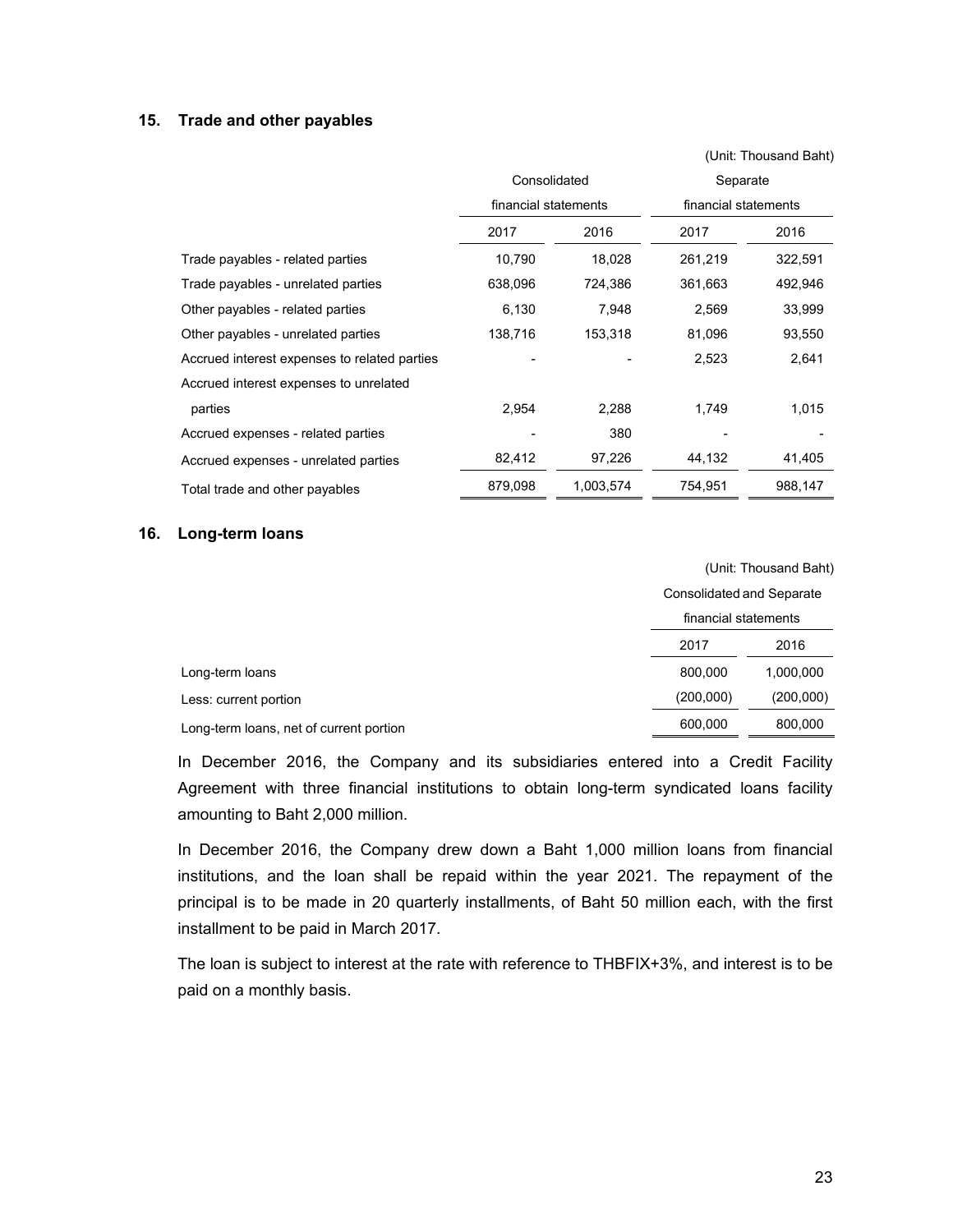Under the loan agreement, the Company and its subsidiaries have to comply with certain conditions including maintaining interest bearing debt to EBITDA plus extraordinary item and non-cash items ratio for the consolidated financial statements not exceeding 5:1 and debt to equity ratio for the consolidated financial statements not exceeding 2.75:1. As at 31 December 2016, the Company and its subsidiaries were able to maintain and comply with all conditions as specified in the loan agreement.

In December 2017, the Company and its subsidiaries received a waiver letter from three financial institutions, approving a waiver for certain financial conditions including a waiver maintenance of the interest bearing debt to EBITDA plus extraordinary items and non-cash items ratio for the year ended 31 December 2017.

 As at 31 December 2017, the Company and its subsidiaries were able to comply with all conditions as specified in the waiver letter and the loan agreement.

 The above long-term loans from financial institutions are secured by the mortgage of the Company's and its subsidiaries' properties and plants thereon.

 During 2017, the Company has entered into an interest rate swap contract for a portion of the above loans as discussed in Note 30.

|                                                      |                      |           | (Unit: Thousand Baht) |          |  |  |
|------------------------------------------------------|----------------------|-----------|-----------------------|----------|--|--|
|                                                      | Consolidated         |           | Separate              |          |  |  |
|                                                      | financial statements |           | financial statements  |          |  |  |
|                                                      | 2017                 | 2016      | 2017                  | 2016     |  |  |
| Liabilities under financial lease agreements         | 134.800              | 212.770   | 9.413                 | 23.588   |  |  |
| Less: Deferred interest expenses                     | (9, 154)             | (19, 375) | (480)                 | (1, 446) |  |  |
| Total                                                | 125,646              | 193,395   | 8,933                 | 22,142   |  |  |
| Less: Portion due within one year                    | (61,815)             | (67, 705) | (6, 438)              | (13,165) |  |  |
| Liabilities under financial lease agreements, net of |                      |           |                       |          |  |  |
| current portion                                      | 63.831               | 125.690   | 2.495                 | 8.977    |  |  |

### **17. Liabilities under financial lease agreements**

The Company and its subsidiaries have entered into the finance lease agreements for rental of machineries and motor vehicles for use in their operation, whereby they are committed to pay rental on a monthly basis. The terms of the agreements are generally between 3 and 5 years.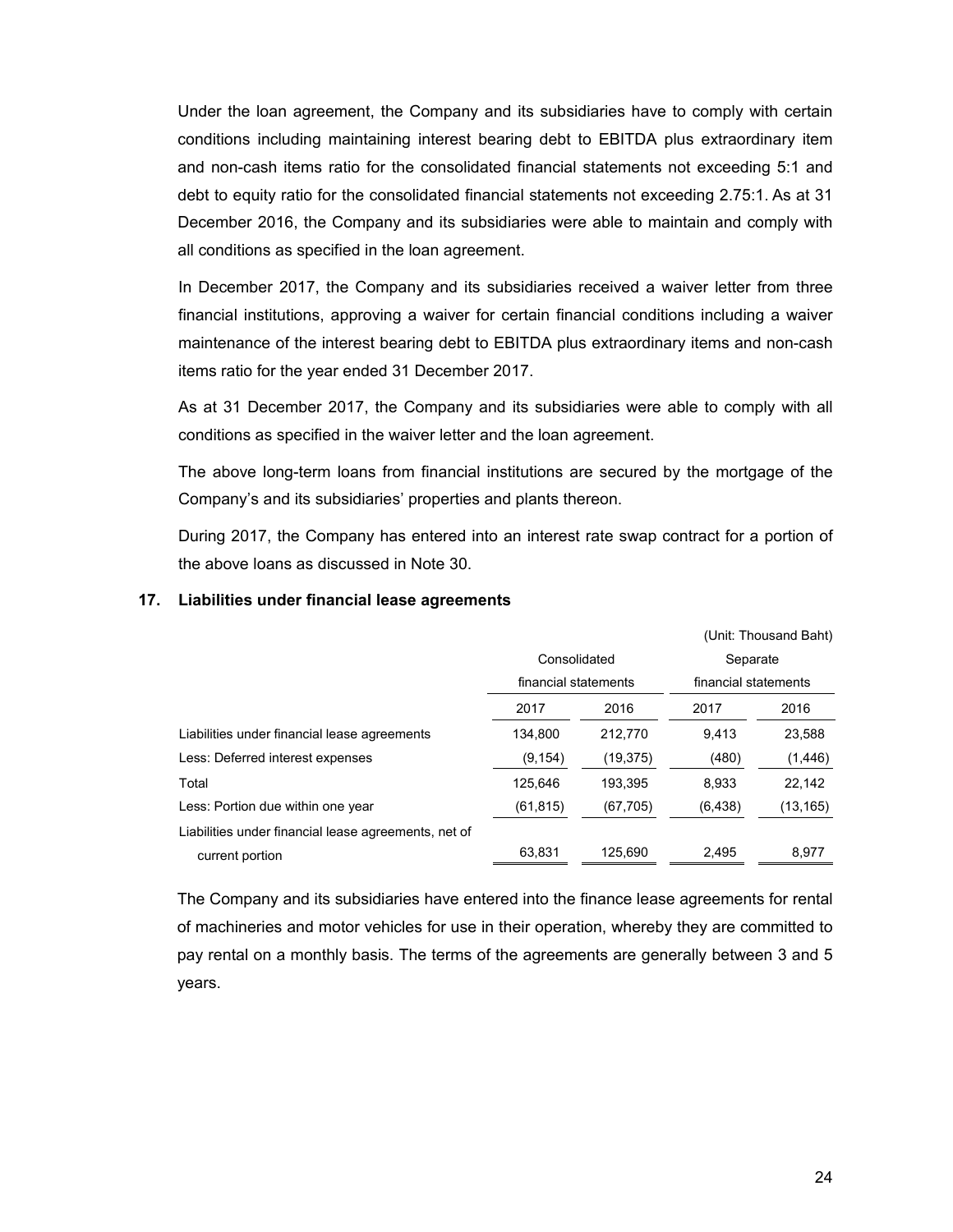Future minimum lease payments required under the finance lease agreements were as follows:

|                                 |                                   | As at 31 December 2017 |       |                               |           |       |  |  |
|---------------------------------|-----------------------------------|------------------------|-------|-------------------------------|-----------|-------|--|--|
|                                 | Consolidated financial statements |                        |       | Separate financial statements |           |       |  |  |
|                                 | Less than 1                       |                        |       | Less than 1                   |           |       |  |  |
|                                 | year                              | 1-5 years              | Total | year                          | 1-5 years | Total |  |  |
| Future minimum lease payments   | 68                                | 67                     | 135   |                               |           | 10    |  |  |
| Deferred interest expenses      | (6)                               | (3)                    | (9)   | (1)                           |           | (1)   |  |  |
| Present value of future minimum |                                   |                        |       |                               |           |       |  |  |
| lease payments                  | 62                                | 64                     | 126   | 6                             | 3         | 9     |  |  |

(Unit: Million Baht)

(Unit: Million Baht)

|                                 | As at 31 December 2016            |           |       |                               |           |       |  |
|---------------------------------|-----------------------------------|-----------|-------|-------------------------------|-----------|-------|--|
|                                 | Consolidated financial statements |           |       | Separate financial statements |           |       |  |
|                                 | Less than 1                       |           |       | Less than 1                   |           |       |  |
|                                 | year                              | 1-5 years | Total | year                          | 1-5 years | Total |  |
| Future minimum lease payments   | 78                                | 134       | 212   | 14                            | 10        | 24    |  |
| Deferred interest expenses      | (10)                              | (9)       | (19)  | (1)                           | (1)       | (2)   |  |
| Present value of future minimum |                                   |           |       |                               |           |       |  |
| lease payments                  | 68                                | 125       | 193   | 13                            | 9         | 22    |  |

### **18. Other current liabilities**

|                  |        | Consolidated         |        | Separate             |  |
|------------------|--------|----------------------|--------|----------------------|--|
|                  |        | financial statements |        | financial statements |  |
|                  | 2017   | 2016                 | 2017   | 2016                 |  |
| Warranty reserve | 21,219 | 13,500               | 20,932 | 12,687               |  |
| Deferred income  | 10,616 |                      | 10,616 |                      |  |
| Others           | 6,623  | 18,807               | 3,548  | 2,173                |  |
| Total            | 38,458 | 32,307               | 35,096 | 14,860               |  |
|                  |        |                      |        |                      |  |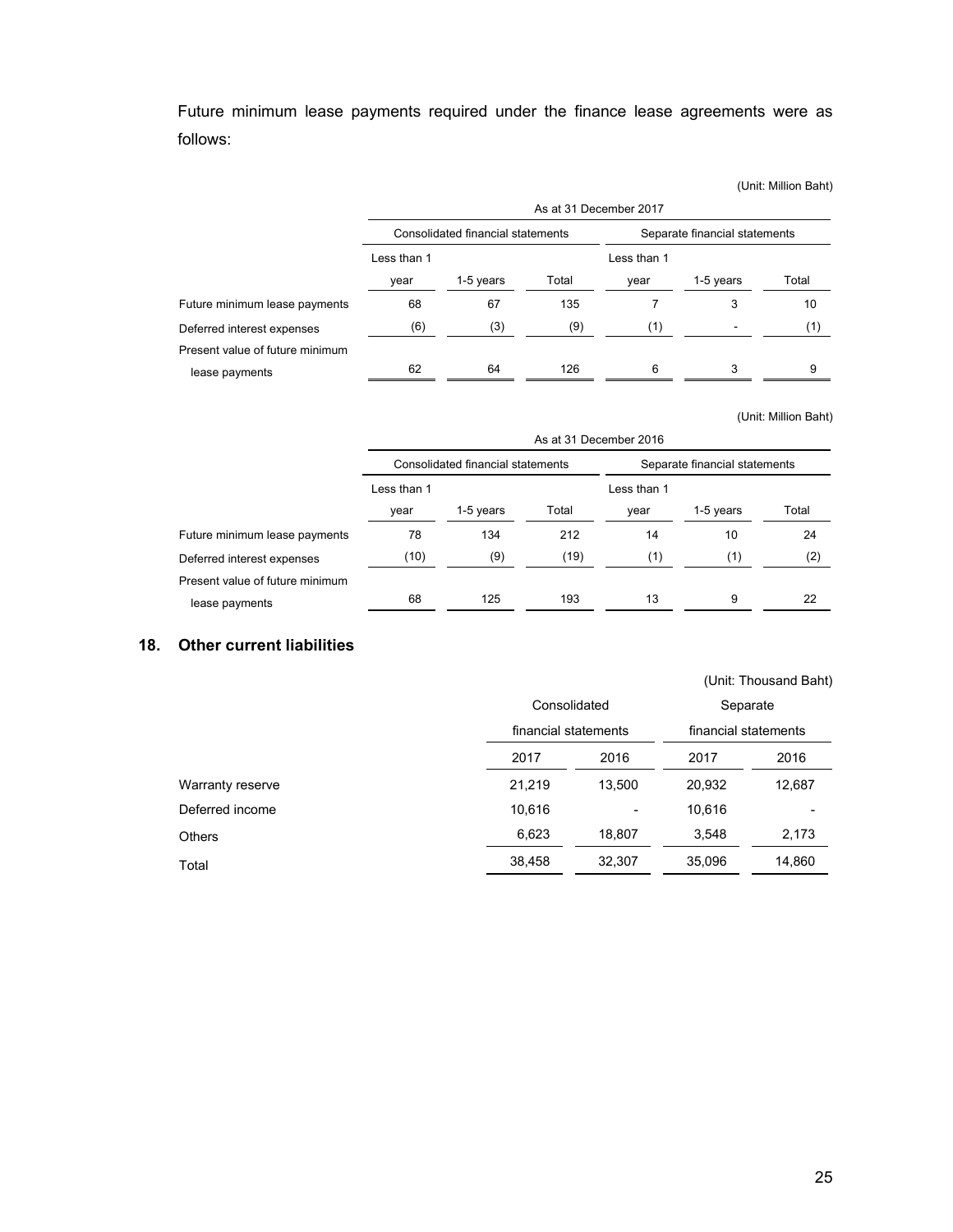# **19. Provision for long-term employee benefits**

Provision for long-term employee benefits, which represents compensations payable to employees' retirement and long service awards, was as follows:

|                                                     | Consolidated financial statements |          |                     |       |           |         |  |  |
|-----------------------------------------------------|-----------------------------------|----------|---------------------|-------|-----------|---------|--|--|
|                                                     | <b>Retirement benefits</b>        |          | Long service awards |       |           |         |  |  |
|                                                     |                                   | plan     | plan                |       | Total     |         |  |  |
|                                                     | 2017                              | 2016     | 2017                | 2016  | 2017      | 2016    |  |  |
| Provision for long-term employee benefits at        |                                   |          |                     |       |           |         |  |  |
| beginning of year                                   | 165,737                           | 157,677  | 4,541               | 4,341 | 170,278   | 162,018 |  |  |
| Included in profit or loss:                         |                                   |          |                     |       |           |         |  |  |
| Current service cost                                | 12,536                            | 12,338   | 879                 | 860   | 13,415    | 13,198  |  |  |
| Interest cost                                       | 4,463                             | 4,193    | 113                 | 113   | 4,576     | 4,306   |  |  |
| Actuarial loss (gain) arising from                  |                                   |          |                     |       |           |         |  |  |
| Demographic assumptions changes                     |                                   |          | 77                  |       | 77        |         |  |  |
| Financial assumptions changes                       |                                   |          | 14                  |       | 14        |         |  |  |
| Experience adjustments                              |                                   |          | (4,015)             |       | (4,015)   |         |  |  |
| Included in other comprehensive income:             |                                   |          |                     |       |           |         |  |  |
| Actuarial loss (gain) arising from                  |                                   |          |                     |       |           |         |  |  |
| Demographic assumptions changes                     | 19,480                            |          |                     |       | 19,480    |         |  |  |
| Financial assumptions changes                       | (3,716)                           |          |                     |       | (3,716)   |         |  |  |
| Experience adjustments                              | 7,736                             |          |                     |       | 7,736     |         |  |  |
| Benefits paid during the year                       | (10, 609)                         | (8, 471) | (384)               | (773) | (10, 993) | (9,244) |  |  |
| Provision for long-term employee benefits at end of |                                   |          |                     |       |           |         |  |  |
| year                                                | 195,627                           | 165,737  | 1,225               | 4,541 | 196,852   | 170,278 |  |  |

(Unit: Thousand Baht)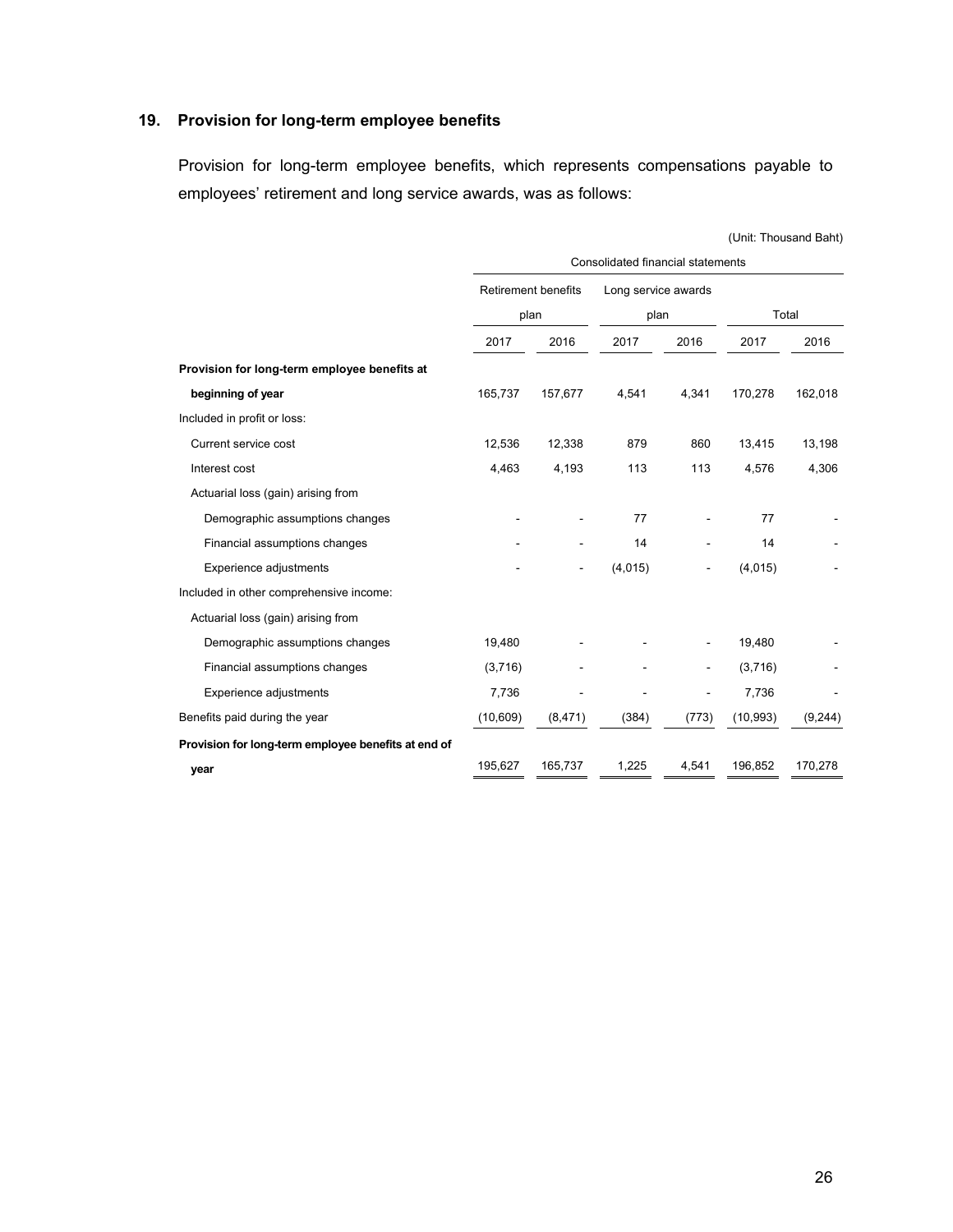(Unit: Thousand Baht)

|                                                     | Separate financial statements |         |                             |                |          |          |  |
|-----------------------------------------------------|-------------------------------|---------|-----------------------------|----------------|----------|----------|--|
|                                                     | <b>Retirement benefits</b>    |         | Long service awards<br>plan |                |          |          |  |
|                                                     | plan                          |         |                             |                | Total    |          |  |
|                                                     | 2017                          | 2016    | 2017                        | 2016           | 2017     | 2016     |  |
| Provision for long-term employee benefits at        |                               |         |                             |                |          |          |  |
| beginning of year                                   | 77,260                        | 73,574  | 4,541                       | 4,341          | 81,801   | 77,915   |  |
| Included in profit or loss:                         |                               |         |                             |                |          |          |  |
| Current service cost                                | 5,259                         | 5,295   | 879                         | 860            | 6,138    | 6,155    |  |
| Interest cost                                       | 2,048                         | 2,032   | 113                         | 113            | 2,161    | 2,145    |  |
| Actuarial loss (gain) arising from                  |                               |         |                             |                |          |          |  |
| Demographic assumptions changes                     |                               |         | 77                          |                | 77       |          |  |
| Financial assumptions changes                       |                               |         | 14                          |                | 14       |          |  |
| Experience adjustments                              |                               |         | (4,015)                     |                | (4,015)  |          |  |
| Included in other comprehensive income:             |                               |         |                             |                |          |          |  |
| Actuarial loss (gain) arising from                  |                               |         |                             |                |          |          |  |
| Demographic assumptions changes                     | 9,740                         |         |                             |                | 9,740    |          |  |
| Financial assumptions changes                       | (1, 913)                      |         |                             | $\blacksquare$ | (1, 913) |          |  |
| Experience adjustments                              | 7,406                         |         |                             |                | 7,406    |          |  |
| Benefits paid during the year                       | (6, 252)                      | (3,641) | (384)                       | (773)          | (6,636)  | (4, 414) |  |
| Provision for long-term employee benefits at end of |                               |         |                             |                |          |          |  |
| year                                                | 93,548                        | 77,260  | 1,225                       | 4,541          | 94,773   | 81,801   |  |

 Line items in profit or loss under which long-term employee benefit expenses are recognised are as follows:

|                                            |                      |        |                      | (Unit: Thousand Baht) |
|--------------------------------------------|----------------------|--------|----------------------|-----------------------|
|                                            | Consolidated         |        | Separate             |                       |
|                                            | financial statements |        | financial statements |                       |
|                                            | 2017                 | 2016   | 2017                 | 2016                  |
| Cost of sales                              | 10.268               | 13.657 | 2.991                | 6,146                 |
| Selling and administrative expenses        | 3.799                | 3.847  | 1.384                | 2,154                 |
| Total expense recognised in profit or loss | 14.067               | 17.504 | 4.375                | 8,300                 |

 The Company and its subsidiaries expect to pay Baht 15.3 million of long-term employee benefits during the next year (Separate financial statements: Baht 8.6 million) (2016: Baht 10.7 million, separate financial statements: Baht 6.6 million).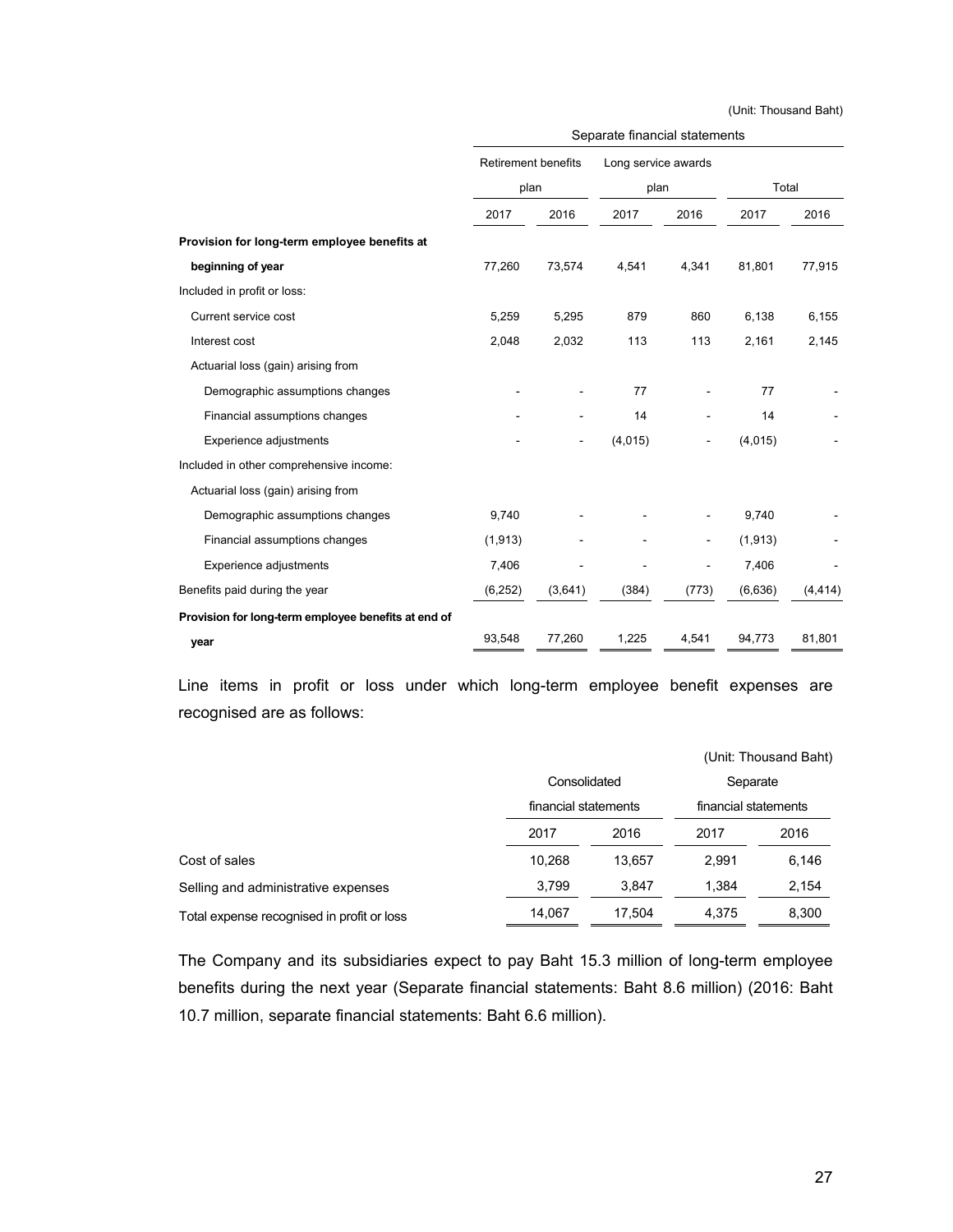As at 31 December 2017, the weighted average duration of the liabilities for long-term employee benefit is 13 years (Separate financial statements: 13 years) (2016: 13 years, separate financial statements: 13 years).

Significant actuarial assumptions used for the valuation are as follows:

|                             |                                   |             |             | (Unit: percent per annum)     |
|-----------------------------|-----------------------------------|-------------|-------------|-------------------------------|
|                             | Consolidated financial statements |             |             | Separate financial statements |
|                             | 2017                              | 2016        | 2017        | 2016                          |
| Discount rate               | 2.7                               | 2.9         | 2.7         | 2.9                           |
| Future salary increase rate |                                   |             |             |                               |
| (depending on age)          | $5.0 - 7.0$                       | $5.0 - 8.0$ | $5.0 - 7.0$ | $5.0 - 8.0$                   |

The result of sensitivity analysis for significant assumptions that affect the present value of the long-term employee benefit obligation as at 31 December 2017 and 2016 are summarised below:

(Unit: Million Baht)

|                             |             | As at 31 December 2017            |             |                               |  |  |  |
|-----------------------------|-------------|-----------------------------------|-------------|-------------------------------|--|--|--|
|                             |             | Consolidated financial statements |             | Separate financial statements |  |  |  |
|                             | Increase 1% | Decrease 1%                       | Increase 1% | Decrease 1%                   |  |  |  |
| Discount rate               | (14.0)      | 16.0                              | (6.7)       | 7.7                           |  |  |  |
| Future salary increase rate | 15.3        | (13.7)                            | 7.4         | (6.6)                         |  |  |  |

(Unit: Million Baht)

|                             |             | As at 31 December 2016                                             |             |             |  |  |
|-----------------------------|-------------|--------------------------------------------------------------------|-------------|-------------|--|--|
|                             |             | Consolidated financial statements<br>Separate financial statements |             |             |  |  |
|                             | Increase 1% | Decrease 1%                                                        | Increase 1% | Decrease 1% |  |  |
| Discount rate               | (12.1)      | 13.8                                                               | (5.7)       | 6.5         |  |  |
| Future salary increase rate | 13.0        | (11.7)                                                             | 6.1         | (5.5)       |  |  |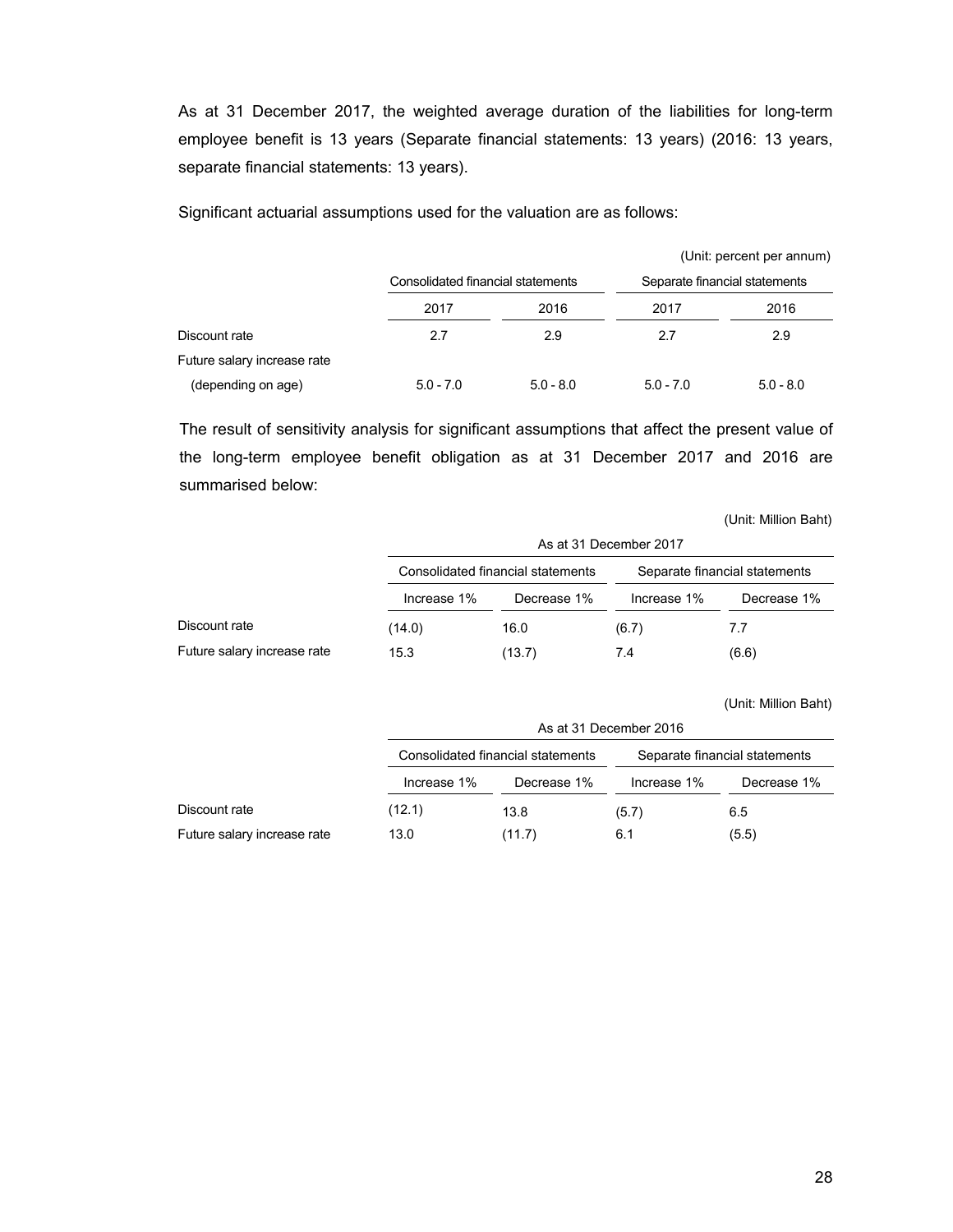#### **20. Statutory reserve**

Pursuant to the section 116 of the Public Limited Companies Act B.E. 2535, the Company is required to set aside to a statutory reserve at least 5 percent of its net profit after deducting accumulated deficit brought forward (if any), until the reserve reaches 10 percent of the registered capital. The statutory reserve is not available for dividend distribution. At present, the statutory reserve has fully been set aside.

### **21. Expenses by nature**

Significant expenses classified by nature are as follows:

|                                               |                      |           |                      | (Unit: Thousand Baht) |
|-----------------------------------------------|----------------------|-----------|----------------------|-----------------------|
|                                               | Consolidated         |           | Separate             |                       |
|                                               | financial statements |           | financial statements |                       |
|                                               | 2017                 | 2016      | 2017                 | 2016                  |
| Raw materials and consumables used            | 9,894,669            | 7,263,269 | 5,159,159            | 3,318,093             |
| Decrease in inventories of finished goods and |                      |           |                      |                       |
| work in progress                              | 110,445              | 259,462   | 151,002              | 83,936                |
| Salaries, wages and other employee benefits   | 1,058,793            | 999.417   | 519.684              | 514,390               |
| Depreciation and amortisation expenses        | 473,055              | 494.203   | 209,526              | 219,207               |
| Net loss (gain) on exchange                   | (17, 932)            | 11,860    | (2,016)              | 6,681                 |
| Rental expenses                               | 33,564               | 36.256    | 5,888                | 9.108                 |

#### **22. Income tax**

 Income tax expenses (revenue) for the years ended 31 December 2017 and 2016 are made up as follows:

|                                                   |                      |         |           | (Unit: Thousand Baht) |
|---------------------------------------------------|----------------------|---------|-----------|-----------------------|
|                                                   | Consolidated         |         | Separate  |                       |
|                                                   | financial statements |         |           | financial statements  |
|                                                   | 2017                 | 2016    | 2017      | 2016                  |
| Current income tax:                               |                      |         |           |                       |
| Current income tax charge                         | 14.091               | 47,852  |           | 25,645                |
| Deferred tax:                                     |                      |         |           |                       |
| Relating to origination and reversal of temporary |                      |         |           |                       |
| differences                                       | (40, 766)            | (3,564) | (26, 173) | (3, 141)              |
| Income tax expenses (revenue) reported in the     |                      |         |           |                       |
| statement of comprehensive income                 | (26,675)             | 44.288  | (26, 173) | 22.504                |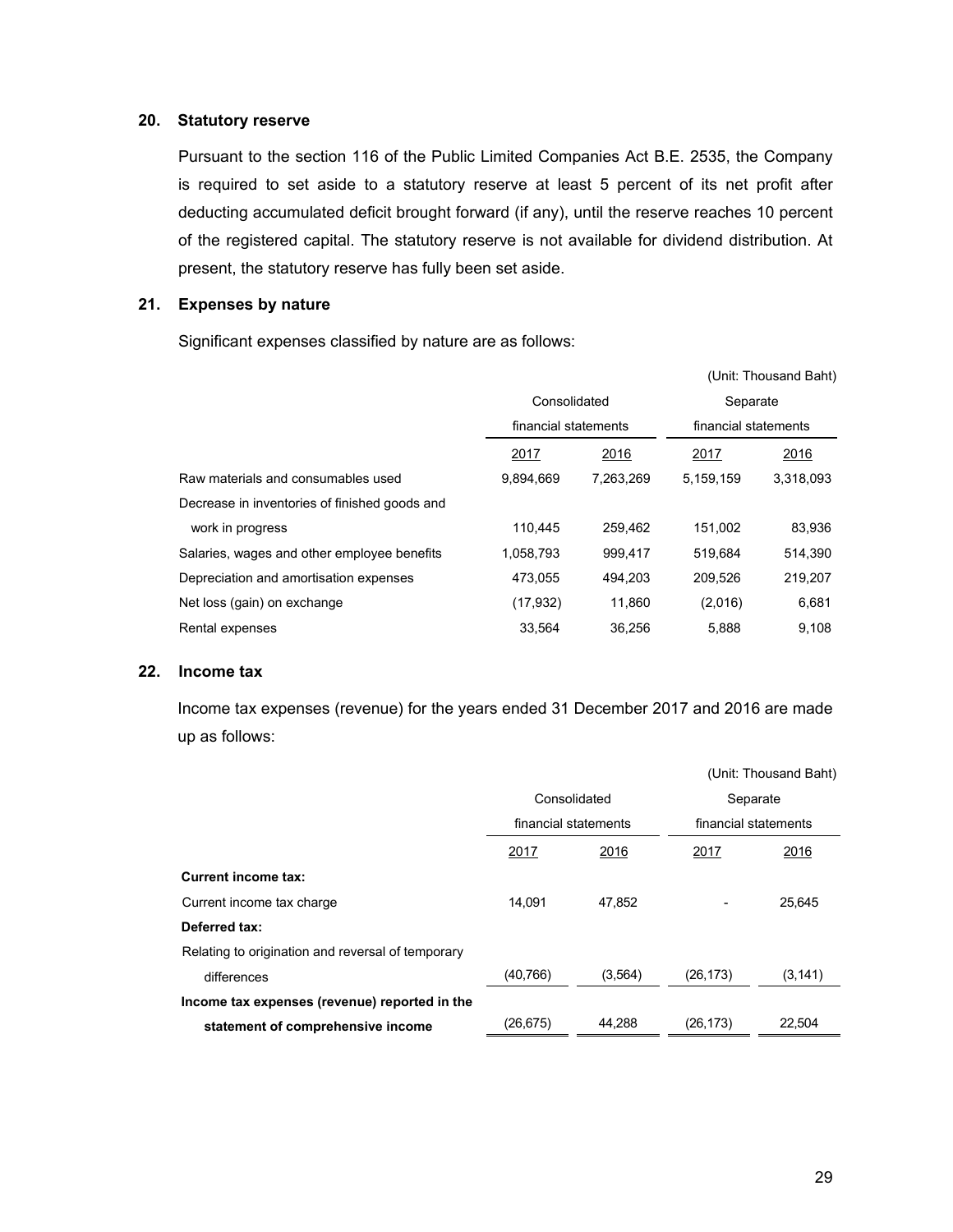The amounts of income tax relating to each component of other comprehensive income for the years ended 31 December 2017 and 2016 are as follows:

|                                         |         |                                      |         | (Unit: Thousand Baht) |
|-----------------------------------------|---------|--------------------------------------|---------|-----------------------|
|                                         |         | Consolidated<br>financial statements |         | Separate              |
|                                         |         |                                      |         | financial statements  |
|                                         | 2017    | 2016                                 | 2017    | 2016                  |
| Deferred tax relating to actuarial loss | (3,460) | $\overline{\phantom{0}}$             | (2,581) | -                     |

The reconciliation between accounting profit (loss) and income tax expenses (reveue) is shown below.

|                                                   |                      |           |                      | (Unit: Thousand Baht) |
|---------------------------------------------------|----------------------|-----------|----------------------|-----------------------|
|                                                   | Consolidated         |           | Separate             |                       |
|                                                   | financial statements |           | financial statements |                       |
|                                                   | 2017                 | 2016      | 2017                 | 2016                  |
| Accounting profit (loss) before tax               | (199, 428)           | 107,591   | 9,868                | 267,482               |
|                                                   |                      |           |                      |                       |
| Applicable tax rate                               | 20, 25%              | 20, 25%   | 20%                  | 20%                   |
| Accounting profit (loss) before tax multiplied by |                      |           |                      |                       |
| income tax rate                                   | (41, 367)            | 21,518    | 1,974                | 53,496                |
| Effects of:                                       |                      |           |                      |                       |
| Promotional privileges (Note 23)                  | (16, 630)            | (14, 386) |                      | (4,318)               |
| Dividend income not subject to tax                |                      |           | (30, 011)            | (28, 751)             |
| Non-deductible expenses                           | 8,105                | 11,383    | 4,864                | 4,813                 |
| Additional expense deductions allowed             | (15,700)             | (18, 106) | (756)                | (3,696)               |
| Loss carry forward                                | (848)                | (84)      |                      |                       |
| <b>Others</b>                                     | (4,757)              | 2,153     | (2, 244)             | 960                   |
| Total                                             | (29, 830)            | (19,040)  | (28, 147)            | (30, 992)             |
| Unrecognised tax loss                             | 44,522               | 41,810    |                      |                       |
| Income tax expenses (revenue) reported in the     |                      |           |                      |                       |
| statement of comprehensive income                 | (26, 675)            | 44,288    | (26, 173)            | 22,504                |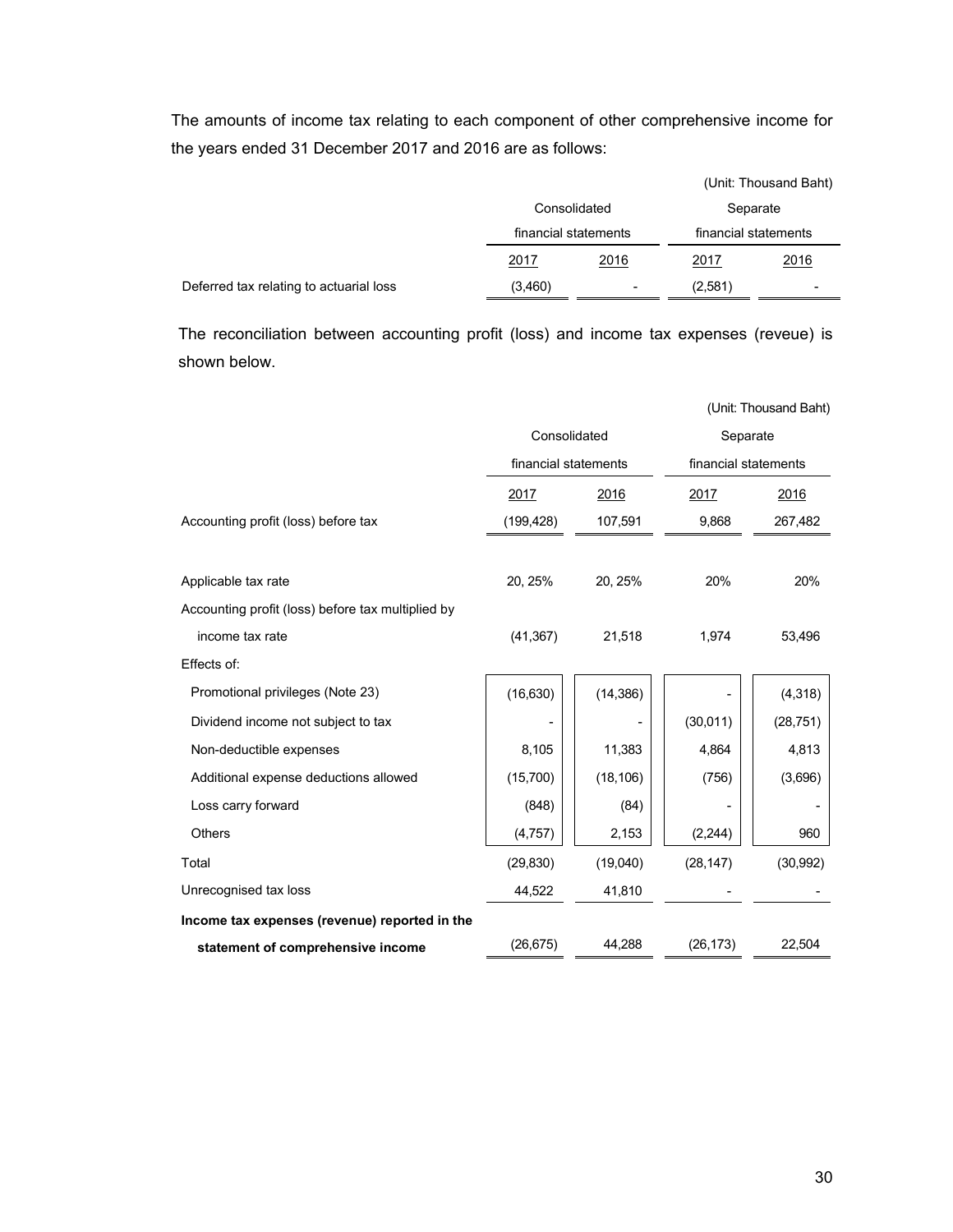The components of deferred tax assets are as follows:

|                                           |                        |                                  |                    | UTIIL THUUJAHU DAHIT |
|-------------------------------------------|------------------------|----------------------------------|--------------------|----------------------|
|                                           |                        | Statements of financial position |                    |                      |
|                                           | Consolidated financial |                                  | Separate financial |                      |
|                                           | statements             |                                  | statements         |                      |
|                                           | 2017                   | 2016                             | 2017               | 2016                 |
| Deferred tax assets                       |                        |                                  |                    |                      |
| Allowance for doubtful accounts           | 11,953                 | 8,696                            | 2,172              | 1,648                |
| Allowance for diminution in value of      |                        |                                  |                    |                      |
| inventories                               | 35,831                 | 29,672                           | 14,285             | 15,921               |
| Warranty reserve                          | 3,604                  | 2,261                            | 3,547              | 2,098                |
| Provision for long-term employee benefits | 39,937                 | 27,856                           | 19,483             | 13,709               |
| Deferred income                           | 2,123                  |                                  | 2,123              |                      |
| Unused tax losses                         | 20,520                 |                                  | 20,520             |                      |
| <b>Others</b>                             | 13,489                 | 14,745                           |                    |                      |
| Total                                     | 127,457                | 83,230                           | 62,130             | 33.376               |

As at 31 December 2017, the Company and its subsidiaries have unused tax losses totaling Baht 768.7 million (2016: Baht 599.5 million), on which deferred tax assets have not been recognised on these amounts as the Company and its subsidiaries believe future taxable profits may not be sufficient to allow utilisation of the unused tax losses.

The unused tax losses amounting to Baht 871.3 million will expire by the year 2022.

(Unit: Thousand Baht)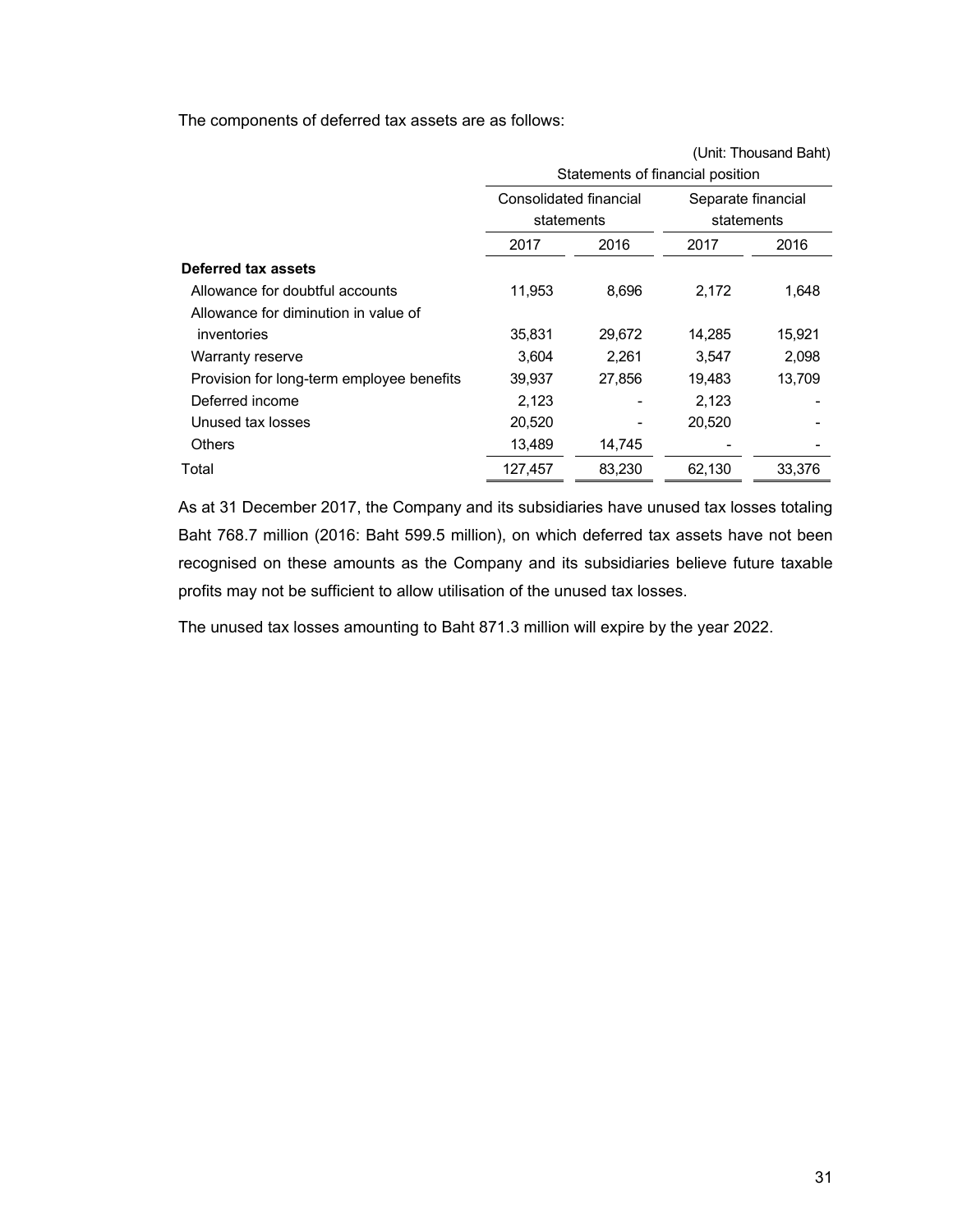### **23. Promotional privileges**

**23.1** The Company has been granted certain promotional privileges according to the Investment Promotion Act B.E. 2520 as approved by the Board of Investment with significant privileges as follows:

|    |                                                                              | Certificate No.            |
|----|------------------------------------------------------------------------------|----------------------------|
|    |                                                                              | 1987(2)/2554               |
| 1. | Promotional privileges for                                                   | Manufacturing of           |
|    |                                                                              | compressors for air        |
|    |                                                                              | condition and refrigerator |
| 2. | The significant privileges are                                               |                            |
|    | 2.1 Exemption of corporate income tax on net profit from promotional         | From 1 July 2013           |
|    | operation which does not exceed 100 percent of investment, excluding         | until 1 July 2018          |
|    | land and working capital for a period of 5 years.                            |                            |
|    | In case that the Company has loss during the exemption of corporate          |                            |
|    | income tax on net income, it can carry forward loss from operations to       |                            |
|    | offset against income after exemption period, for a period of 5 years        |                            |
|    | commencing as from the expiration of exemption period.                       |                            |
|    | 2.2 Exemption from import duty on raw materials and essential materials      | Granted                    |
|    | imported for use specifically in producing for export for a period of 1 year |                            |
|    | as from the date of first import.                                            |                            |
|    | 2.3 Exemption from import duty on imported machinery as approved by the      | Granted                    |
|    | Board.                                                                       |                            |
|    | 2.4 Dividend paid from those investment promoted operations which are        | Granted                    |
|    | exempted from corporate income tax are in turn exempted from inclusion       |                            |
|    | in the determination of income tax.                                          |                            |
| 3. | Date of first earning operating income.                                      | 1 July 2013                |
|    |                                                                              |                            |

The Company has to comply with certain conditions and restrictions specified under the promotion certificates.

Sales of the Company amounting to approximately Baht 5,291 million (2016: Baht 4,945 million) for the year ended 31 December 2017 included revenue from manufacturing and sales derived from promoted operations of approximately Baht 809 million (2016: Baht 856 million).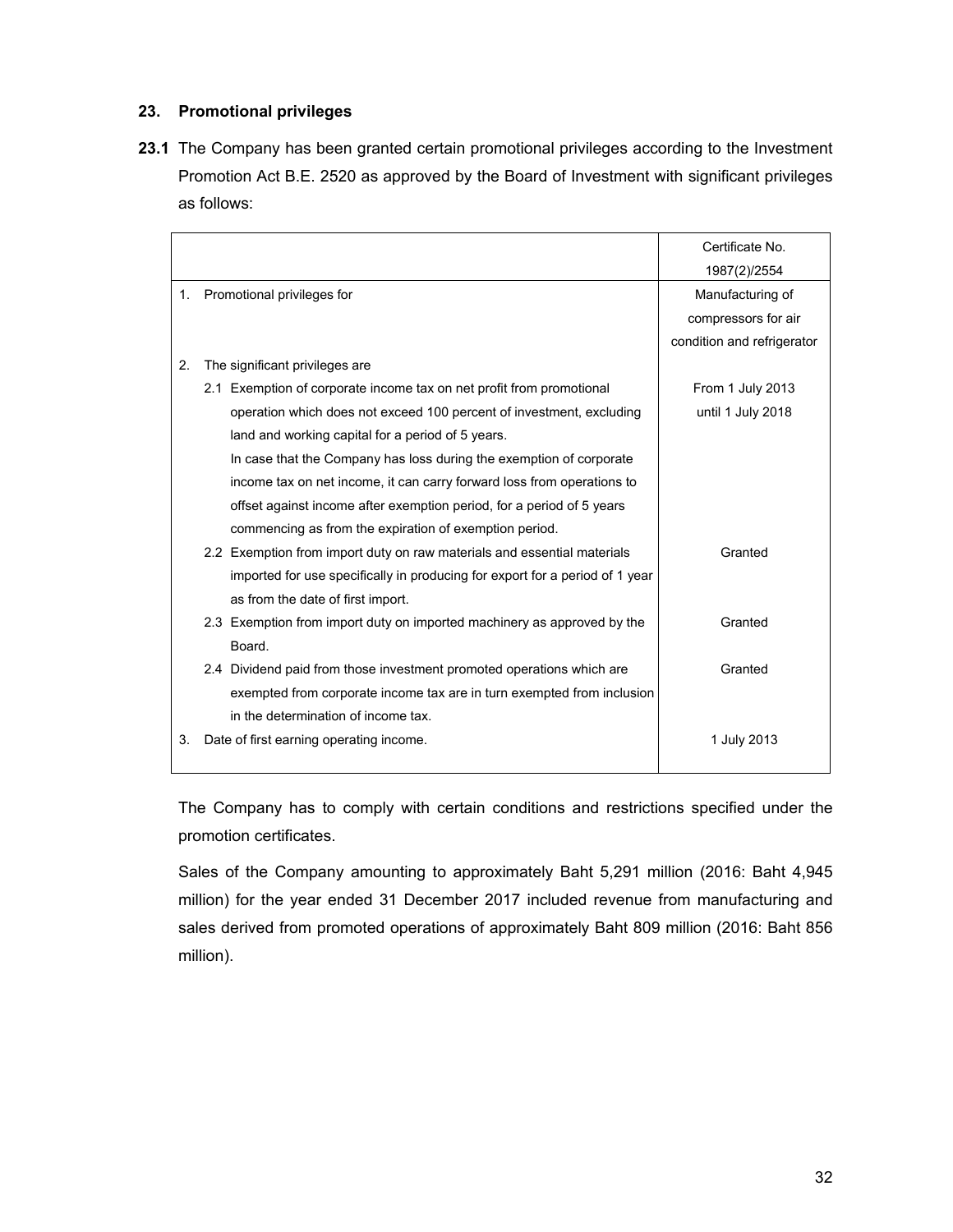**23.2** Kulthorn Kirby Foundry Co., Ltd., a subsidiary company, has been granted the privileges for certain specified category of products under the Investments Promotion Act B.E. 2520 as approved by the Board of Investment with significant privileges as follows:

|    |                                                               | Certificate No.        | Certificate No.    |
|----|---------------------------------------------------------------|------------------------|--------------------|
|    |                                                               | 2127(2)/2548           | 60-0092-1-00-1-0   |
| 1. | Promotional privileges for                                    | Manufacturing of       | Manufacturing of   |
|    |                                                               | casting iron parts     | casting iron parts |
| 2. | The significant privileges are                                |                        |                    |
|    | 2.1 Exemption of corporate income tax on net earnings for the | From 8 July 2012 until |                    |
|    | period of 8 years commending as from the date of earning      | 7 July 2020            |                    |
|    | operating income.                                             |                        |                    |
|    | In case that the Company has loss during the exemption of     |                        |                    |
|    | corporate income tax on net income, it can carry forward      |                        |                    |
|    | loss from operations to offset against income after           |                        |                    |
|    | exemption period, for a period of 5 years commencing as       |                        |                    |
|    | from the expiration of exemption period.                      |                        |                    |
|    | 2.2 Exemption of corporate income tax on net profit from      |                        | Not yet commenced  |
|    | promotional operation which does not exceed 100 percent       |                        |                    |
|    | of investment, excluding land and working capital for a       |                        |                    |
|    | period of 5 years.                                            |                        |                    |
|    | In case that the Company has loss during the exemption of     |                        |                    |
|    | corporate income tax on net income, it can carry forward      |                        |                    |
|    | loss from operations to offset against income after           |                        |                    |
|    | exemption period, for a period of 5 years commencing as       |                        |                    |
|    | from the expiration of exemption period.                      |                        |                    |
|    | 2.3 Dividend paid from those investment promoted operations   | Granted                | Granted            |
|    | which are exempted from corporate income tax are in turn      |                        |                    |
|    | exempted from inclusion in the determination of income        |                        |                    |
|    | tax.                                                          |                        |                    |
|    | 2.4 Exemption from import duty on imported machinery as       | Granted                | Granted            |
|    | approved by the Board.                                        |                        |                    |
| 3. | Date of first earning operating income                        | 8 July 2012            | Not yet commenced  |
|    |                                                               |                        |                    |

The subsidiary company has to comply with certain conditions and restrictions specified under the promotion certificates.

**23.3** Kulthorn Premier Co., Ltd., a subsidiary company, has been granted promotional privileges under the Investment Promotion Act B.E. 2520, as approved by the Board of Investment for certificate with outstanding significant privileges as follow: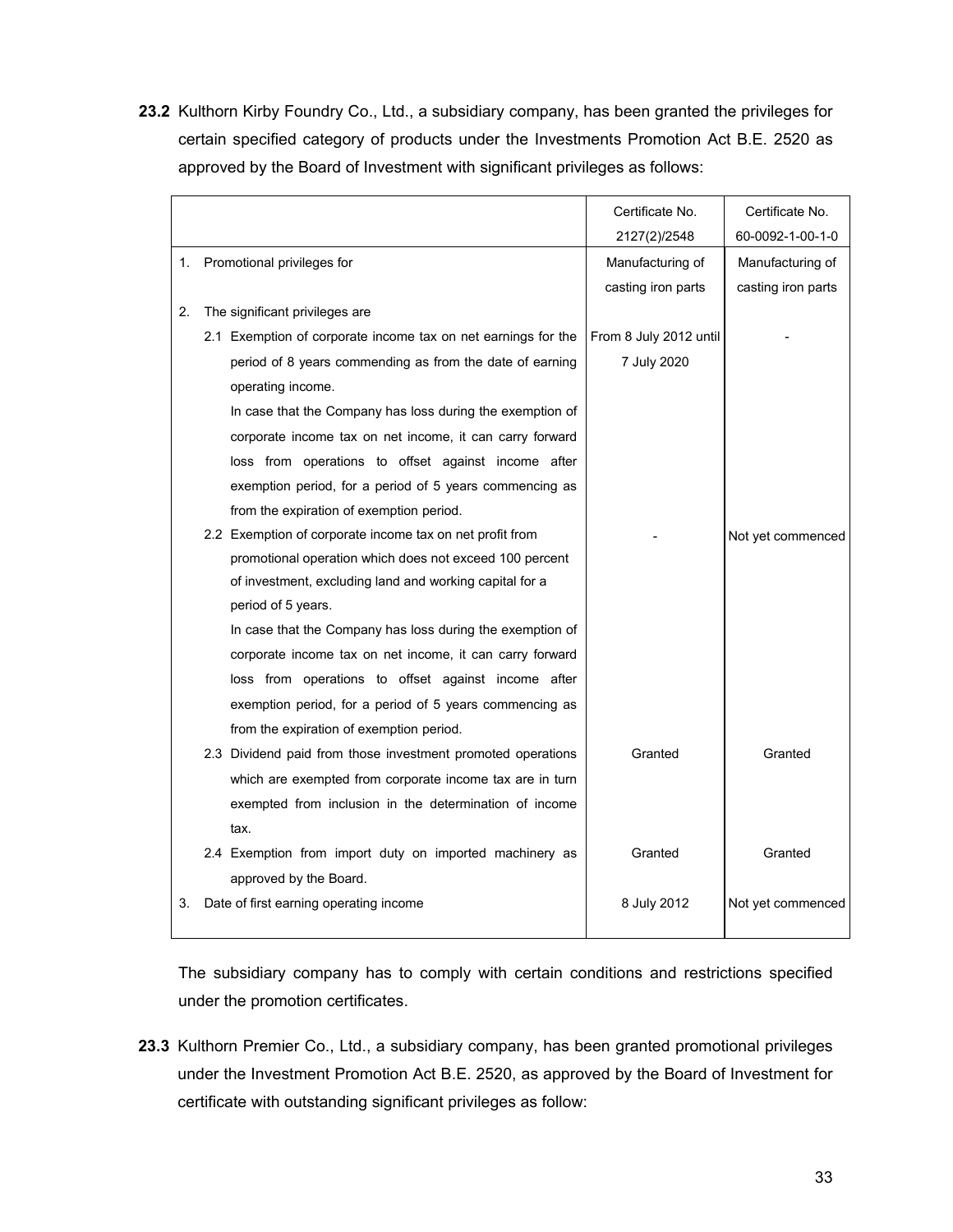|    |                                                                              | Certificate No.               |
|----|------------------------------------------------------------------------------|-------------------------------|
|    |                                                                              | 2167(2)/2550                  |
|    | 1. Promotional privileges for                                                | Manufacturing of              |
|    |                                                                              | compressors for               |
|    |                                                                              | refrigerator                  |
| 2. | The significant privileges are                                               |                               |
|    | 2.1 Exemption of corporate income tax on net income from the promoted        | From 14 January 2008          |
|    | operation which does not exceed 100 percent of investment, excluding         | until 13 January 2016         |
|    | land and working capital for a period of 8 years commencing as from the      |                               |
|    | date of earning first operating income.                                      |                               |
|    | In case that the Company has loss during the exemption of corporate          |                               |
|    | income tax on net income, it can carry forward loss from operations to       |                               |
|    | offset against income after exemption period, for a period of 5 years        |                               |
|    | commencing as from the expiration of exemption period.                       |                               |
|    | 2.2 Dividend paid from those investment promoted operations which are        | Granted                       |
|    | exempted from corporate income tax are in turn exempted from inclusion       |                               |
|    | in the determination of income tax.                                          |                               |
|    | 2.3 A fifty percent reduction of corporate income tax on its net income.     | for a period of 5 years after |
|    |                                                                              | the corporate income tax      |
|    |                                                                              | exemption expired as          |
|    |                                                                              | discussed in 2.1              |
|    | 2.4 Permission to double deduct the costs of transportation, electricity and | For a period of 10 years      |
|    | water supply for corporate income tax purpose commencing as from the         | commencing as from the        |
|    | date of first earning operating income.                                      | date of first earning         |
|    |                                                                              | operating income.             |
|    | 2.5 Permission to deduct 25 percent of the cost of installation and          | Granted                       |
|    | construction of facilities, in addition to normal depreciation charges.      |                               |
|    | 2.6 Exemption from import duty on raw materials and essential materials      | For a period of 5 years       |
|    | imported for use specifically in producing for export.                       | commencing as from the        |
|    |                                                                              | date of first import.         |
|    | 2.7 Seventy-five percent reduction of import duty on raw materials and       | Granted                       |
|    | essential materials imported for use specifically in production for domestic |                               |
|    | sales, for a period of 1 year commencing from the date of first importation. |                               |
|    | 2.8 Exemption from import duty on items imported for re-export, for a period | Granted                       |
|    | of 5 years commencing from the date of first importation.                    |                               |
|    | 3. Date of first earning operating income                                    | 14 January 2008               |
|    |                                                                              |                               |

The subsidiary company has to comply with certain conditions and restrictions specified under the promotion certificates.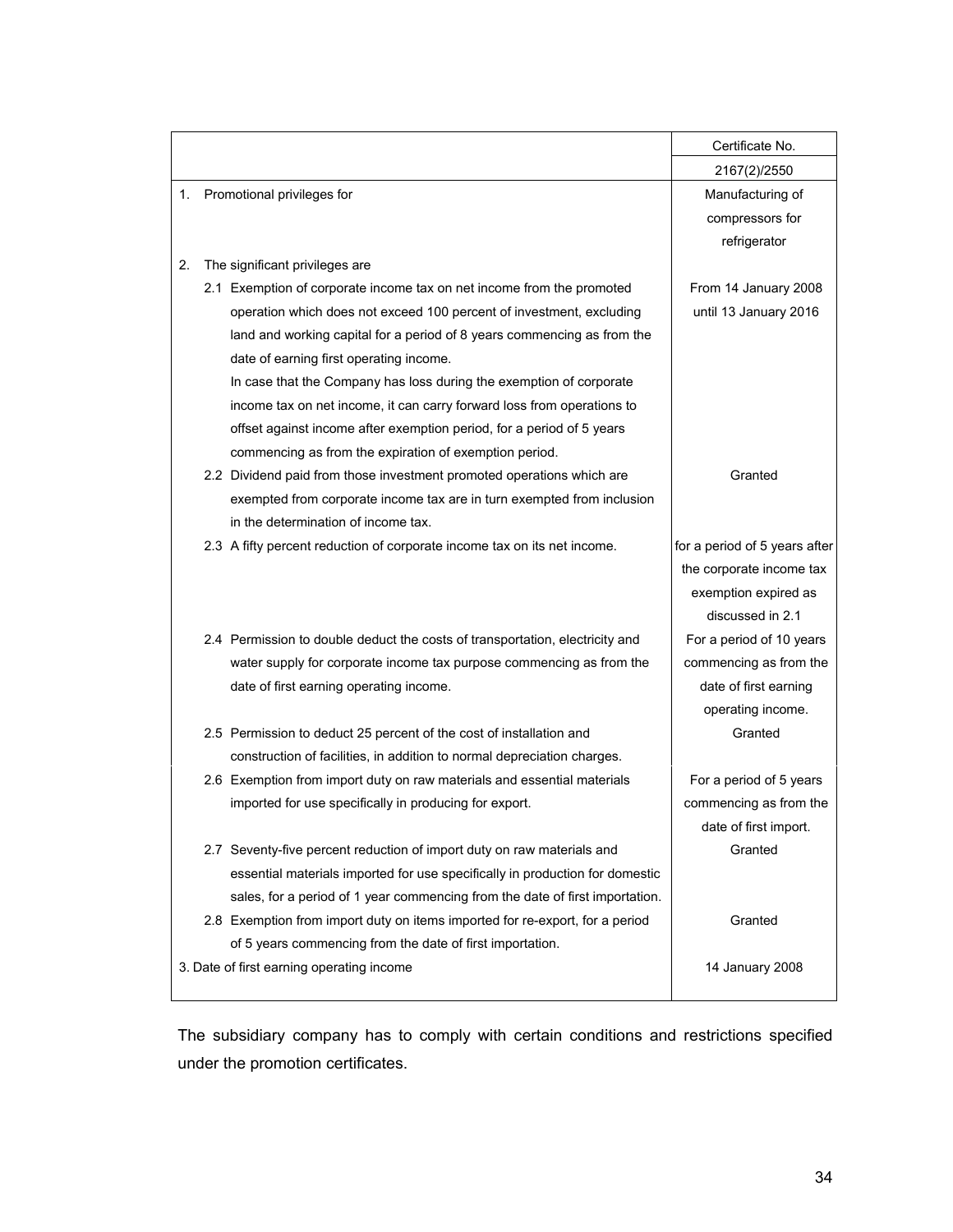**23.4** Kulthorn Material and Controls Co., Ltd., a subsidiary company, has been granted the following tax privileges for certain specified category of products under the Investments Promotion Act B.E. 2520 as approved by the Board of Investment for certificate with outstanding significant privileges as follows:

|    |                                                                              | Certificate No.            |
|----|------------------------------------------------------------------------------|----------------------------|
|    |                                                                              | 1204(2)/2551               |
| 1. | Promotional privileges for                                                   | Manufacturing of enameled  |
|    |                                                                              | metal wire product Type    |
|    |                                                                              | 5.3                        |
| 2. | The significant privileges are                                               |                            |
|    | 2.1 Exemption of corporate income tax on net profit from promotional         | From 10 January 2012 until |
|    | operation which does not exceed 100 percent of investment, excluding         | 9 January 2018             |
|    | land and working capital for a period of 6 years commencing as from the      |                            |
|    | date of earning first operating income.                                      |                            |
|    | 2.2 Exemption from import duty on raw materials and essential materials      | Granted                    |
|    | imported for use specifically in producing for export for a period of 1 year |                            |
|    | as from the date of first import.                                            |                            |
|    | 2.3 Exemption from import duty on imported machinery as approved by the      | Granted                    |
|    | Board.                                                                       |                            |
|    | 2.4 Dividend paid from those investment promoted operations which are        | Granted                    |
|    | exempted from corporate income tax are in turn exempted from inclusion       |                            |
|    | in the determination of income tax.                                          |                            |
| 3. | Date of first earning operating income.                                      | 10 January 2012            |

 The subsidiary company has to comply with certain conditions and restrictions specified under the promotion certificates.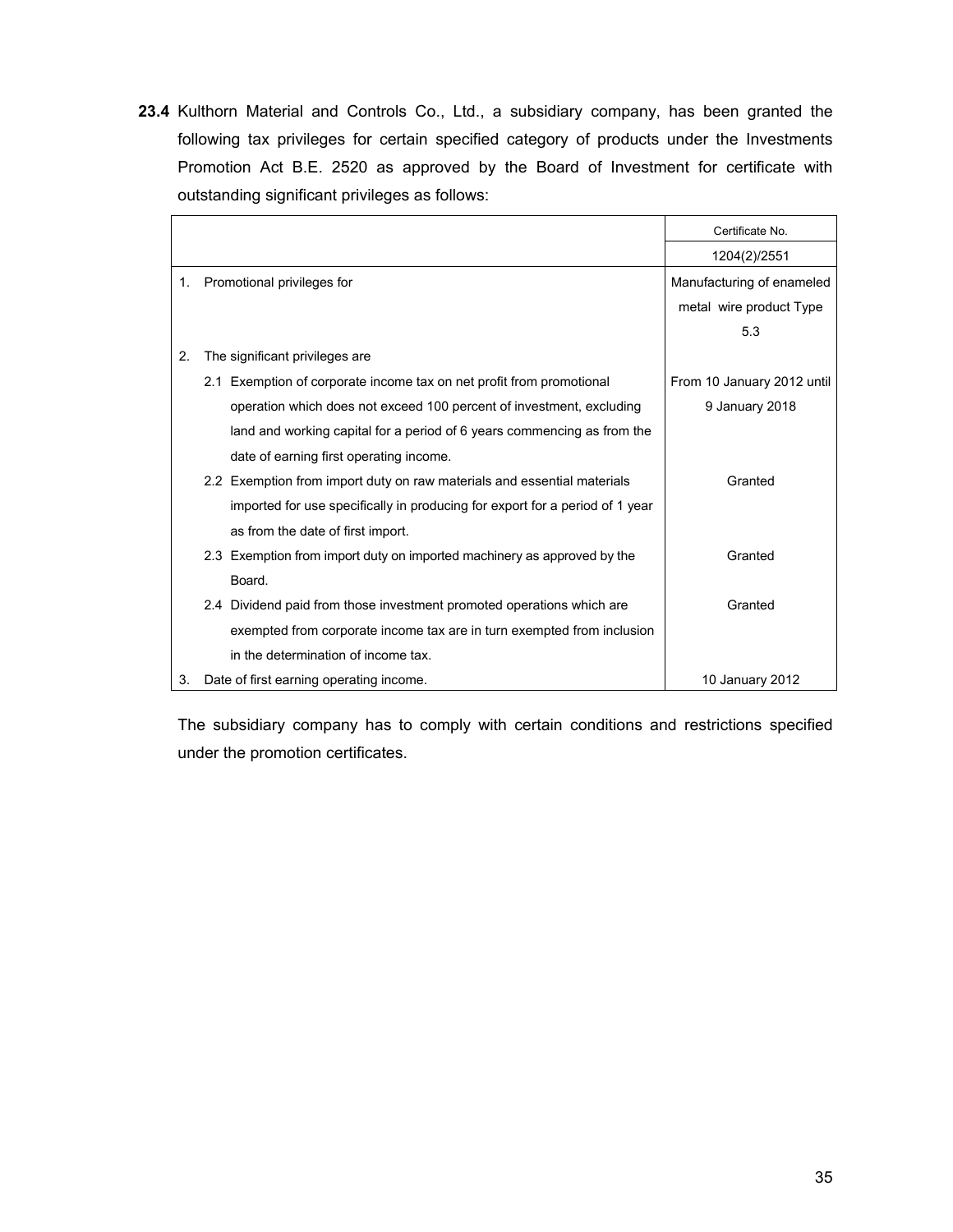**23.5** Kulthorn Metal Products Co., Ltd., a subsidiary company, has been granted the following tax privileges for certain specified category of products under the Investment Promotion Act B.E. 2520 as approved by the Board of Investment with significant privileges as follows:

|    |                                                          | Certificate No.    |                    |  |
|----|----------------------------------------------------------|--------------------|--------------------|--|
|    |                                                          | 1797(2)/2549       | 1968(2)/2550       |  |
| 1. | Promotional privileges for                               | Steels forging and | Heat treatment     |  |
|    |                                                          | sintered product   | product            |  |
| 2. | The significant privileges are                           |                    |                    |  |
|    | 2.1 Exemption of corporate income tax on net profit from | From 4 May 2006    | From 25 June 2007  |  |
|    | promotional operation which does not exceed 100          | until 3 May 2014   | until 24 June 2015 |  |
|    | percent of investment, excluding land and working        |                    |                    |  |
|    | capital for a period of 8 years.                         |                    |                    |  |
|    | In case that the Company has loss during the             |                    |                    |  |
|    | exemption of corporate income tax on net income, it      |                    |                    |  |
|    | can carry forward loss from operations to offset         |                    |                    |  |
|    | against income after exemption period, for a period of   |                    |                    |  |
|    | 5 years commencing as from the expiration of             |                    |                    |  |
|    | exemption period.                                        |                    |                    |  |
|    | 2.2 Exemption from import duty on raw materials and      | Granted            | Granted            |  |
|    | essential materials imported for use specifically in     |                    |                    |  |
|    | producing for export for a period of 1 year as from the  |                    |                    |  |
|    | date of first import.                                    |                    |                    |  |
|    | 2.3 Exemption from import duty on imported machinery as  | 1995               | 1996               |  |
|    | approved by the Board for the machinery produced         |                    |                    |  |
|    | from                                                     |                    |                    |  |
|    | 2.4 Dividend paid from those investment promoted         | Granted            | Granted            |  |
|    | operations which are exempted from corporate income      |                    |                    |  |
|    | tax are in turn exempted from inclusion in the           |                    |                    |  |
|    | determination of income tax.                             |                    |                    |  |
| 3. | Date of first earning operating income                   | 4 May 2006         | 25 June 2007       |  |
|    |                                                          |                    |                    |  |

The subsidiary company has to comply with certain conditions and restrictions specified under the promotion certificates.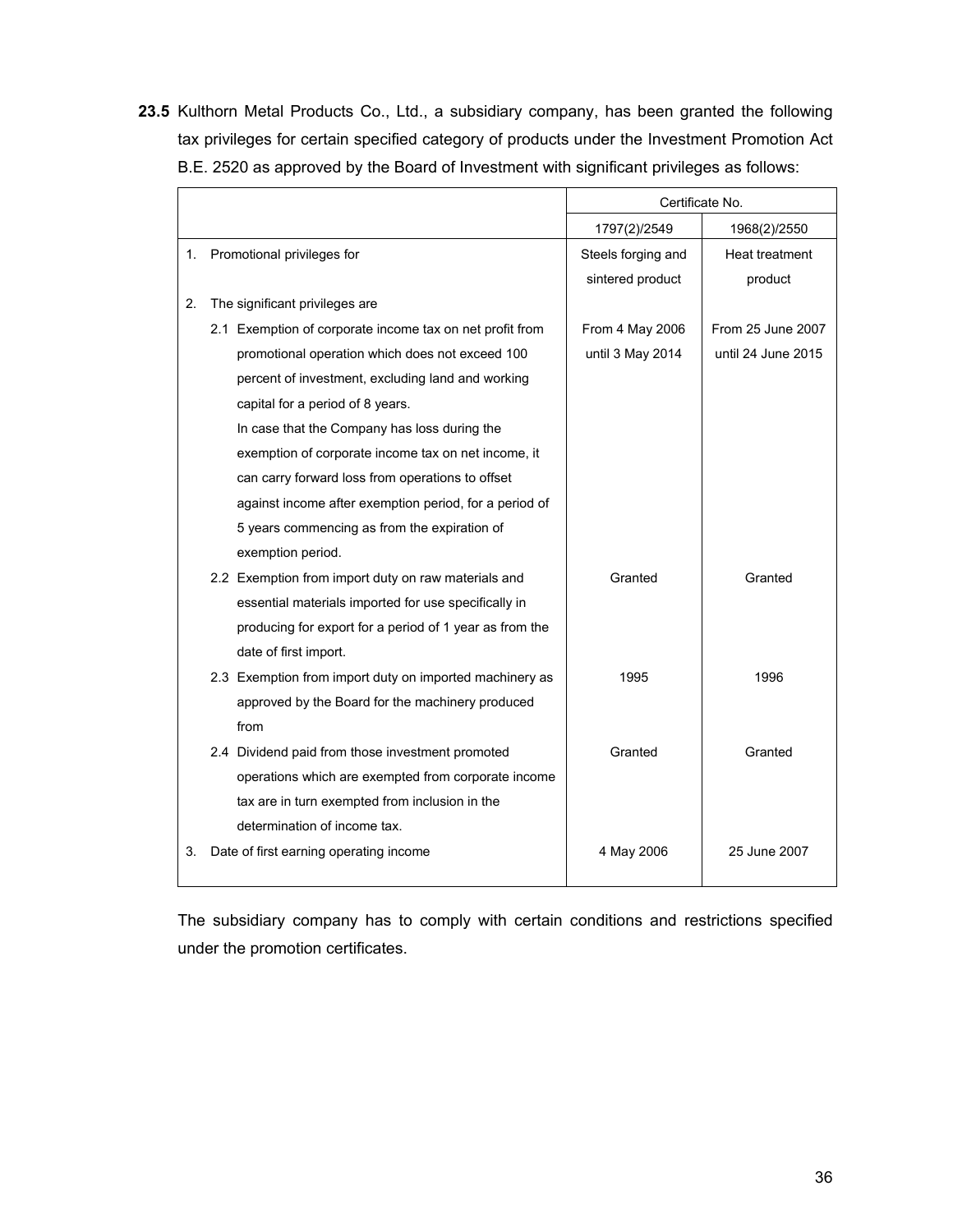### **24. Earnings per share**

 Basic earnings per share is calculated by dividing profit (loss) for the year attributable to equity holders of the Company (excluding other comprehensive income) by the weighted average number of ordinary shares in issue during the year.

|                                      | Profit (loss) for |           | Weighted average number<br>of ordinary shares |           |                    |        |
|--------------------------------------|-------------------|-----------|-----------------------------------------------|-----------|--------------------|--------|
|                                      | the year          |           |                                               |           | Earnings per share |        |
|                                      | 2017              | 2016      | 2017                                          | 2016      | 2017               | 2016   |
|                                      | (Thousand         | (Thousand | (Thousand                                     | (Thousand | (Baht)             | (Baht) |
|                                      | Baht)             | Baht)     | shares)                                       | shares)   |                    |        |
| Consolidated financial statements    |                   |           |                                               |           |                    |        |
| Basic earnings per share             |                   |           |                                               |           |                    |        |
| Profit (loss) attributable to equity |                   |           |                                               |           |                    |        |
| holders of the Company               | (172, 753)        | 63.303    | 1,200,000                                     | 1,200,000 | (0.144)            | 0.053  |
| Separate financial statements        |                   |           |                                               |           |                    |        |
| Basic earnings per share             |                   |           |                                               |           |                    |        |
| Profit attributable to equity        |                   |           |                                               |           |                    |        |
| holders of the Company               | 36.041            | 244.978   | 1.200.000                                     | 1.200.000 | 0.030              | 0.204  |

The following table sets forth the computation of basic earnings per share:

#### **25. Segment information**

Operating segment information is reported in a manner consistent with the internal reports that are regularly reviewed by the chief operating decision maker in order to make decisions about the allocation of resources to the segment and assess its performance.

For management purposes, the Company and its subsidiaries are organised into business units based on their products and services and have four reportable segments as follows:

- 1. Compressors and parts
- 2. Enameled wire
- 3. Steel sheet
- 4. Steel coil center

No operating segments have been aggregated to form the above reportable operating segments.

The chief operating decision maker monitors the operating results of the business units separately for the purpose of making decisions about resource allocation and assessing performance. Segment performance is measured based on operating profit or loss and total assets on a basis consistent with that used to measure operating profit or loss and total assets in the financial statements.

The basis of accounting for any transactions between reportable segments is consistent with that for third party transactions.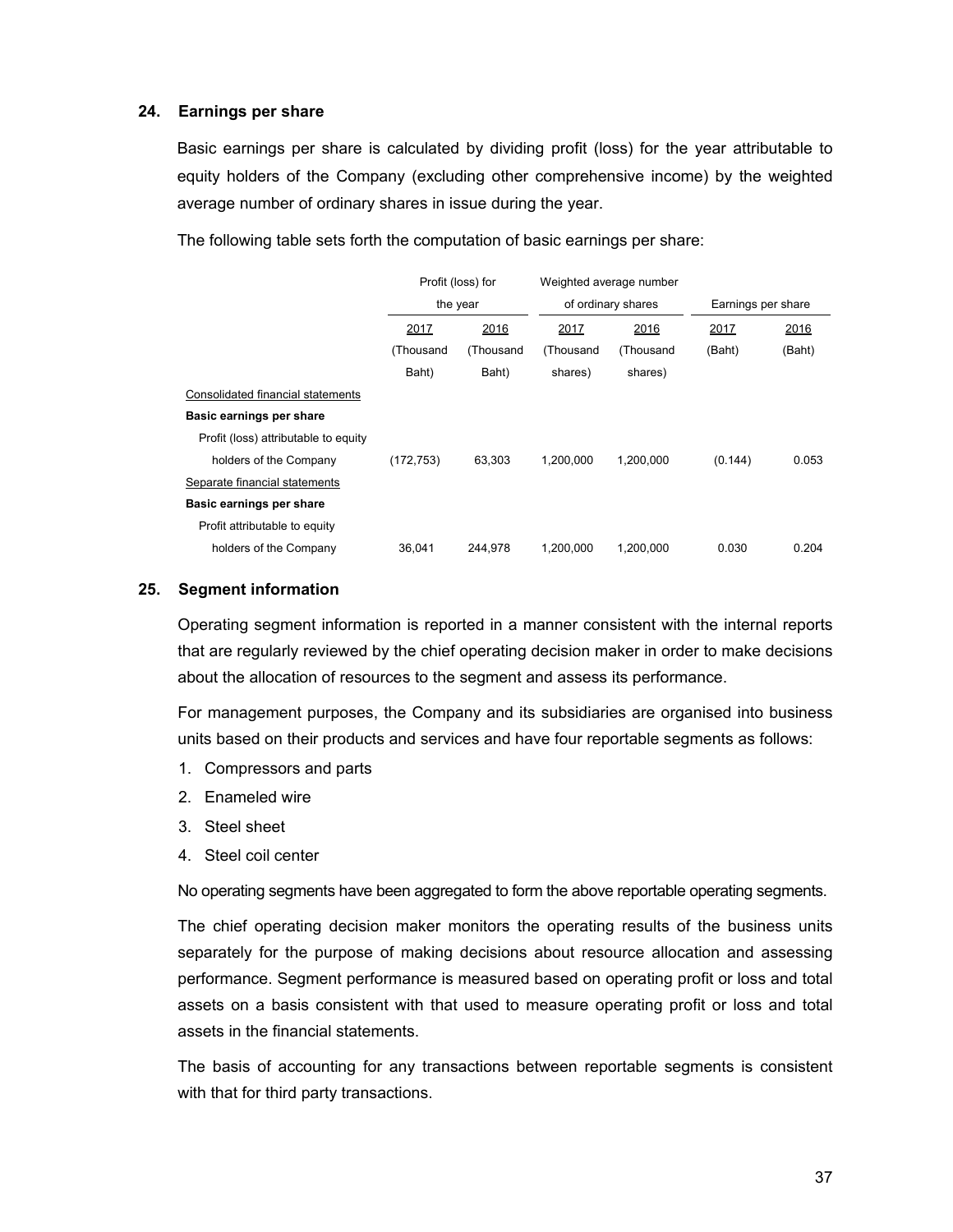The following tables present revenue, profit (loss) and total assets information regarding the Company and its subsidiaries' operating segments for the years ended 31 December 2017 and 2016:

(Unit: Thousand Baht)

|                                                                    |             |           |             |            |               | Total      | Adjustments  |              |
|--------------------------------------------------------------------|-------------|-----------|-------------|------------|---------------|------------|--------------|--------------|
|                                                                    | Compressors | Enameled  |             | Steel coil |               | reportable | and          |              |
| Year ended 31 December 2017                                        | and parts   | wire      | Steel sheet | center     | <b>Others</b> | segments   | eliminations | Consolidated |
| Revenue from external customers                                    | 5,712,340   | 1,529,377 | 1,098,404   | 849,359    | 74,427        | 9,263,907  |              | 9,263,907    |
| Inter-segment revenue                                              | 127,050     | 453,097   | 532,721     | 368,958    | 117,247       | 1,599,073  | (1,599,073)  |              |
| Interest income                                                    | 37,575      | 547       | 11          | 281        | 1,230         | 39,644     | (38, 577)    | 1,067        |
| Interest expense                                                   | (130,799)   | (56, 221) | (21, 449)   | (603)      | (2,655)       | (211, 727) | 38,531       | (173, 196)   |
| Depreciation and amortisation                                      | (272, 822)  | (65, 637) | (43,868)    | (76, 072)  | (23, 228)     | (481, 627) | 8,572        | (473, 055)   |
| Income tax revenue (expenses)                                      | 40,498      | (2, 174)  | (4,655)     | (7, 129)   | 1,387         | 27,927     | (1,252)      | 26,675       |
| Unrealised gain (loss) on exchange                                 | (5, 339)    | 739       | 77          | (6)        | (102)         | (4,631)    | ۰            | (4,631)      |
| Impairment loss                                                    | ۰           | (4,646)   |             |            |               |            |              | (4,646)      |
| <b>Segment profit (loss)</b>                                       | (269, 423)  | (17, 952) | 23,788      | 111,162    | (33, 583)     | (186,008)  | 13,255       | (172, 753)   |
| <b>Segment total assets</b>                                        | 8,078,531   | 1,869,466 | 1,002,311   | 906,212    | 154,824       | 12,011,344 | (4,714,009)  | 7,297,335    |
| Additions (decrease) to non-current<br>assets other than financial |             |           |             |            |               |            |              |              |
| instruments and deferred tax assets                                | (104,002)   | (27, 115) | (16, 385)   | (37, 205)  | (13,003)      | (197, 710) | (31, 491)    | (229, 201)   |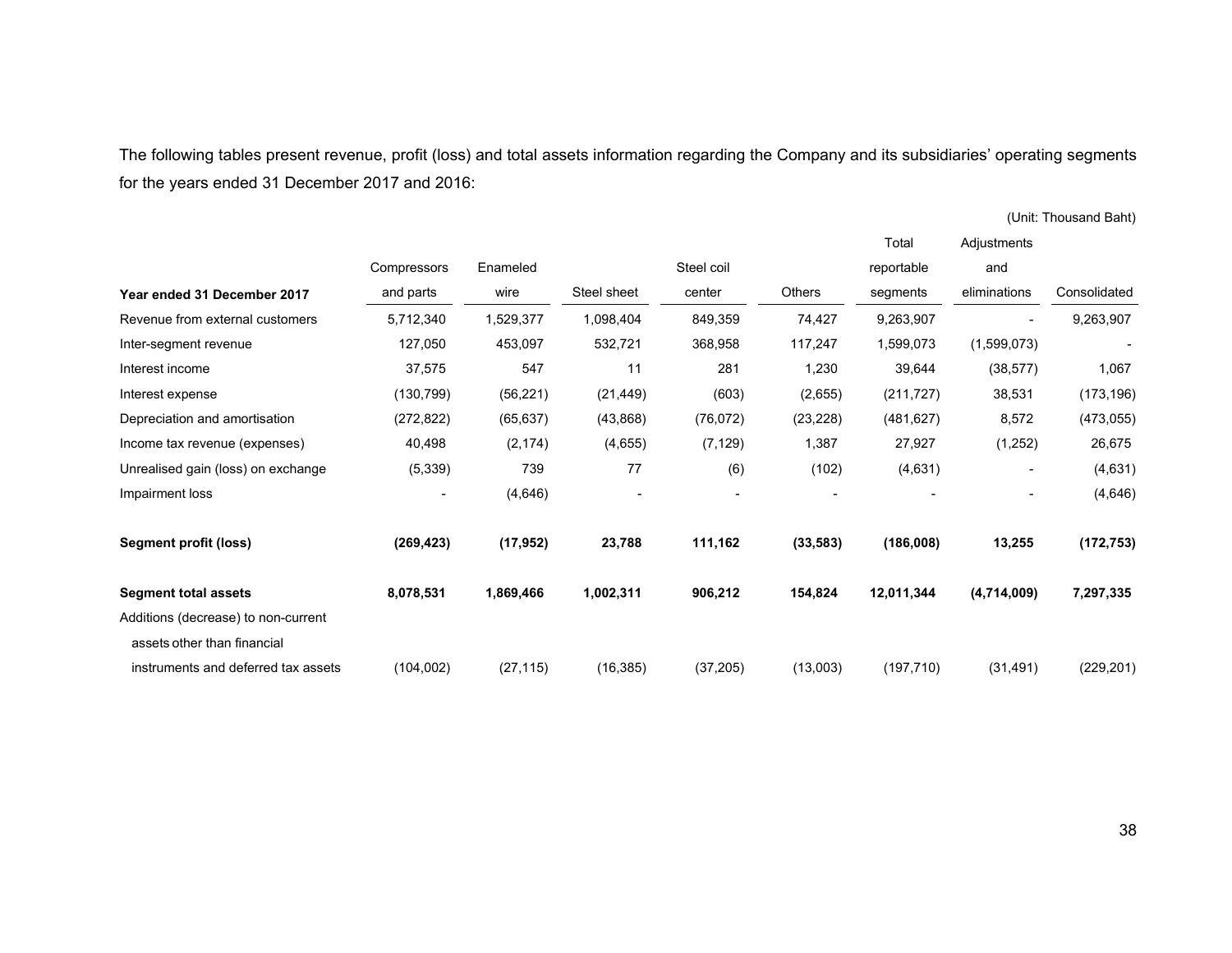(Unit: Thousand Baht)

|                                     |             |           |             |            |               | Total      | Adjustments  |              |
|-------------------------------------|-------------|-----------|-------------|------------|---------------|------------|--------------|--------------|
|                                     | Compressors | Enameled  |             | Steel coil |               | reportable | and          |              |
| Year ended 31 December 2016         | and parts   | wire      | Steel sheet | center     | <b>Others</b> | segments   | eliminations | Consolidated |
| Revenue from external customers     | 5,573,951   | 1,214,907 | 906,179     | 896,166    | 74,685        | 8,665,888  |              | 8,665,888    |
| Inter-segment revenue               | 189,467     | 455,029   | 430,739     | 357,977    | 91,036        | 1,524,248  | (1,524,248)  |              |
| Interest income                     | 33,889      | 331       | 10          | 188        | 1,590         | 36,008     | (34, 832)    | 1,176        |
| Interest expense                    | (126,718)   | (60, 501) | (14, 819)   | (1,700)    | (3,328)       | (207,066)  | 34,832       | (172, 234)   |
| Depreciation and amortisation       | (289, 308)  | (70, 817) | (35, 492)   | (82, 152)  | (24, 865)     | (502, 634) | 8,431        | (494, 203)   |
| Income tax revenue (expenses)       | (12, 821)   | (9,088)   | (5, 812)    | (15, 923)  | 93            | (43, 551)  | (737)        | (44, 288)    |
| Unrealised gain (loss) on exchange  | (110)       | 242       | 63          | 7          | (61)          | 141        |              | 141          |
| Segment profit (loss)               | 138,052     | (92, 462) | 25,530      | 108,911    | (30, 172)     | 149,859    | (86, 556)    | 63,303       |
| <b>Segment total assets</b>         | 8,718,606   | 1,776,697 | 1,105,506   | 912,169    | 199,161       | 12,712,139 | (4,965,232)  | 7,746,907    |
| Additions (decrease) to non-current |             |           |             |            |               |            |              |              |
| assets other than financial         |             |           |             |            |               |            |              |              |
| instruments and deferred tax assets | 66,621      | (10, 449) | 100,944     | (89, 399)  | (13, 715)     | 54,002     | (235, 035)   | (181, 033)   |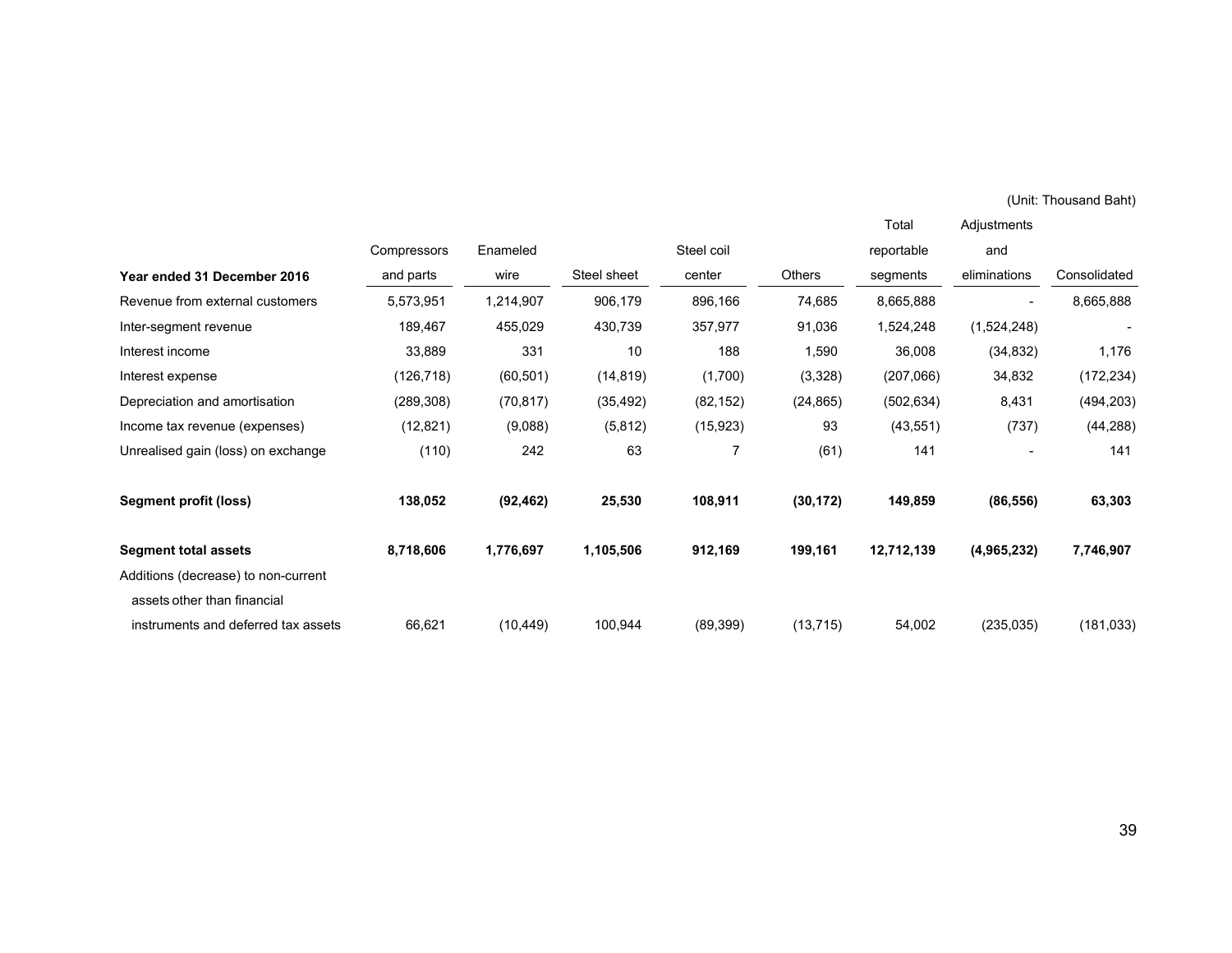#### Geographic information

Revenue from external customers is based on locations of the customers.

|                                                          |           | (Unit: Thousand Baht) |
|----------------------------------------------------------|-----------|-----------------------|
|                                                          | 2017      | 2016                  |
| Revenue from external customers                          |           |                       |
| Thailand                                                 | 5,593,938 | 5,480,552             |
| Hong Kong                                                | 2,381,771 | 1,650,106             |
| China                                                    | 294,375   | 226,640               |
| Indonesia                                                | 46,112    | 160,051               |
| Saudi Arabia                                             | 50,142    | 54,237                |
| <b>Others</b>                                            | 897,569   | 1,094,302             |
| Total                                                    | 9,263,907 | 8,665,888             |
| Non-current assets (other than financial instruments and |           |                       |
| deferred tax assets)                                     |           |                       |
| Thailand                                                 | 2,692,950 | 2,900,640             |
| China                                                    | 174,640   | 196,150               |
| Total                                                    | 2,867,590 | 3,096,790             |
|                                                          |           |                       |

#### Major customers

For the year 2017, the Company and its subsidiaries have revenue from two major customers in amount of Baht 2,383.2 million and Baht 1,416.0 million, arising from sales by the compressors and parts segment, enameled wire segment and steel coil center segment (2016: Baht 1,643.1 million and Baht 990.8 million derived from two major customers, arising from sales by the compressors and parts segment, enameled wire segment and steel coil center segment).

#### **26. Provident fund**

The Company and its employees have jointly established a provident fund in accordance with the Provident Fund Act B.E. 2530. Both employees and the Company contribute to the fund monthly at the rate of 3 - 7 percent of basic salary. The fund, which is managed by Local Asset Management Company, will be paid to employees upon termination in accordance with the fund rules. The contributions for the year 2017 of the Company and its subsidiaries amounting to approximately Baht 20.6 million (2016: Baht 20.2 million) the Company only: Baht 8.7 million (2016: Baht 8.4 million) were recognised as expenses.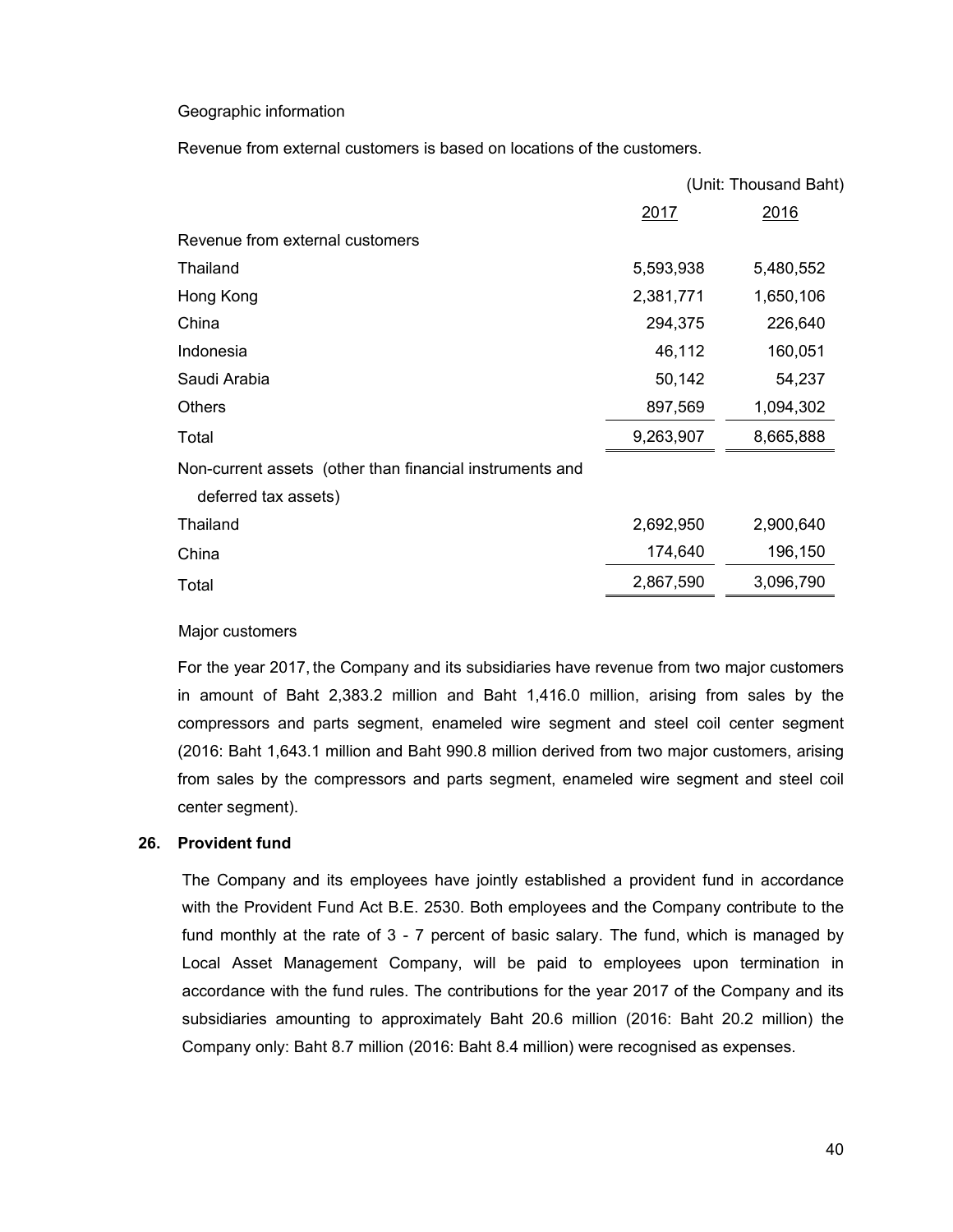### **27. Dividends**

|                          |                               | <b>Total dividends</b> | Dividend per share |
|--------------------------|-------------------------------|------------------------|--------------------|
| <b>Dividends</b>         | Approved by                   | (Million Baht)         | (Baht)             |
| Final dividends for 2015 | Annual General Meeting of the |                        |                    |
|                          | shareholders on 23 April 2016 | 180                    | 0.15               |
| Total for 2016           |                               | 180                    | 0.15               |
|                          |                               |                        |                    |
| Final dividends for 2016 | Annual General Meeting of the |                        |                    |
|                          | shareholders on 20 April 2017 | 120                    | 0.10               |
| Total for 2017           |                               | 120                    | 0.10               |

### **28. Commitment and contingent liabilities**

### **28.1 Capital commitments**

 As at 31 December 2017, the subsidiaries have capital commitments of approximately Baht 102.2 million (2016: Baht 0.4 million), relating to acquisition of machinery and equipment.

### **28.2 Operating lease commitments**

 The Company and its subsidiaries have entered into several lease agreements in respect of the lease of land, motor vehicles, and office equipment. The terms of the agreements are generally between 1 and 3 years.

 As at 31 December 2017 and 2016, future minimum lease payments required under these operating leases contracts were as follows:

|                             |      |                                      |                | (Unit: Million Baht) |  |
|-----------------------------|------|--------------------------------------|----------------|----------------------|--|
|                             |      | Consolidated<br>financial statements |                | Separate             |  |
|                             |      |                                      |                | financial statements |  |
|                             | 2017 | 2016                                 | 2017           | 2016                 |  |
| Payable:                    |      |                                      |                |                      |  |
| In up to 1 year             | 23.3 | 30.2                                 | $\blacksquare$ | 5.1                  |  |
| In over 1 and up to 3 years | 9.1  | 26.3                                 |                | 3.4                  |  |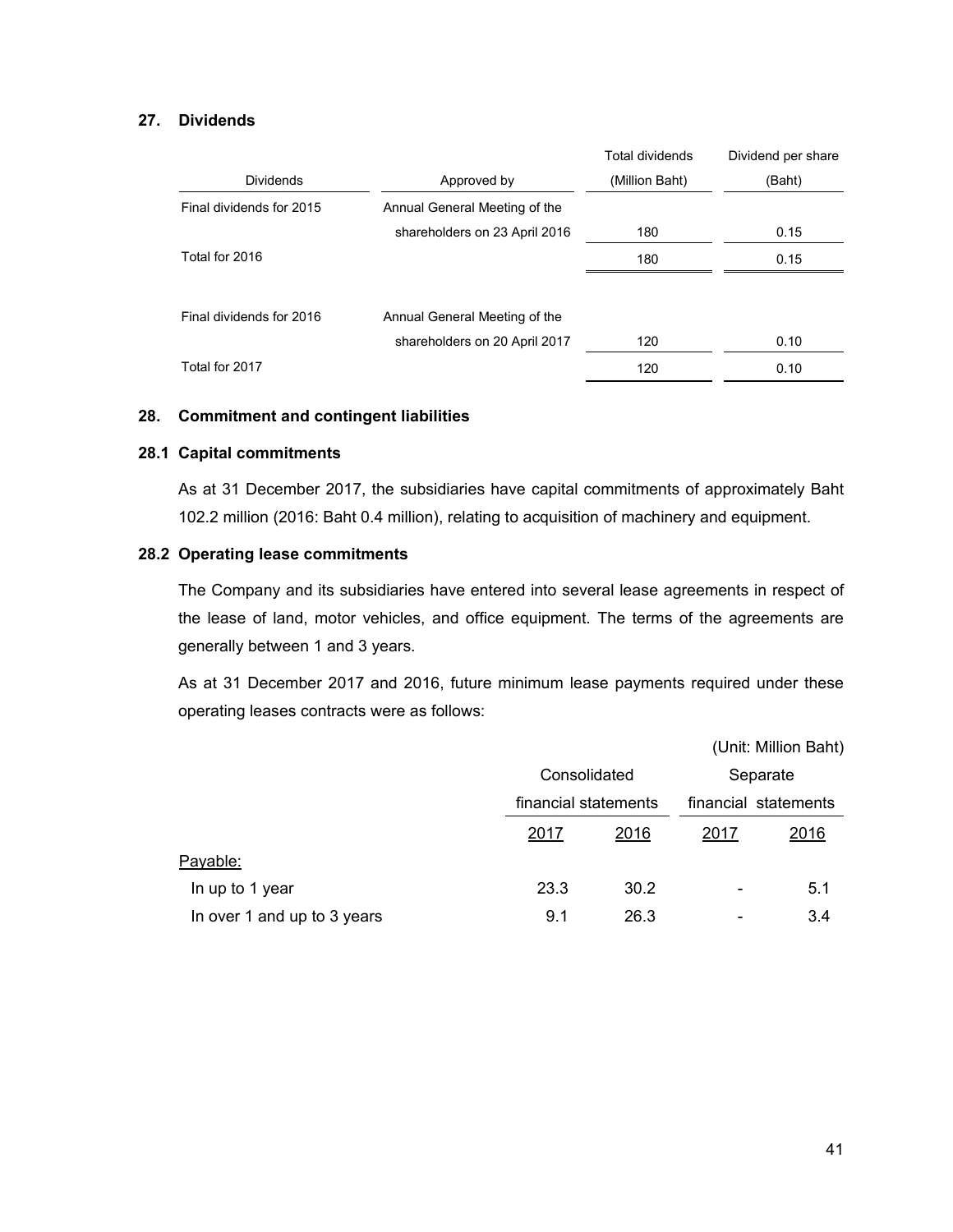#### **28.3 Long-term service commitments**

a) As at 31 December 2017 and 2016, the Company and its subsidiaries have commitments relating to service agreements payable in the future as follows:

|                 |      |                                      |      | (Unit: Million Baht) |
|-----------------|------|--------------------------------------|------|----------------------|
|                 |      | Consolidated<br>financial statements |      | Separate             |
|                 |      |                                      |      | financial statements |
|                 | 2017 | 2016                                 | 2017 | 2016                 |
| Payable:        |      |                                      |      |                      |
| In up to 1 year | 15.6 | 8.5                                  | 5.1  | 2.8                  |
| In over 1 year  | 5.9  | 0.1                                  | 3.0  | $\blacksquare$       |

 b) The Company and its subsidiary have commitments related to sales commissions payable to sale agents at the rate stipulated in the agreements or rate agreed between parties.

#### **28.4 Guarantees**

- a) As at 31 December 2017, the Company and Kulthorn Materials and Controls Company Limited have contingent liability relating to the guarantee of credit facility of Suzhou Kulthorn Megnet Wire Co., Ltd. to an oversea branch of a commercial bank amounting to RMB 60 million or equivalent to Baht 305 million (2016: RMB 60 million or equivalent to Baht 313 million).
- b) As at 31 December 2017, there were outstanding bank guarantees of approximately Baht 67.3 million (2016: Baht 78.8 million) (the Company only: Baht 8.3 million (2016: Baht 19.7 million)) issued by the banks on behalf of the Company and its subsidiaries in respect of certain performance bonds as required in the normal course of business of the Company and its subsidiaries. These included letter of guarantee to guarantee electricity usage amounting to Baht 65.9 million (2016: Baht 77.3 million) (the Company only: Baht 8.2 million (2016: Baht 19.6 million)), and to guarantee import duty and others amounting to Baht 1.4 million (2016: Baht 1.4 million) (the Company only: Baht 0.1 million (2016: Baht 0.1 million)).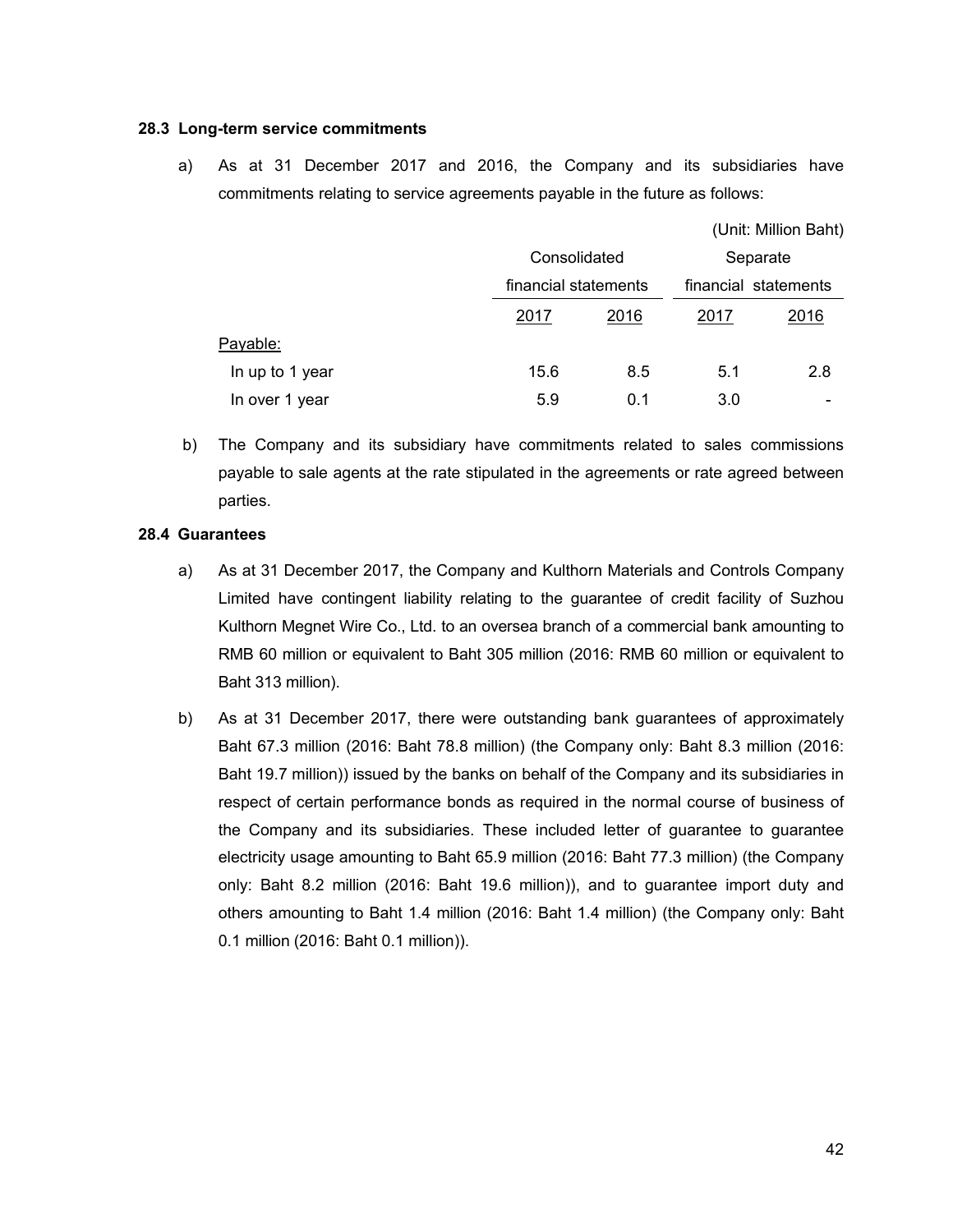### **28.5 Litigation**

 During the year 2016, an overseas subsidiary was sued for compensation from damages as a result of production delay caused by a strike staged by the subsidiary's employees during September 2014. Subsequently on 1 August 2017, the local court ordered the subsidiary to settle compensation to that company amounting to approximately RMB 1.8 million. The case has already been finalized, and as at 31 December 2017, the subsidiary has already settled such compensation in full amount.

### **29. Fair values hierarchy**

As of 31 December 2017 and 2016, the Company and its subsidiaries had the following assets and liabilities that were measured or disclosed at fair value using different levels of inputs as follows:

|                                                |              | (Unit: Million Baht)   |
|------------------------------------------------|--------------|------------------------|
|                                                |              | As of 31 December 2017 |
|                                                | Consolidated | Separated              |
|                                                | financial    | financial              |
|                                                | statements   | statements             |
|                                                | Level 2      | Level 2                |
| Financial liabilities measured at fair value   |              |                        |
| Derivatives                                    |              |                        |
| Foreign currency forward contracts             | 1.6          | 1.6                    |
| Liabilities for which fair value are disclosed |              |                        |
| Interest rate swap contract                    | 3.4          | 3.4                    |
|                                                |              | (Unit: Million Baht)   |
|                                                |              | As of 31 December 2016 |

| As of 31 December 2016 |            |
|------------------------|------------|
| Consolidated           | Separated  |
| financial              | financial  |
| statements             | statements |
| Level 2                | Level 2    |
|                        |            |
|                        |            |
| 0.4                    | 0.1        |
|                        |            |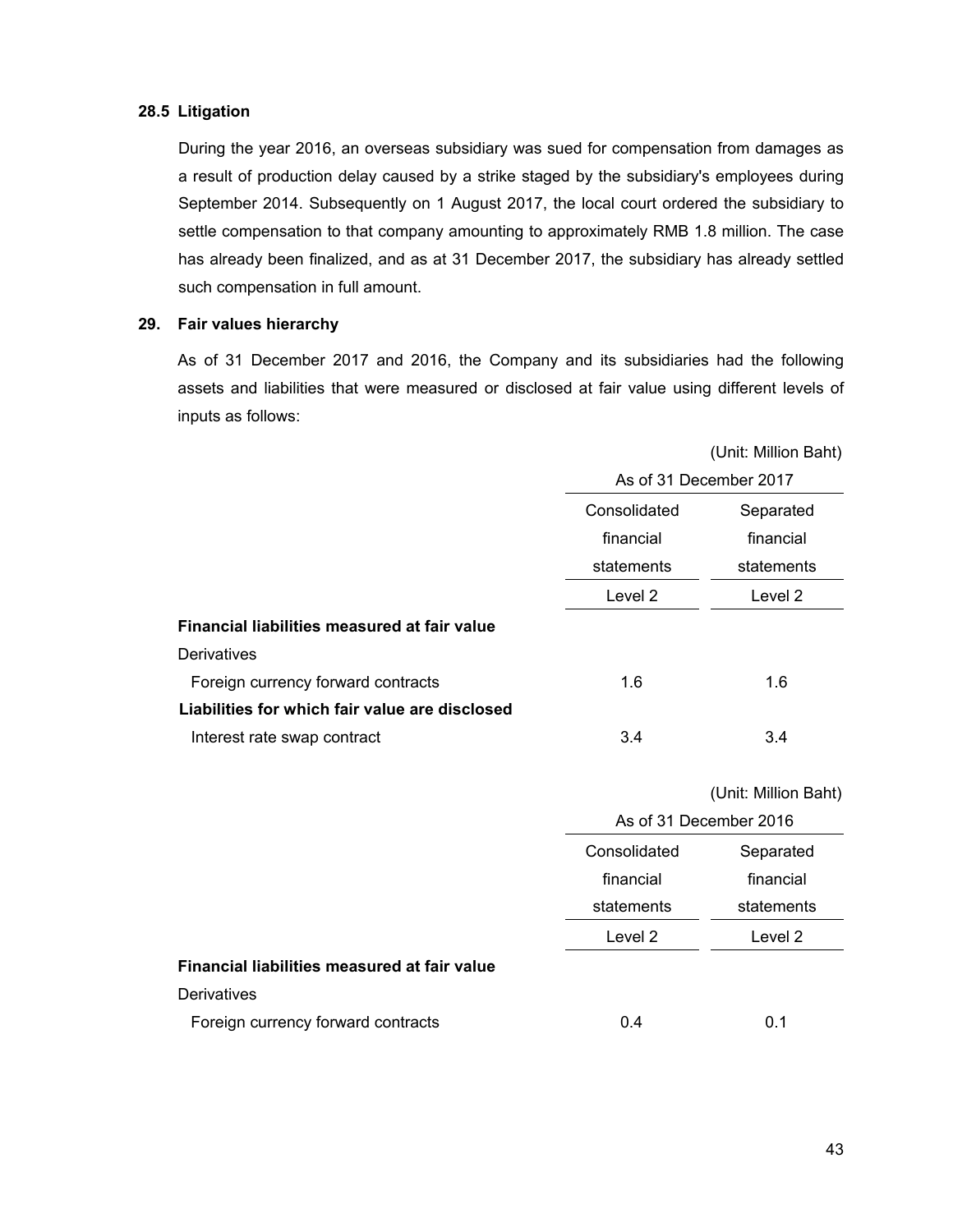#### **30. Financial instruments**

#### **30.1 Financial risk management**

 The Company and its subsidiaries' financial instruments, as defined under Thai Accounting Standard No. 107 "Financial Instrument: Disclosure Presentations", principally comprise cash and cash equivalents, trade and other receivables, trade and other payables, and short-term and long-term loans. The financial risks associated with these financial instruments and how they are managed is described below.

#### *Credit risk*

The Company and its subsidiaries are exposed to credit risk primarily with respect to trade and other receivables. The management of the Company and its subsidiaries manage the risk by adopting appropriate credit control policies and procedures and therefore do not expect to incur material financial losses. In addition, the Company and its subsidiaries do not have high concentration of credit risk since they have a large customer base. The maximum exposure to credit risk is limited to the carrying amounts of receivables and other receivables as stated in the statement of financial position.

### *Interest rate risk*

The Company and its subsidiaries' exposure to interest rate risk relates primarily to their cash at banks, bank overdrafts, short-term and long-term borrowings. However, since most of the Company and its subsidiaries' financial assets and liabilities bear floating interest rates or fixed interest rates which are close to the market rate. In addition, the Company has entered into the interest rate swap agreement to hedge interest rate risk.

Significant financial assets and liabilities as at 31 December 2017 and 2016 classified by type of interest rates are summarised in the table below, with those financial assets and liabilities that carry fixed interest rates further classified based on the maturity date, or the repricing date if this occurs before the maturity date.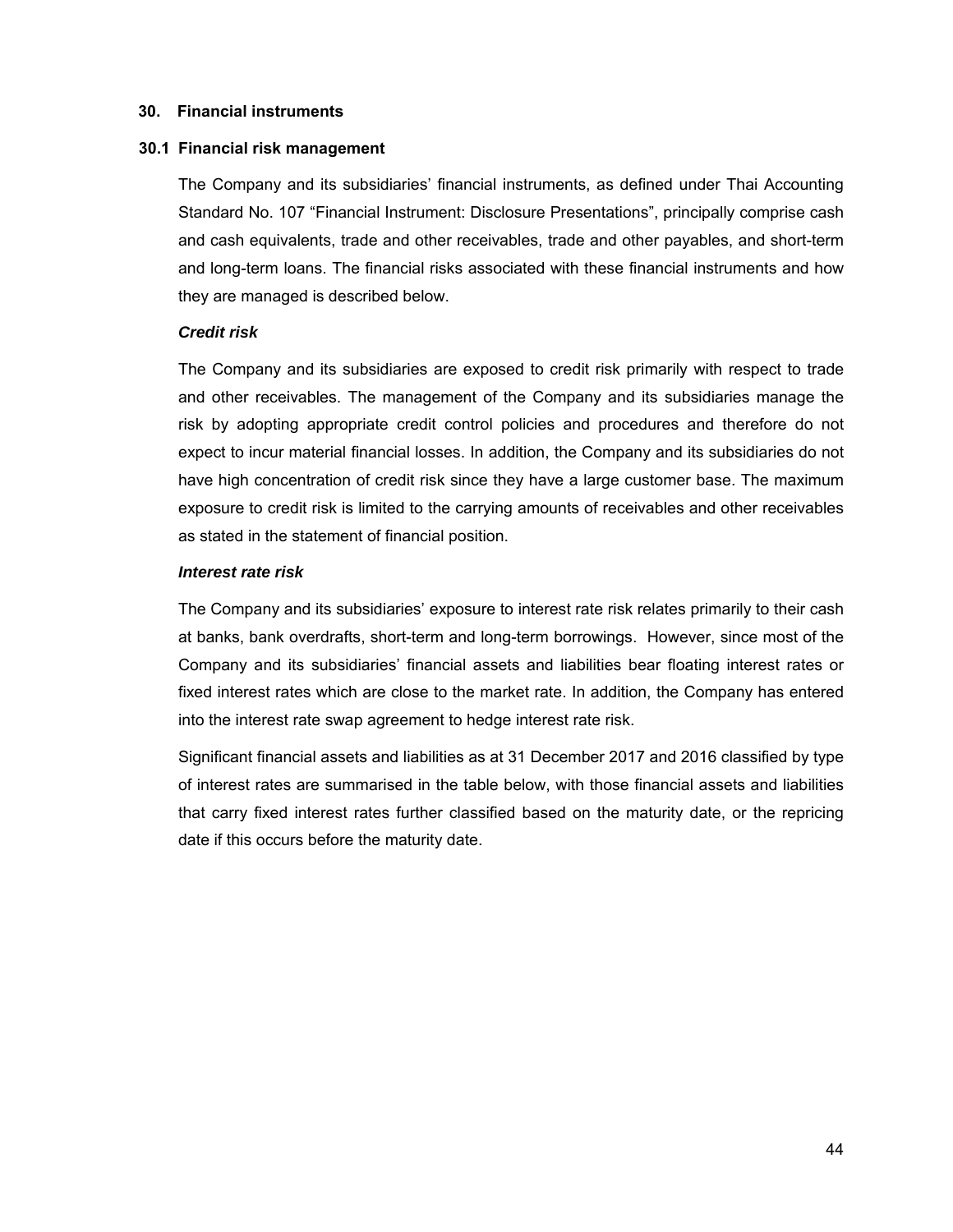(Unit: Million Baht)

| Consolidated financial statements as at 31 December 2017 |           |                             |                          |       |                |
|----------------------------------------------------------|-----------|-----------------------------|--------------------------|-------|----------------|
|                                                          |           | Floating                    | Non-                     |       | Effective      |
| Within                                                   |           | Interest                    | interest                 |       | interest       |
| 1 year                                                   | 1-5 years | rate                        | bearing                  | Total | rate           |
|                                                          |           |                             |                          |       | (% per annum)  |
|                                                          |           | 207                         | 19                       | 226   | $0.10 - 0.63$  |
|                                                          |           |                             | 1,852                    | 1,852 |                |
|                                                          |           | 207                         | 1,871                    | 2,078 |                |
|                                                          |           |                             |                          |       |                |
|                                                          |           |                             |                          |       |                |
| 3,024                                                    |           | 6                           |                          | 3,030 | $3.25 - 7.13$  |
|                                                          |           |                             | 879                      | 879   |                |
| 62                                                       | 64        |                             | $\overline{\phantom{a}}$ | 126   | $2.55 - 13.38$ |
|                                                          |           | 800                         |                          | 800   | THBFIX+3%      |
| 3,086                                                    | 64        | 806                         | 879                      | 4,835 |                |
|                                                          |           | <b>Fixed interest rates</b> |                          |       |                |

(Unit: Million Baht)

|                             | Consolidated financial statements as at 31 December 2016 |                          |          |          |       |               |  |
|-----------------------------|----------------------------------------------------------|--------------------------|----------|----------|-------|---------------|--|
|                             | Fixed interest rates                                     |                          | Floating | Non-     |       | Effective     |  |
|                             | Within                                                   |                          | Interest | interest |       | interest      |  |
|                             | 1 year                                                   | 1-5 years                | rate     | bearing  | Total | rate          |  |
| <b>Financial assets</b>     |                                                          |                          |          |          |       | (% per annum) |  |
| Cash and cash equivalents   |                                                          | $\overline{\phantom{a}}$ | 291      | 26       | 317   | $0.10 - 0.63$ |  |
| Trade and other receivables | $\overline{\phantom{a}}$                                 |                          | ٠        | 1,835    | 1,835 |               |  |
|                             |                                                          | $\overline{\phantom{0}}$ | 291      | 1,861    | 2,152 |               |  |
|                             |                                                          |                          |          |          |       |               |  |

#### Financial liabilities

Bank overdrafts and short-term loans from financial

| institutions                                 | 2.787                    | $\overline{\phantom{a}}$ | 15                       | $\overline{\phantom{a}}$ | 2.802 | $3.24 - 7.38$  |
|----------------------------------------------|--------------------------|--------------------------|--------------------------|--------------------------|-------|----------------|
| Trade and other payables                     | $\overline{\phantom{a}}$ | $\blacksquare$           | $\overline{\phantom{a}}$ | 1.004                    | 1.004 |                |
| Liabilities under financial lease agreements | 68                       | 126                      | $\overline{\phantom{a}}$ | $\,$                     | 194   | $2.55 - 13.38$ |
| Long-term loans                              | $\overline{\phantom{a}}$ | $\overline{\phantom{a}}$ | 1.000                    | $\overline{\phantom{0}}$ | 1,000 | THBFIX+3%      |
|                                              | 2.855                    | 126                      | 1.015                    | 1.004                    | 5.000 |                |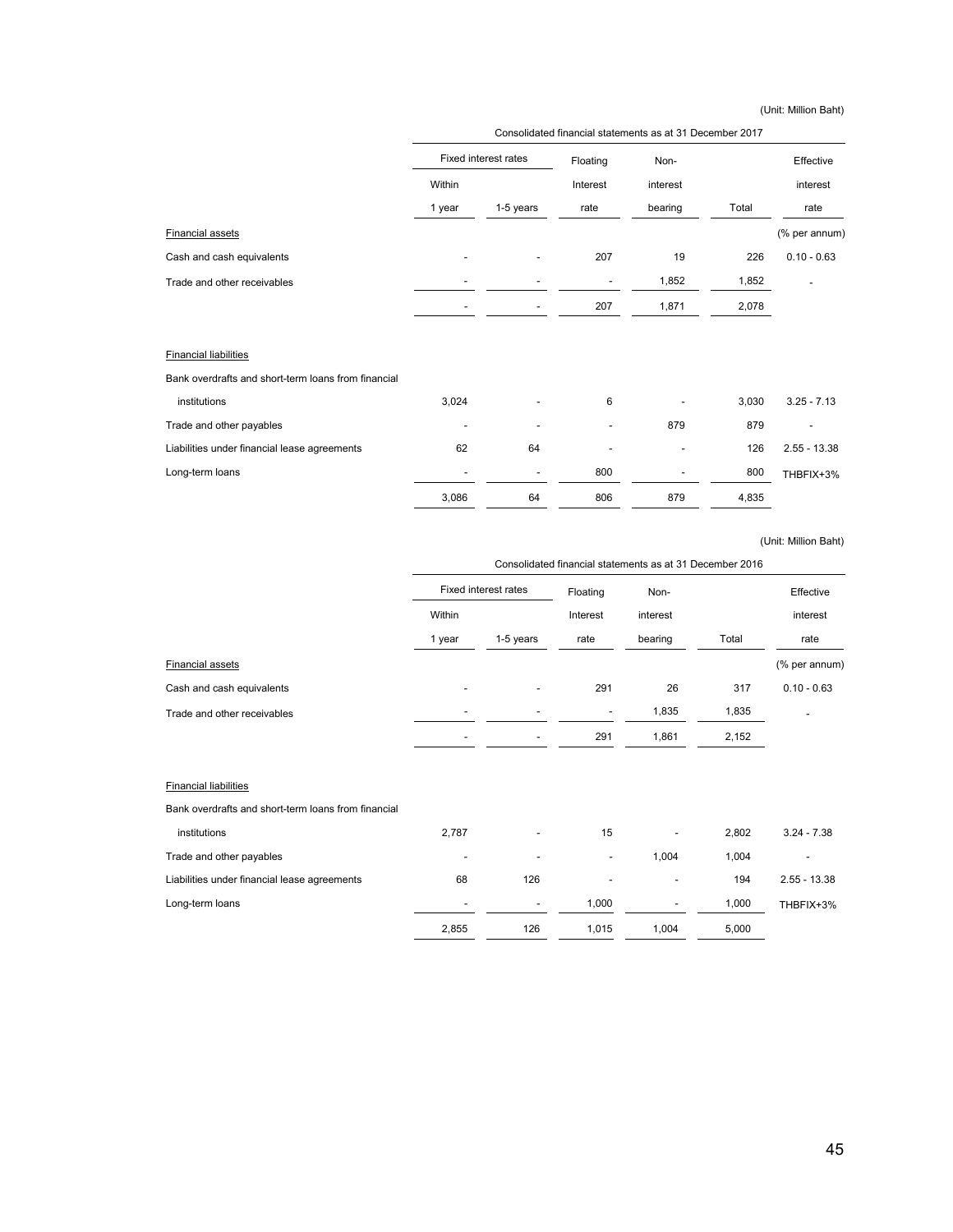(Unit: Million Baht)

|                                              | Separate financial statements as at 31 December 2017 |                          |                              |          |       |               |
|----------------------------------------------|------------------------------------------------------|--------------------------|------------------------------|----------|-------|---------------|
|                                              | <b>Fixed interest rates</b>                          |                          | Floating                     | Non-     |       | Effective     |
|                                              | Within                                               |                          | Interest                     | interest |       | interest      |
|                                              | 1 year                                               | 1-5 years                | rate                         | bearing  | Total | rate          |
|                                              |                                                      |                          |                              |          |       | (% per annum) |
| <b>Financial assets</b>                      |                                                      |                          |                              |          |       |               |
| Cash and cash equivalents                    |                                                      |                          | 147                          | 2        | 149   | $0.37 - 0.63$ |
| Trade and other receivables                  |                                                      |                          | $\qquad \qquad \blacksquare$ | 1,032    | 1,032 |               |
| Short-term loans to related parties          | 113                                                  |                          |                              |          | 113   | $4.25 - 5.80$ |
|                                              | 113                                                  | $\overline{\phantom{a}}$ | 147                          | 1,034    | 1,294 |               |
| <b>Financial liabilities</b>                 |                                                      |                          |                              |          |       |               |
| Bank overdrafts and short-term loans from    |                                                      |                          |                              |          |       |               |
| financial institutions                       | 1,509                                                |                          |                              |          | 1,509 | $3.25 - 4.78$ |
| Trade and other payables                     |                                                      |                          |                              | 755      | 755   |               |
| Short-term loans from related parties        | 765                                                  |                          |                              |          | 765   | $0.25 - 5.80$ |
| Liabilities under financial lease agreements | 6                                                    | 3                        |                              |          | 9     | $2.65 - 7.70$ |
| Long-term loans                              |                                                      | $\overline{\phantom{a}}$ | 800                          |          | 800   | THBFIX+3%     |
|                                              | 2,280                                                | 3                        | 800                          | 755      | 3,838 |               |

Unit: Million Baht)

|                                              | Separate financial statements as at 31 December 2016 |                             |          |          |       |               |
|----------------------------------------------|------------------------------------------------------|-----------------------------|----------|----------|-------|---------------|
|                                              |                                                      | <b>Fixed interest rates</b> | Floating | Non-     |       | Effective     |
|                                              | Within                                               |                             | Interest | interest |       | interest      |
|                                              | 1 year                                               | 1-5 years                   | rate     | bearing  | Total | rate          |
|                                              |                                                      |                             |          |          |       | (% per annum) |
| <b>Financial assets</b>                      |                                                      |                             |          |          |       |               |
| Cash and cash equivalents                    |                                                      |                             | 251      | 1        | 252   | $0.37 - 0.63$ |
| Trade and other receivables                  |                                                      | $\overline{a}$              |          | 1,062    | 1,062 |               |
| Short-term loans to related parties          | 156                                                  |                             |          |          | 156   | $3.25 - 5.80$ |
|                                              | 156                                                  |                             | 251      | 1,063    | 1,470 |               |
| <b>Financial liabilities</b>                 |                                                      |                             |          |          |       |               |
| Bank overdrafts and short-term loans from    |                                                      |                             |          |          |       |               |
| financial institutions                       | 1,270                                                |                             |          |          | 1,270 | $3.24 - 5.20$ |
| Trade and other payables                     |                                                      |                             |          | 988      | 988   |               |
| Short-term loans from related parties        | 887                                                  |                             |          | ٠        | 887   | $0.25 - 5.80$ |
| Liabilities under financial lease agreements | 13                                                   | 9                           |          |          | 22    | $5.02 - 7.70$ |
| Long-term loans                              |                                                      | $\overline{\phantom{a}}$    | 1,000    |          | 1,000 | THBFIX+3%     |
|                                              | 2,170                                                | 9                           | 1,000    | 988      | 4,167 |               |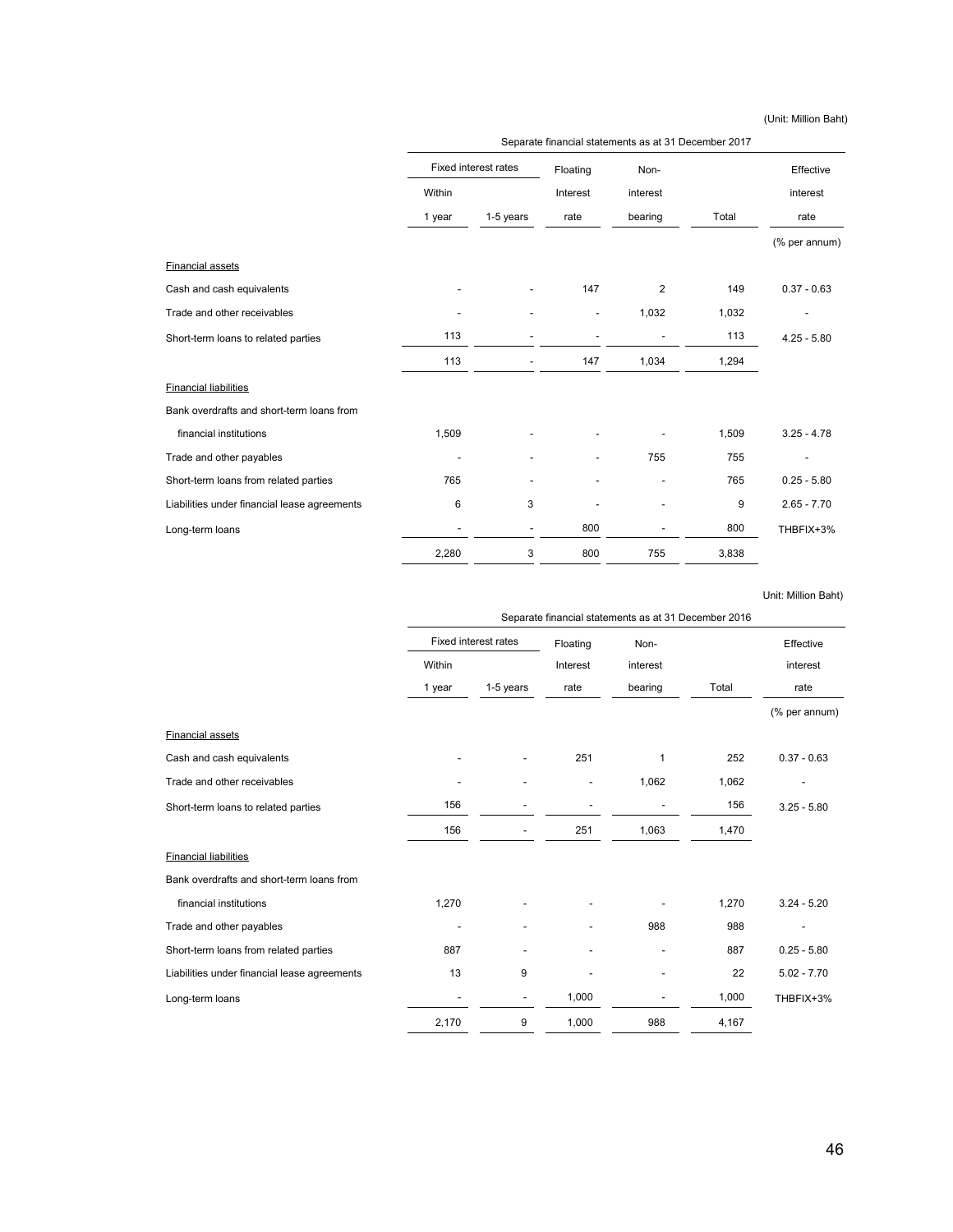### *Foreign currency risk*

The Company and its subsidiaries' exposure to foreign currency risk arises mainly from trading transactions that are denominated in foreign currencies.

The balances of financial assets and liabilities denominated in foreign currency of the Company and its subsidiaries are summarised below.

|                  |                          | As at 31 December 2017            |                          |                               |                       |         |  |  |  |
|------------------|--------------------------|-----------------------------------|--------------------------|-------------------------------|-----------------------|---------|--|--|--|
|                  |                          | Consolidated financial statements |                          | Separate financial statements | Exchange rate         |         |  |  |  |
| Foreign currency | Financial<br>assets      | Financial<br>liabilities          | Financial<br>assets      | Financial<br>liabilities      | <b>Buying</b>         | Selling |  |  |  |
|                  | (Million)                | (Million)                         | (Million)                | (Million)                     | (Baht per one foreign |         |  |  |  |
|                  |                          |                                   |                          |                               | currency unit)        |         |  |  |  |
| US dollar        | 17                       | 10                                | 15                       | $\overline{2}$                | 32.5146               | 32.8472 |  |  |  |
| Japanese yen     | $\overline{\phantom{a}}$ | 3                                 | $\overline{\phantom{0}}$ |                               | 0.2860                | 0.2936  |  |  |  |
| Euro             | $\overline{\phantom{0}}$ | 0.1                               | $\overline{\phantom{0}}$ | 0.1                           | 38.6607               | 39.3938 |  |  |  |
| <b>RMB</b>       |                          |                                   | $\overline{\phantom{0}}$ | 8                             | 4.9518                | 5.0771  |  |  |  |

|                  |                          | As at 31 December 2016            |                          |                               |                       |         |  |  |  |
|------------------|--------------------------|-----------------------------------|--------------------------|-------------------------------|-----------------------|---------|--|--|--|
|                  |                          | Consolidated financial statements |                          | Separate financial statements | Exchange rate         |         |  |  |  |
| Foreign currency | Financial<br>assets      | Financial<br>liabilities          | Financial<br>assets      | Financial<br>liabilities      | <b>Buying</b>         | Selling |  |  |  |
|                  | (Million)                | (Million)                         | (Million)                | (Million)                     | (Baht per one foreign |         |  |  |  |
|                  |                          |                                   |                          |                               | currency unit)        |         |  |  |  |
| US dollar        | 17                       | 27                                | 15                       | 18                            | 35.6588               | 36.0025 |  |  |  |
| Japanese yen     | -                        | 2                                 | $\overline{\phantom{0}}$ | 0.1                           | 0.3046                | 0.3113  |  |  |  |
| Euro             | $\overline{\phantom{a}}$ | 0.2                               | $\overline{\phantom{a}}$ | 0.1                           | 37.3791               | 38.1362 |  |  |  |
| <b>RMB</b>       | $\blacksquare$           |                                   | $\blacksquare$           | 9                             | 5.0831                | 5.2165  |  |  |  |

### **Forward exchange contracts**

The Company and its subsidiaries had outstanding forward exchange contracts with maturities less than one year as follows:

| As at 31 December 2017            |               |           |                           |                                      |                 |  |  |
|-----------------------------------|---------------|-----------|---------------------------|--------------------------------------|-----------------|--|--|
| Consolidated financial statements |               |           |                           |                                      |                 |  |  |
|                                   | <b>Bought</b> | Sold      |                           | Contractual exchange rate            |                 |  |  |
| Foreign currency                  | amount        | amount    | Contractual maturity date | Bought amount                        | Sold amount     |  |  |
|                                   | (Million)     | (Million) |                           | (Baht per one foreign currency unit) |                 |  |  |
| <b>US Dollar</b>                  | 2.4           | 7.6       | 3 January - 29 June 2018  | 32.98 - 33.27                        | $32.32 - 33.17$ |  |  |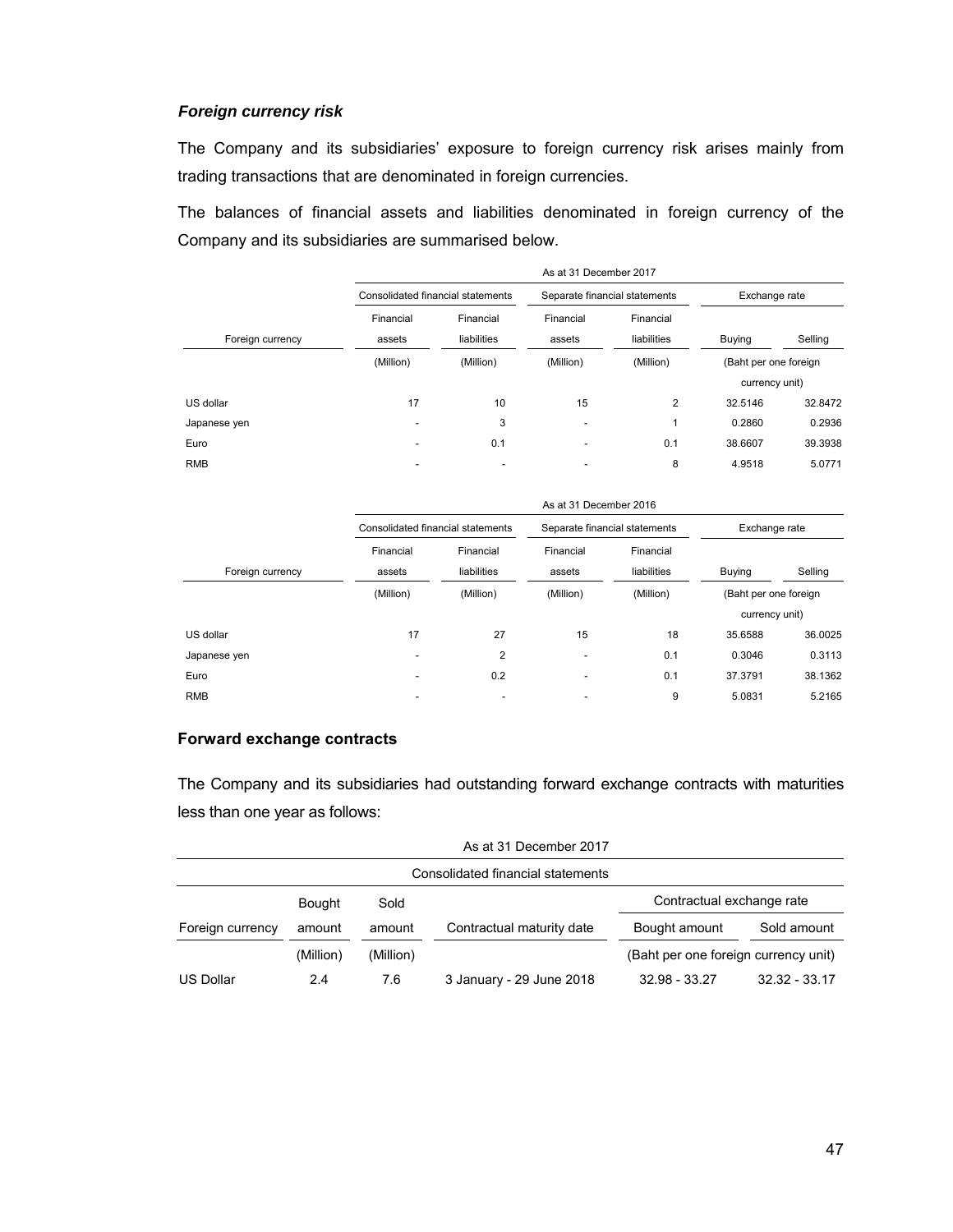| Consolidated financial statements |           |           |                               |                                      |               |  |
|-----------------------------------|-----------|-----------|-------------------------------|--------------------------------------|---------------|--|
|                                   | Bought    | Sold      |                               | Contractual exchange rate            |               |  |
| Foreign currency                  | amount    | amount    | Contractual maturity date     | Bought amount                        | Sold amount   |  |
|                                   | (Million) | (Million) |                               | (Baht per one foreign currency unit) |               |  |
| <b>US Dollar</b>                  |           | 0.9       | 7 March - 21 June 2017        |                                      | 34.68 - 35.80 |  |
|                                   |           |           | As at 31 December 2017        |                                      |               |  |
|                                   |           |           | Separate financial statements |                                      |               |  |
|                                   | Bought    | Sold      |                               | Contractual exchange rate            |               |  |
| Foreign currency                  | amount    | amount    | Contractual maturity date     | Bought amount                        | Sold amount   |  |
|                                   | (Million) | (Million) |                               | (Baht per one foreign currency unit) |               |  |
| <b>US Dollar</b>                  | 2.4       | 7.6       | 3 January - 29 June 2018      | 32.98 - 33.27                        | 32.32 - 33.17 |  |
|                                   |           |           | As at 31 December 2016        |                                      |               |  |
|                                   |           |           | Separate financial statements |                                      |               |  |
|                                   | Bought    | Sold      |                               | Contractual exchange rate            |               |  |
| Foreign currency                  | amount    | amount    | Contractual maturity date     | Bought amount                        | Sold amount   |  |
|                                   | (Million) | (Million) |                               | (Baht per one foreign currency unit) |               |  |
| <b>US Dollar</b>                  |           | 0.6       | 19 - 21 June 2017             |                                      | 35.66 - 35.80 |  |

As at 31 December 2016

#### **Interest rate swap contracts**

On 2 November 2017, the Company entered into an interest rate swap contract with a commercial bank for a long-term loan of Baht 850 million in order to change interest calculation from floating interest rate of THB-THBFIX-Reuters plus 3 percent per annum to fixed interest rate at 4.65 percent per annum, calculated based on the loan principal balance as the agreed schedule.

 As at 31 December 2017, fair value of interest rate swap contract has decreased from the contract than trade date by Baht 3.4 million.

 Fair value of interest rate swap contract has been calculated using rate quoted by the Company's banker as if the contract was terminated at the date of statement of financial position.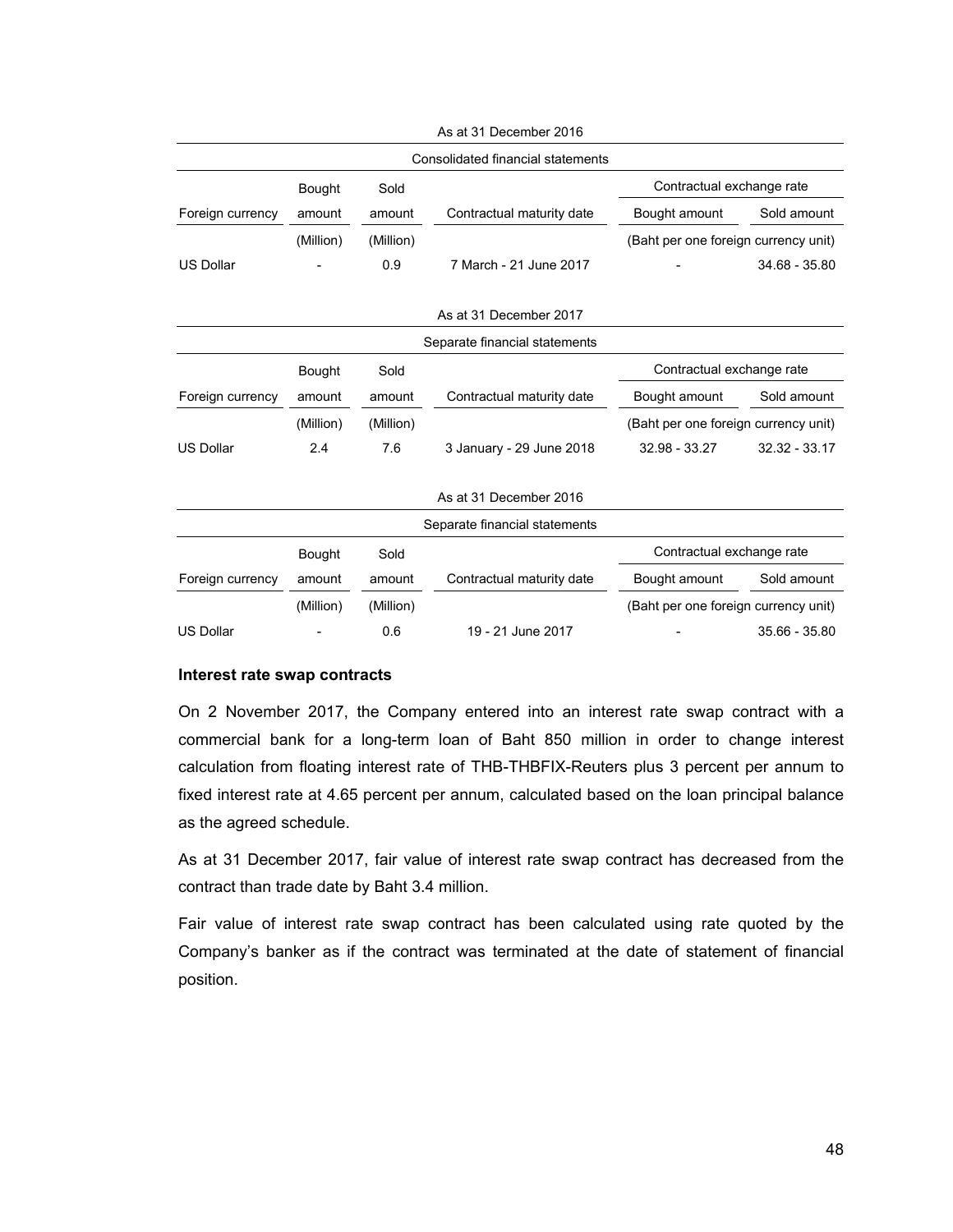### **30.2 Fair values of financial instruments**

Since the majority of the Company and its subsidiaries' financial assets and financial liabilities bear floating interest rates or fixed interest rates, which are close to market rate, their fair value is not expected to be materially different from the amounts presented in the statement of financial position.

The estimate fair value of derivatives is as follows:

|                            |             |                                   |                               | (Unit: Million Baht) |  |
|----------------------------|-------------|-----------------------------------|-------------------------------|----------------------|--|
|                            |             | Consolidated financial statements | Separate financial statements |                      |  |
|                            | As at       | As at                             | As at                         | As at<br>31 December |  |
|                            | 31 December | 31 December                       | 31 December                   |                      |  |
|                            | 2017        | 2016                              | 2017                          | 2016                 |  |
|                            | Fair value  | Fair value                        | Fair value                    | Fair value           |  |
|                            | Loss        | Loss                              | Loss                          | Loss                 |  |
| <b>Derivatives</b>         |             |                                   |                               |                      |  |
| Forward exchange contracts | (1.6)       | (0.4)                             | (1.6)                         | (0.1)                |  |

The methods and assumptions used by the Company and its subsidiaries in estimating the fair value of financial instruments are as follows:

- a) For financial assets and liabilities which have short-term maturity, including cash and cash equivalents, accounts receivable and short-term loans to related parties, accounts payable and short-term loans from financial institutions and related parties, their carrying amounts in the statement of financial position approximate their fair value.
- b) For long-term loans carrying interest approximate to the market rate, their carrying amounts in the statement of financial position approximates their fair value.
- c) For derivatives, their fair value has been determined by using a discounted future cash flow model and a valuation model technique. Most of the inputs used for the valuation are observable in the relevant market, such as spot rates of foreign currencies, yield curves of the respective currencies and interest rate yield curves. The Company and its subsidiaries had considered the counterparty credit risk when determining the fair value of derivatives.

During the current year, there were no transfers within the fair value hierarchy.